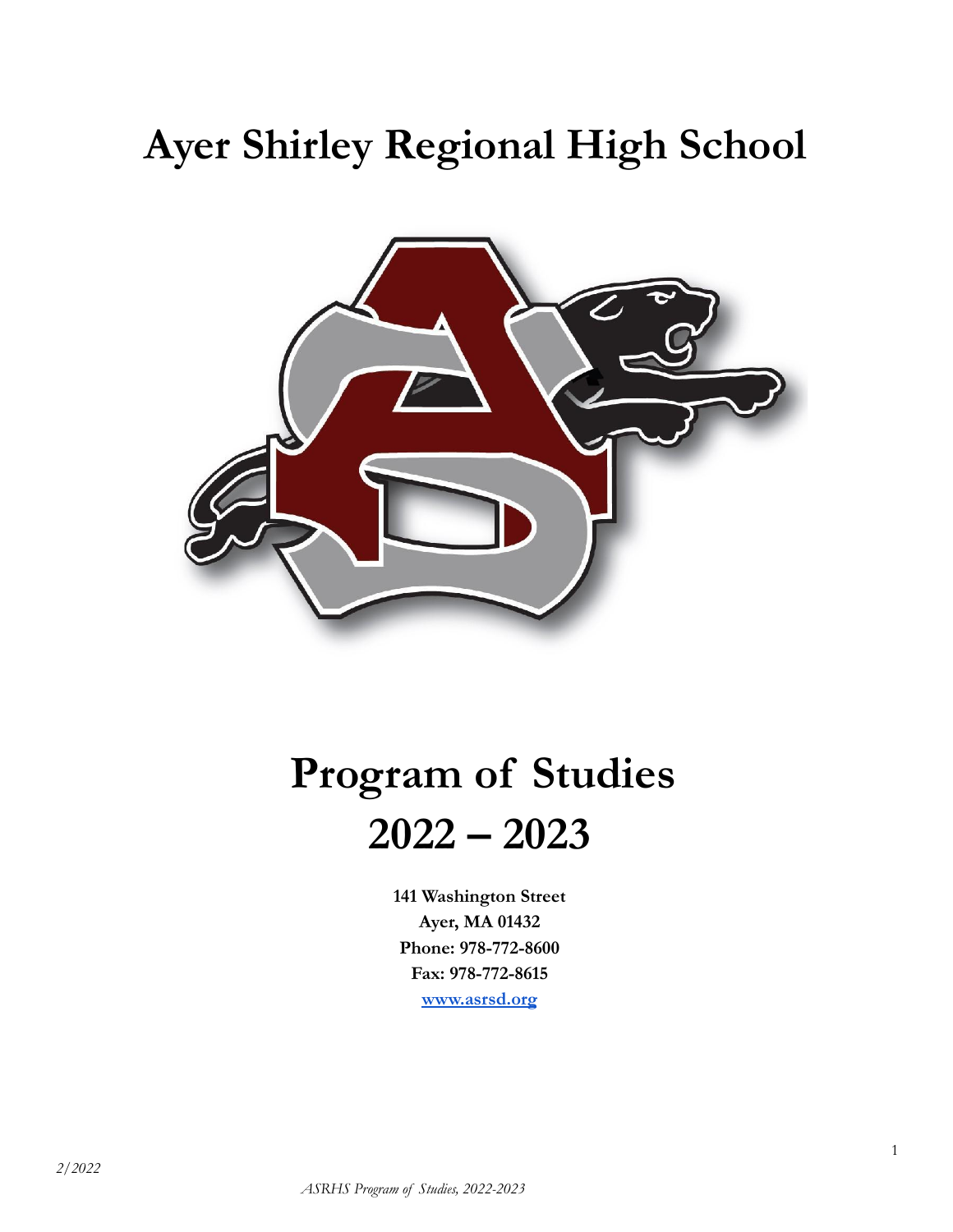# **TABLE OF CONTENTS**

| LETTER FROM THE ADMINISTRATIVE TEAM          | 3              |
|----------------------------------------------|----------------|
| DISTRICT VISION STATEMENT                    | 3              |
| STATEMENT OF ACCREDITATION                   | 4              |
| <b>DISTRICT CORE BELIEFS</b>                 | 4              |
| PROMOTION AND GRADUATION CRITERIA            | 4              |
| <b>DUAL ENROLLMENT</b>                       | $\overline{7}$ |
| PARTNERSHIP OPTIONS FOR COURSE CREDIT        | 8              |
| <b>COURSE LEVELS</b>                         | 9              |
| RECOMMENDED PATHWAYS OF STUDY                | 9              |
| <b>COMPUTER EDUCATION</b>                    | 12             |
| <b>ENGLISH</b>                               | 14             |
| <b>FINE/VISUAL ARTS</b>                      | 17             |
| HEALTH/PHYSICAL EDUCATION                    | 19             |
| <b>MATHEMATICS</b>                           | 21             |
| <b>MUSIC</b>                                 | 24             |
| <b>SCIENCE</b>                               | 25             |
| <b>COMPUTER SCIENCE</b>                      | 30             |
| HISTORY AND SOCIAL SCIENCE                   | 32             |
| <b>WORLD LANGUAGE</b>                        | 35             |
| <b>SPECIAL PROGRAMS</b>                      | 37             |
| ADAPTIVE AND STRUCTURED LEARNING CENTERS     | 39             |
| <b>SCHOOL COUNSELING PROGRAM</b>             | 43             |
| <b>COLLEGE &amp; POST SECONDARY PLANNING</b> | 44             |
| STANDARDIZED TESTING                         | 43             |
| TIMELINE FOR THE COLLEGE APPLICATION PROCESS | 46             |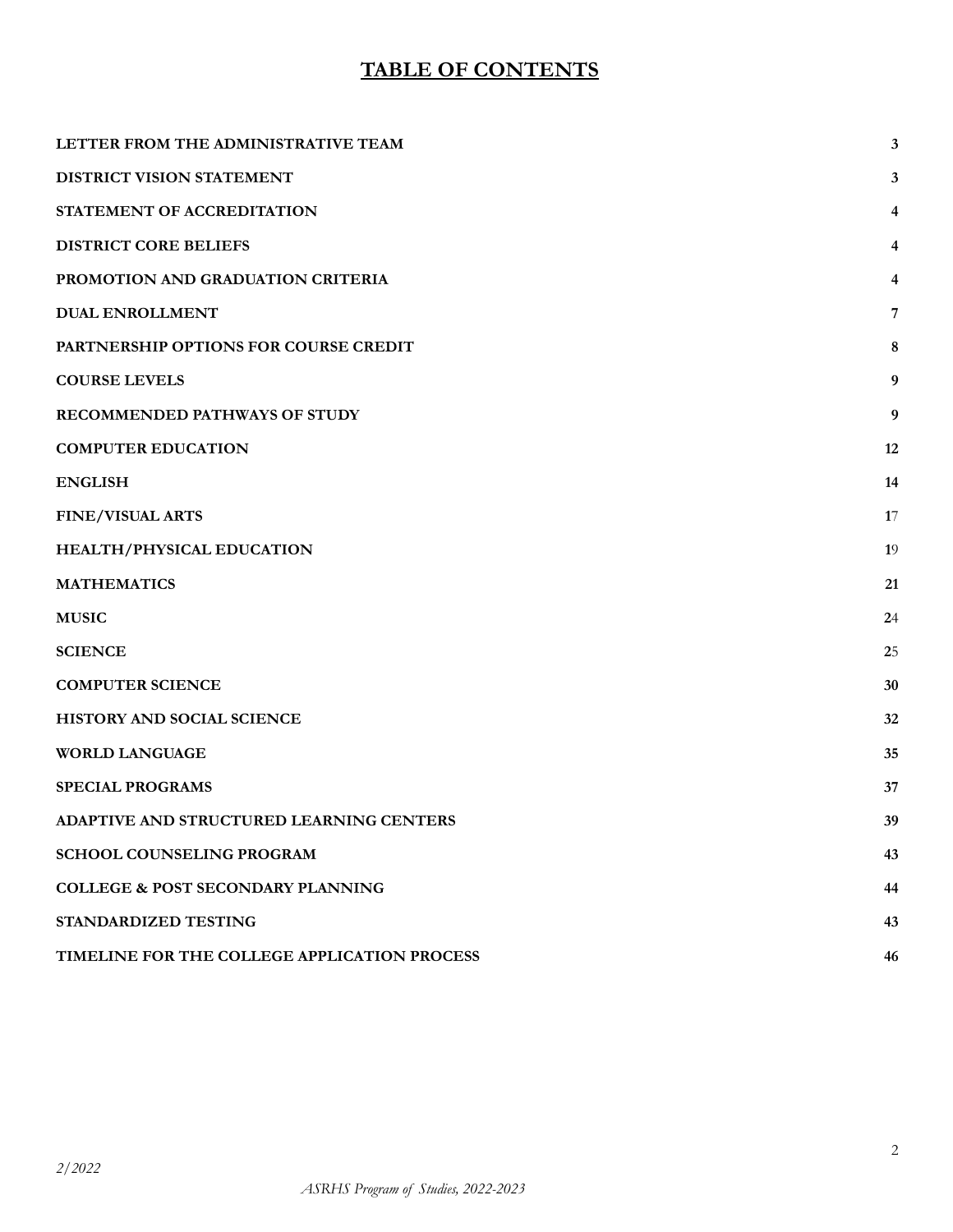### **LETTER FROM THE ADMINISTRATIVE TEAM**

<span id="page-2-0"></span>Dear Students and Families:

The 2022-2023 Ayer Shirley Regional High School Program of Studies is designed to be your guide to the many incredible academic experiences here at ASRHS. In this document, you will find a variety of courses and Pathways that are designed to meet the needs of a modern learner. Please read through this document carefully and choose courses that will both fit your needs and allow for true and personalized learning experiences.

Perhaps the most important aspects of this document are the conversations that will happen around the choice of courses and the focus on the needs of each individual student. Talking with your school counselor, teachers, and families as you decide which courses are a correct fit is paramount in this decision-making process.

Students will meet with their teachers and counselors in late winter to discuss appropriate placements for the following year. Through these meetings, students and teachers will discuss how a student may best find avenues to success through the list of courses that are offered. As students navigate through their course selections, they should consider their career pathways and how they will experience success at school.

At Ayer Shirley Regional High School, there are many ways that students find success, and none of them are mutually exclusive. Our students excel in the classroom, on stage, on our athletic fields, and in the art and music rooms. We implore our students to challenge themselves, and make decisions in their best interests. We wish all of our students the best of luck in the upcoming school year.

Sincerely,

Spener S. Christie

Spencer S. Christie Dr. Miriam Meyer

Minaur Huyer, Ph

Principal Assistant Principal

### **DISTRICT VISION STATEMENT**

<span id="page-2-1"></span>Our vision is to connect, engage, and inspire all students in the Ayer Shirley Regional School District to reach academic excellence. We, the educators of the Ayer Shirley Regional School District, will instill habits of reflection and inquiry to challenge our students in setting ambitious academic and personal goals. Students will develop a strong voice to express their thoughts and ideas in the community, and the confidence to showcase their talents and successes in preparation for entry into college and the world of work. *2014*

### **DISTRICT MISSION STATEMENT Learn ~ Grow ~ Explore ~ Connect ~ Collaborate ~ Communicate**

The mission of the Ayer Shirley Regional School District is to educate - and to graduate - all of our students, and to foster a safe and respectful environment where each student develops the skills, character, and values needed to become a productive member of the global society. *2011*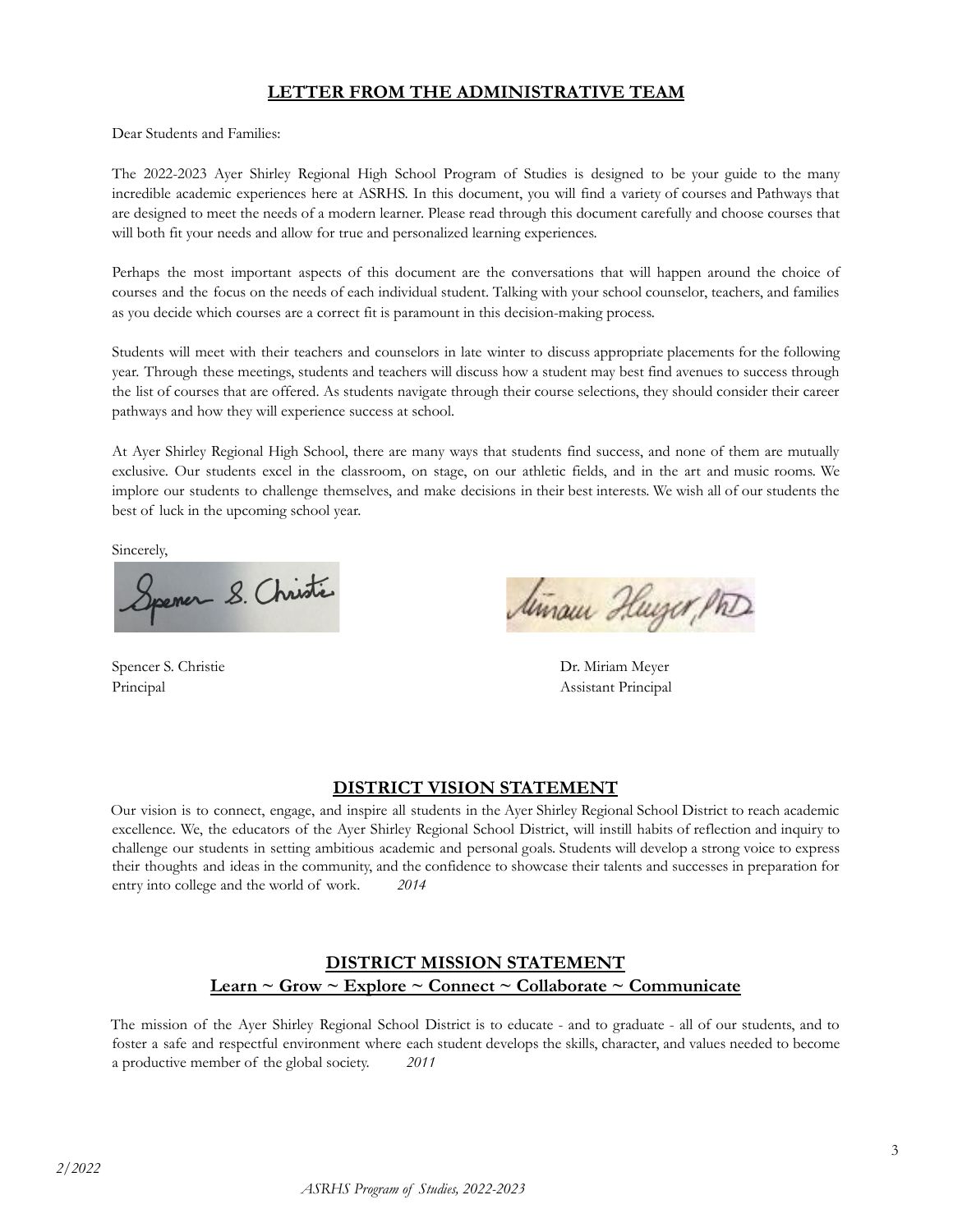# **HIGH SCHOOL VISION STATEMENT**

It is the mission of Ayer Shirley Regional High School, in partnership with parents and community members, to develop self-motivated, life-long learners, who are active and productive contributors to their communities, and who respect one another and honor diversity. In a safe environment, the school will promote an atmosphere of academic excellence, provide opportunities for students to be challenged, and meet the learning needs of all.

# **STATEMENT OF ACCREDITATION**

<span id="page-3-0"></span>ASRHS is accredited by the New England Association of Schools and Colleges, Inc., NEASC, a nongovernmental, nationally recognized organization whose affiliated institutions include elementary schools through collegiate institutions offering postgraduate education.

Accreditation by the NEASC is not partial, but applies to the institution as a whole. As such, it is not a guarantee of the quality of every course or program offered, or the competence of individual graduates. Rather, it provides reasonable assurance about the quality of opportunities available to students who attend the institution. Inquiries regarding the status of an institution's accreditation by the NEASC should be directed to the administrative staff of the school or college. Individuals may also contact the Association via mail at:

New England Association of Schools and Colleges, 209 Burlington Road, Bedford, MA 01750-1433 or via telephone at 617-271-0022.

# **DISTRICT CORE BELIEFS**

- <span id="page-3-1"></span>● We have high expectations for all students.
- Every student deserves a quality education.
- We believe in a personalized learning environment.
- Successful students are independent thinkers and doers, and persevere in finding solutions to problems.
- An educated child is one who has developed and evolved as a "whole child" in the academic, social, emotional, personal and cultural domains.
- Habits of reflection, setting goals, and measuring one's progress support lifelong learning.
- Respect for self, property, and others are essential to a healthy learning community.
- Psychological and physical safety are necessary conditions for learning.
- Service to others builds character, is supportive of personal growth and career development, and connects students to the real world.
- Educators, students, families, and communities collaborating together results in high quality educational programming.

# **PROMOTION AND GRADUATION CRITERIA**

<span id="page-3-2"></span>Promotion from grade to grade is determined by credits earned through successful completion of scheduled courses. Credits are allotted on the basis of the amount of time that a class meets.

Students will be required to take a full academic load eliminating free periods. The number of credits listed below must be earned prior to the beginning of the school year in order for a student to be promoted to the next grade level. Students must earn 30 credits for promotion from grade nine to ten, 65 credits for promotion from grade ten to eleven, 105 credits for promotion from grade eleven to twelve, for a total of 135 credits in order to meet the local graduation requirement.

In addition to local graduation requirements, Competency Determination (CD) is a requisite for high school graduation under Massachusetts' state law, which requires students to demonstrate mastery of a common core of skills, competencies, and knowledge in the areas of Mathematics, English Language Arts, and Science & Technology/Engineering as measured by the MCAS exam. Competency Determination is achieved by students earning a score of "proficient" on each of the above mentioned MCAS exams. Students who pass MCAS but do not reach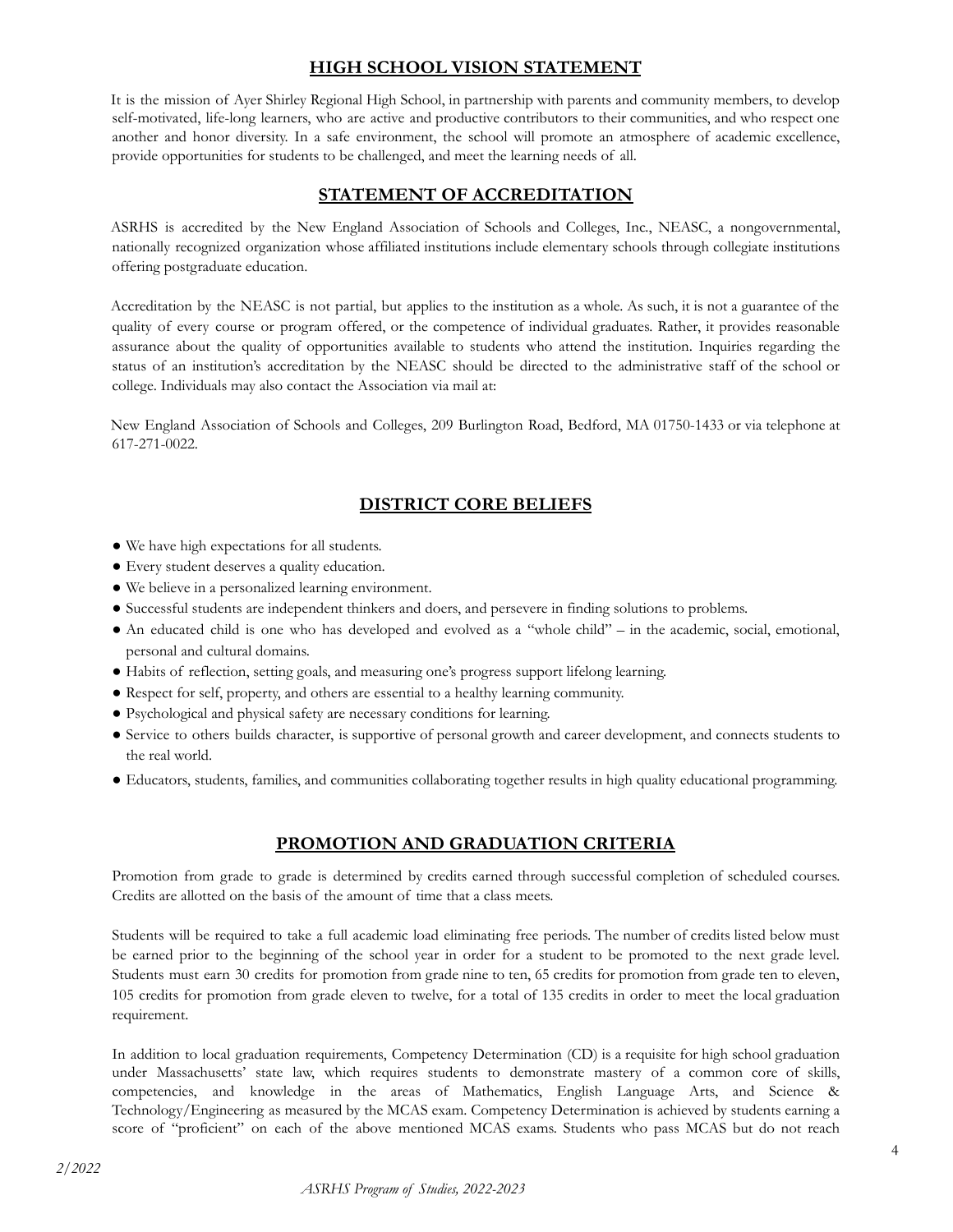proficiency will be placed on an Educational Proficiency Plan. This plan allows students to reach proficiency and complete all the ASRHS graduation requirements simultaneously.

Students transferring to ASRHS who have successfully met the standards of their previous school will have credits transferred in order to meet the requirements of Ayer Shirley Regional High School. It will be necessary for these students to meet ASRHS requirements from their date of entry. Transfer students will be ranked after two semesters of attending ASRHS. Students participating in dual enrollment are not included in class rank and GPA. Rank and GPA for dual enrollment students are based on the courses completed at Ayer Shirley Regional High School.

#### **GRADE POINT AVERAGE**

Grade point averages are based on grades and on the weight assigned to these grades according to the course difficulty level. Student grades, whether numeric or letter grades, are converted to a grade point value according to the chart below. A student's GPA is a part of his/her transcript and permanent record and is adjusted only as final grades are earned and credits are awarded at the end of the school year. Mid-year or third quarter updates are based upon quarter grades for year-long courses and includes final grades of semester courses.

| Letter<br>Grade | Numeric<br>Grade | <b>College Prep</b><br>$(+0)$         | Honors + CC<br>$(+0.5)$ | AP<br>$(+1)$     |
|-----------------|------------------|---------------------------------------|-------------------------|------------------|
| $A+$            | 97-100           | 4.0                                   | 4.5                     | 5.0              |
| $\rm A$         | 93-96            | 3.7                                   | 4.2                     | 4.7              |
| $A-$            | 90-92            | 3.5                                   | 4.0                     | 4.5              |
| $B+$            | 87-89            | 3.33                                  | 3.83                    | 4.23             |
| B               | 83-86            | 3.0                                   | 3.5                     | 4.0              |
| $B-$            | 80-82            | 2.67                                  | 3.17                    | 3.67             |
| $C+$            | 77-79            | 2.33                                  | 2.83                    | 3.33             |
| $\mathsf C$     | 73-76            | 2.0                                   | 2.5                     | 3.0              |
| $C-$            | $70 - 72$        | 1.67                                  | 2.17                    | 2.67             |
| $D+$            | 67-69            | 1.33                                  | 1.83                    | 2.33             |
| $\mathbf D$     | 63-66            | $\mathbf{1}$                          | 1.5                     | 2.0              |
| $D-$            | $60 - 62$        | 0.67                                  | 1.17                    | 1.67             |
| $F+$            | 50-59            | $\boldsymbol{0}$                      | $\overline{0}$          | $\overline{0}$   |
| $\mathbf F$     | 49 or below      | $\boldsymbol{0}$                      | $\boldsymbol{0}$        | $\boldsymbol{0}$ |
| NG              |                  | No Grade due to lack of<br>attendance | Not included            |                  |
| SS              |                  |                                       | in the                  |                  |
| $\rm I$         | Incomplete       |                                       | <b>GPA</b> Calculation  |                  |
| M               |                  | Medical                               |                         |                  |
| W               |                  | Withdrawn                             |                         |                  |
| $\rm{P}$        |                  | Pass                                  |                         |                  |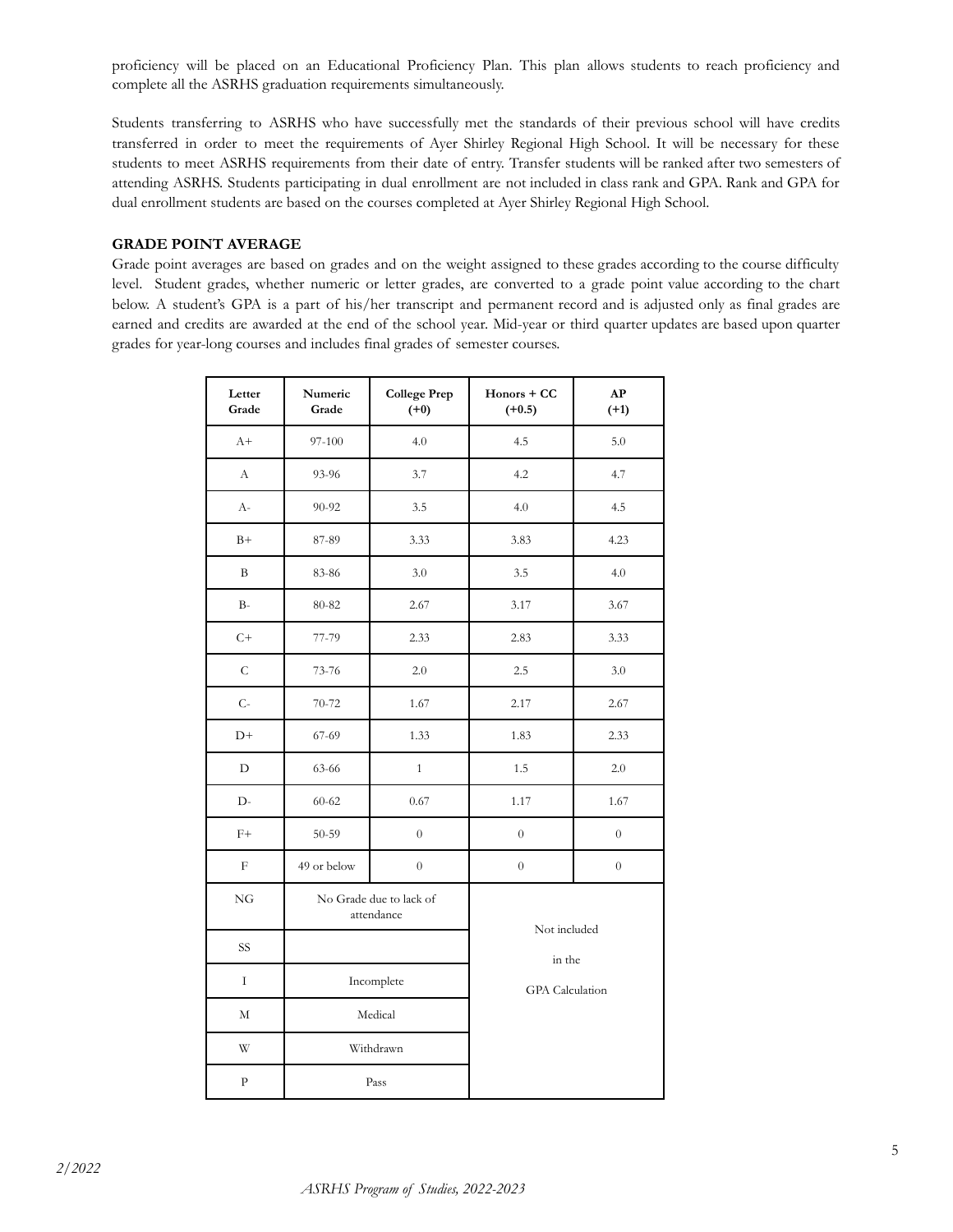#### **COMMUNITY SERVICE PROGRAM**

Community service encourages students to become valuable resources to their communities through active participation in service programs and activities. As students look to become involved members of their communities, they can find ways of helping others, dedicating themselves to a cause and providing support for others. Students will fulfill 50 hours of community service as a requirement for commencement. This requirement will be prorated for students entering ASRHS after their sophomore year. Students will work collaboratively with their School Counselors to find appropriate placements and opportunities within the community. Community service can be completed after school, on weekends, on vacations, and during the summer following grades 9, 10, and 11 and 12. Booklets are available on the ASRHS website.

#### **NAVIANCE**

Ayer Shirley Regional High School has partnered with Naviance, an online software program, to provide a variety of tools for achievement through academic, career and college planning. These tools are located in *Naviance Student*, a special section of the Naviance website for students and families. *Naviance Student* provides access to online resources, facilitates communication with teachers and school counselors, and provides support to students as they complete college and career readiness activities such as completing a resume, requesting letters of recommendation, searching for colleges/careers, or applying for scholarships. Families will be provided with information at the start of the school year to establish secure *Naviance Student* user accounts.

### **GRADUATION REQUIREMENTS**

The MassCore is a state recommended rigorous program of study that aligns high school course work with college and workforce expectations. ASRHS is striving for all students beginning with the graduating class of 2020 and beyond to meet both ASRSD and MassCore requirements. In addition, students are also required to meet the Competency Determination (CD) under Massachusetts' state law, which requires students to demonstrate mastery of a common core of skills, competencies, and knowledge in the areas of Mathematics, English Language Arts, and Biology or Science & Technology/Engineering as measured by the MCAS exam. Competency Determination is achieved by students earning a score of "proficient" on the Mathematics and English exams, and a score of "passing" on the Biology or Science & Technology/Engineering exam. Students who pass MCAS but do not reach proficiency will be placed on an Educational Proficiency Plan. This plan allows students to reach proficiency and complete all the ASRHS graduation requirements simultaneously.

| Area of Study/Subject                         | <b>ASRHS</b>                 | <b>MassCore</b>   |
|-----------------------------------------------|------------------------------|-------------------|
| English                                       | 4 years                      | 4 years           |
| Math                                          | 4 years***                   | 4 years           |
| Science                                       | 4 years (3 lab-based) *, *** | 3 years lab-based |
| History/Social Science                        | 4 years                      | 3 years           |
| World Language                                | $2$ years <sup>**</sup>      | 2 years**         |
| Fine Arts (visual, music, etc.)               | 1 year                       | 1 year            |
| Literacy/Dollars<br>Financial<br>and<br>Sense | 1 semester                   | N/A               |
| Computers                                     | 1 year                       | N/A               |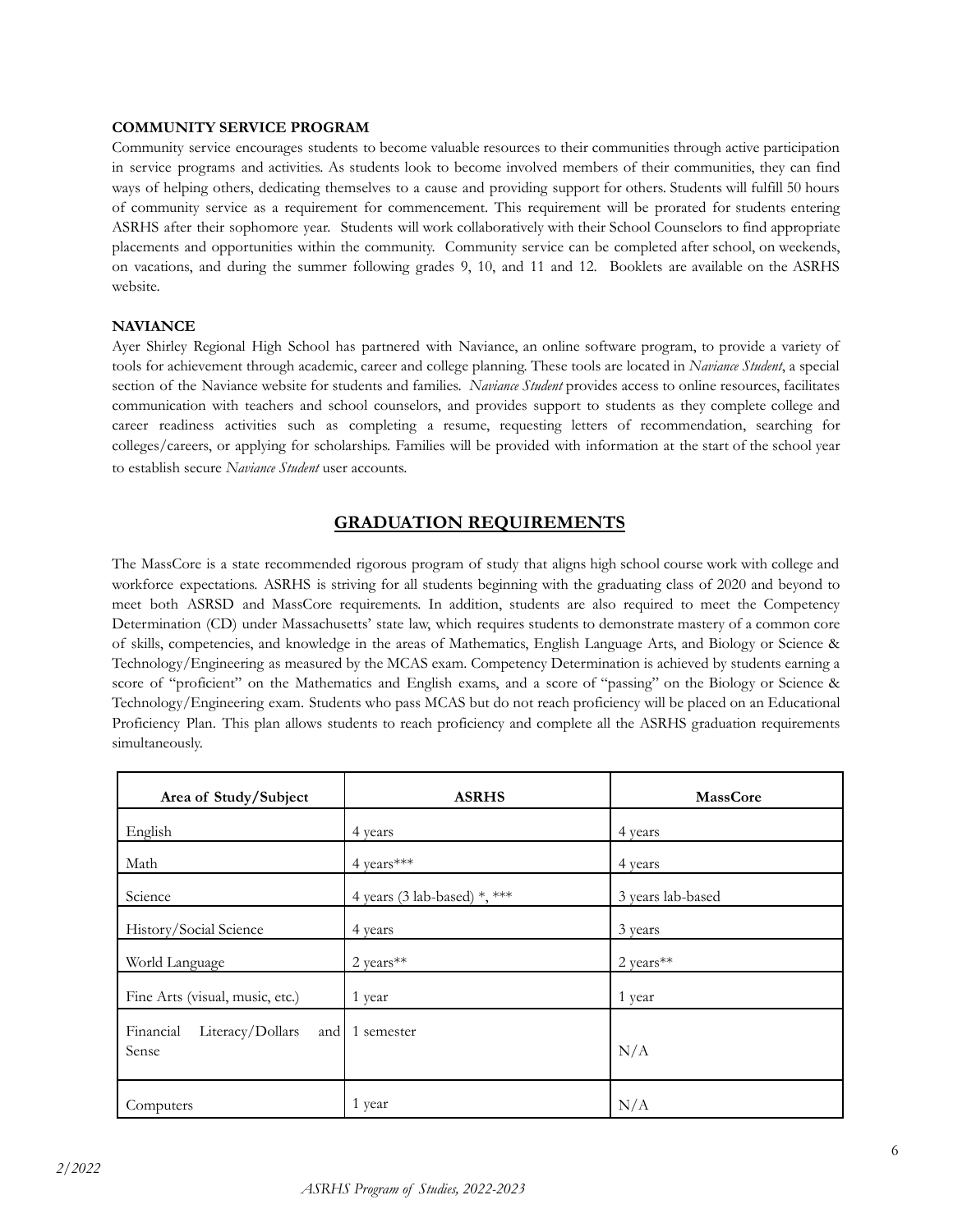| Physical <sup>1</sup><br>Education/Wellness | 4 semesters (1 semester per year, 4<br>semesters total)                                                                                                                                                               | As required by state law, (MG.L. c.<br>71, s. 3)                                                                                                                                             |
|---------------------------------------------|-----------------------------------------------------------------------------------------------------------------------------------------------------------------------------------------------------------------------|----------------------------------------------------------------------------------------------------------------------------------------------------------------------------------------------|
| <b>Additional Learning Opportunities</b>    | • Advanced Placement classes<br>• Dual enrollment/middle college<br>• Senior Capstone<br>• Online courses for high school or<br>college credit<br>• Service or work-based learning<br>$\bullet$ Internship/externship | • Advanced Placement classes<br>• Dual enrollment/middle college<br>• Senior project coursework<br>• Online courses for high school<br>or college credit<br>• Service or work-based learning |
| <b>Community Service</b>                    | 50 hours community service                                                                                                                                                                                            |                                                                                                                                                                                              |

*\*Typically, college and universities require a year each of the following:* **Biology, Chemistry, and Physics.** *\*\*Students must take two years of the* **SAME** *world language.*

\*\*\**Students may substitute one unit of Computer Science that includes rigorous mathematical concepts, or rigorous* scientific concepts, and aligns with the Digital Literacy and Computer Science standards for a mathematics or a *laboratory science course.*

# **DUAL ENROLLMENT**

<span id="page-6-0"></span>Dual enrollment is an arrangement in which a high school student takes college courses. These courses can result in receiving college credit while still in high school. Courses should count toward Ayer Shirley Regional High School graduation requirements and the credits transfer with the student to college.

There are several benefits of dual enrollment. Dual enrollment challenges students with college-level coursework, eases the college transition, decreases the cost of college, fosters college aspirations, and can improve college outcomes.

Ayer Shirley Regional High School supports dual enrollment opportunities for juniors and seniors. Students must meet eligibility requirements, follow the dual enrollment procedure, and obtain approval for all classes by their School Counselor and an Administrator.

General Eligibility Requirements:

- 1. The student must be promoted out of tenth grade.
- 2. The student must be at least sixteen years old.
- 3. The student must have met all MCAS requirements in the given subjects.

ASRHS Dual Enrollment Procedure:

- 1. The student should meet with their School Counselor to express interest.
- 2. The School Counselor determines whether the request requires approval.
- 3. The School Counselor creates a plan and reviews it with the student and parents.
- 4. The School Counselor helps to complete the dual enrollment registration form.
- 5. The student and parent sign and submit the dual enrollment agreement.
- 6. The student registers for class with the college and completes it successfully.
- 7. The student releases the grade to ASRHS to receive ASRHS credit.

Ayer Shirley Regional High School often partners with Mount Wachusett Community College (MWCC) and Fitchburg State University (FSU), although other options are available. Please see your School Counselor for more information.

1

*<sup>2/2022</sup>*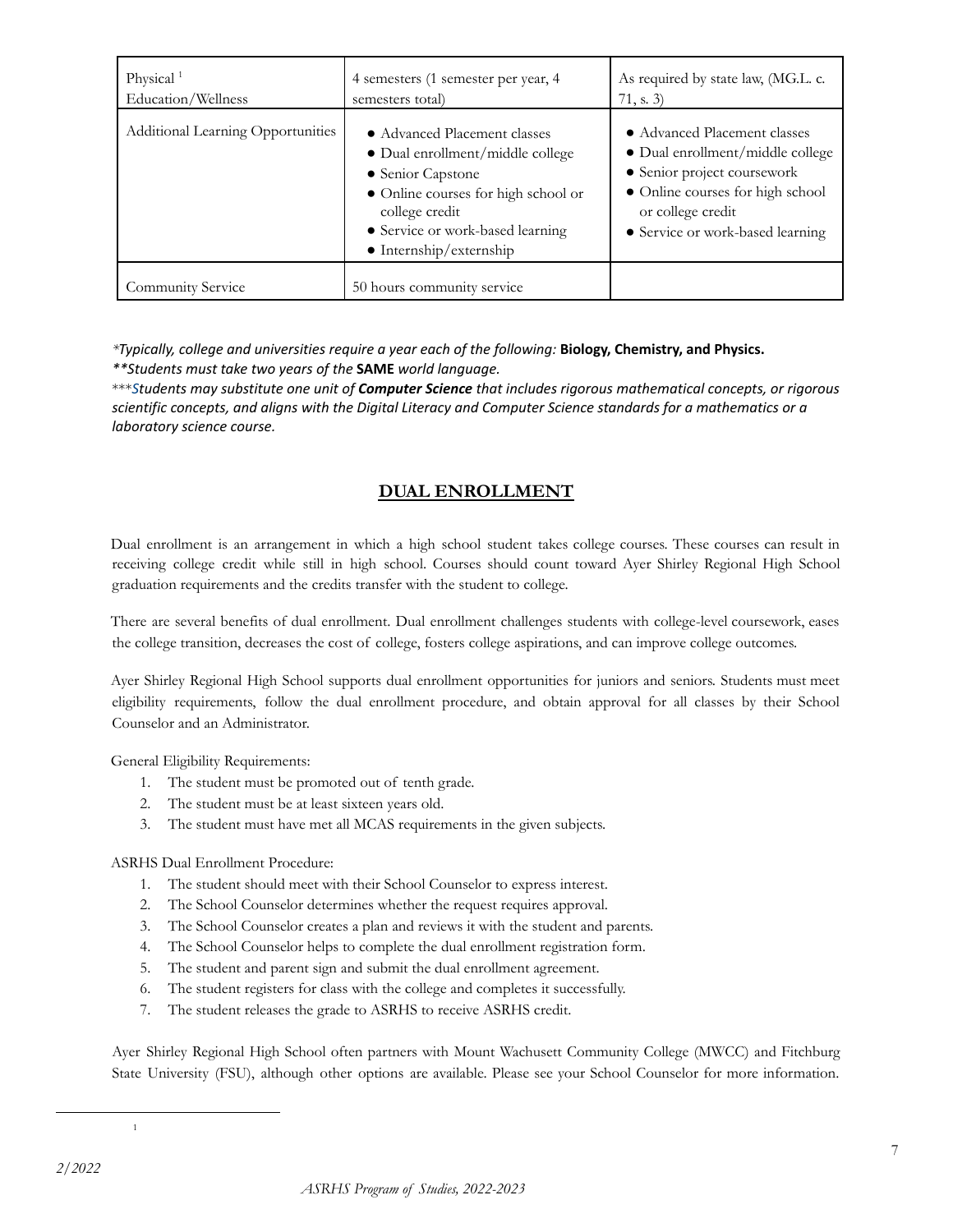State colleges sometimes receive grants specifically for dual enrollment and are consequently able to offer courses at a discounted rate. These grants may have a GPA requirement. Be sure to ask colleges/universities about financial support when investigating dual enrollment options. Specific colleges/universities may have additional requirements. Please note that only courses taken at ASRHS as part of Dual Enrollment count towards ASRHS GPA.

For current dual enrollment students, Mrs. Sweetland will continue to work with your current college as needed, as well as potential colleges/universities on the courses which will transfer. No student is expected to graduate from a college/university this year.

For students interested in dual enrolling for next year, please contact Mrs. Sweetland at [ksweetland@asrsd.org](mailto:ksweetland@asrsd.org) or Mr. Melanson [jmelanson@asrsd.org](mailto:jmelanson@asrsd.org) for updated information.

### **SEAL OF BILITERACY**

- Does your student speak, read, and write another language? (At home? In the community? In the classroom?)
- Is your student a junior or senior?
- Is your student in a level 4, 5, or AP Language class?

We are starting a program at the high school called the "Seal of Biliteracy". You can earn the Seal of Biliteracy if you can read, write and speak in English and another language. It does not have to be a language that you learned in school or that we offer. All languages are accepted and you can earn it in more than one.

Should your student meet all of the requirements the student will get a seal on their HS diploma stating that they are bilingual. This will be valuable for college and the workforce.

### **PARTNERSHIP OPTIONS FOR COURSE CREDIT**

#### <span id="page-7-0"></span>**EDGENUITY**

Edgenuity partners with schools and districts around the country to deliver blended learning through core courses, credit recovery, and supplemental instruction. The goal is to ensure students and teachers have access to engaging resources that propel success and meet students' diverse learning needs. Pairing online curriculum and real-time data with teacher-led instruction makes it possible to truly personalize learning for every student.

The successful Edgenuity student is self-motivated, a hard worker, tech savvy, and has the ability to work independently. ASRHS students can take their Edgenuity course as part of their course schedule during the day at ASRHS. A computer area has been established in the library for students enrolled in Edgenuity.

Students should see their school counselor if interested in taking an Edgenuity course. Registration is done on a first come, first served basis, and space is limited.

#### **MOUNT WACHUSETT COMMUNITY COLLEGE (MWCC) MIDDLE COLLEGE PROGRAM**

Students become eligible to enroll in MWCC courses in their junior and senior year. Students must have a 3.0 GPA and be in good academic standing. They must also obtain a proficient score on the Accuplacer (a placement exam which assesses college readiness in English – reading and writing, and math) and is required by MWCC in order to receive college credit.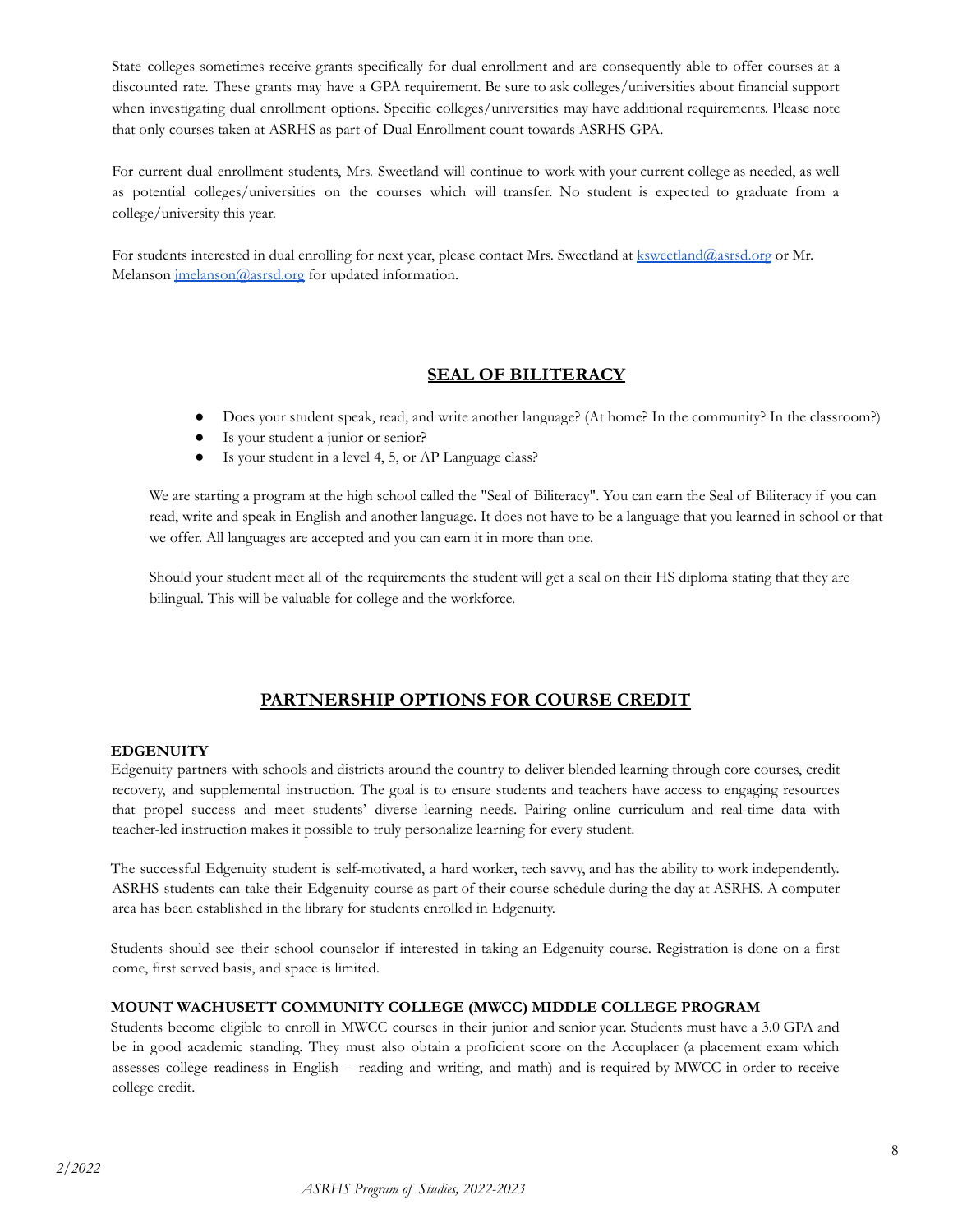#### **DUAL ENROLLMENT & COLLEGE CREDIT**

Students have the option of taking courses at local colleges while enrolled at ASRHS. College courses may be used for ASRHS graduation requirements with prior approval by the ASRHS Counseling Department. Each 3 credit college course is equal to 5 credits at ASRHS. College courses are on a self-pay basis; however, opportunities for dual enrollment may be available depending on state funding. Students should make arrangements through their counselor if interested in this option.

### **COURSE LEVELS**

#### <span id="page-8-0"></span>**ACADEMIC COURSES**

These courses are appropriate for all learners and are not considered college preparatory. Students are expected to have basic study habits and work at a steady pace.

#### **COLLEGE PREPARATORY COURSES**

The content and rigor prepares students for a post-secondary college level education. These courses are more intensive and demanding than academic courses. Students are expected to exhibit good basic study skills, consistent homework completion and work at a moderate pace.

#### **HONORS COURSES**

Honors level classes are rigorous, intensive, challenging courses where students are expected to be independent learners as well as exercise critical, creative and analytical thinking skills and work at an accelerated pace. Students are expected to have teacher recommendation in order to enroll in honors level courses. These courses are identified with the "H" code in the program of studies.

#### **MOUNT WACHUSETT COMMUNITY COLLEGE (MWCC) COURSES**

MWCC courses offered and taught at ASRH are rigorous college level classes in which students can begin earning college level credit. These courses follow the traditional college schedule .

#### **ADVANCED PLACEMENT COURSES**

Advanced Placement (AP) courses are designed to instruct students at a college level and prepare them for the Advanced Placement subject exams in the spring semester. Colleges and universities determine what score students must earn to have the AP course accepted at their institution. AP courses are most rigorous and students are expected to have exceeded the honors course level expectations to enroll in the courses. In the event an AP course is taught concurrently with an honors course, AP students will be expected to complete additional assignments in greater depth than the honors students. These courses are identified with the "AP" code in the program of studies. **Students who elect to take AP courses are required to take the AP exam for that course.**

### **RECOMMENDED PATHWAYS OF STUDY**

<span id="page-8-1"></span>In an effort to assist students and parents/guardians in understanding the options that ASRHS has to offer, we have established five pathways of study for graduation that students may select as a primary focus area: Mass Core, Honors/Early College/AP, STEM, Humanities and Early Childhood. Within each recommended pathway of study there are a variety of rigorous core academic courses from which students may choose with the assistance of their parents/guardians in consultation with their school counselor. These pathways are intended to meet the individual interests of students. Students are able to choose a recommended pathway of study or modify their course of study throughout their high school experience. Please note that there are other required courses/criteria that must be successfully completed in order to meet promotion and graduation requirements. Please see ASRHS graduation requirements for additional information.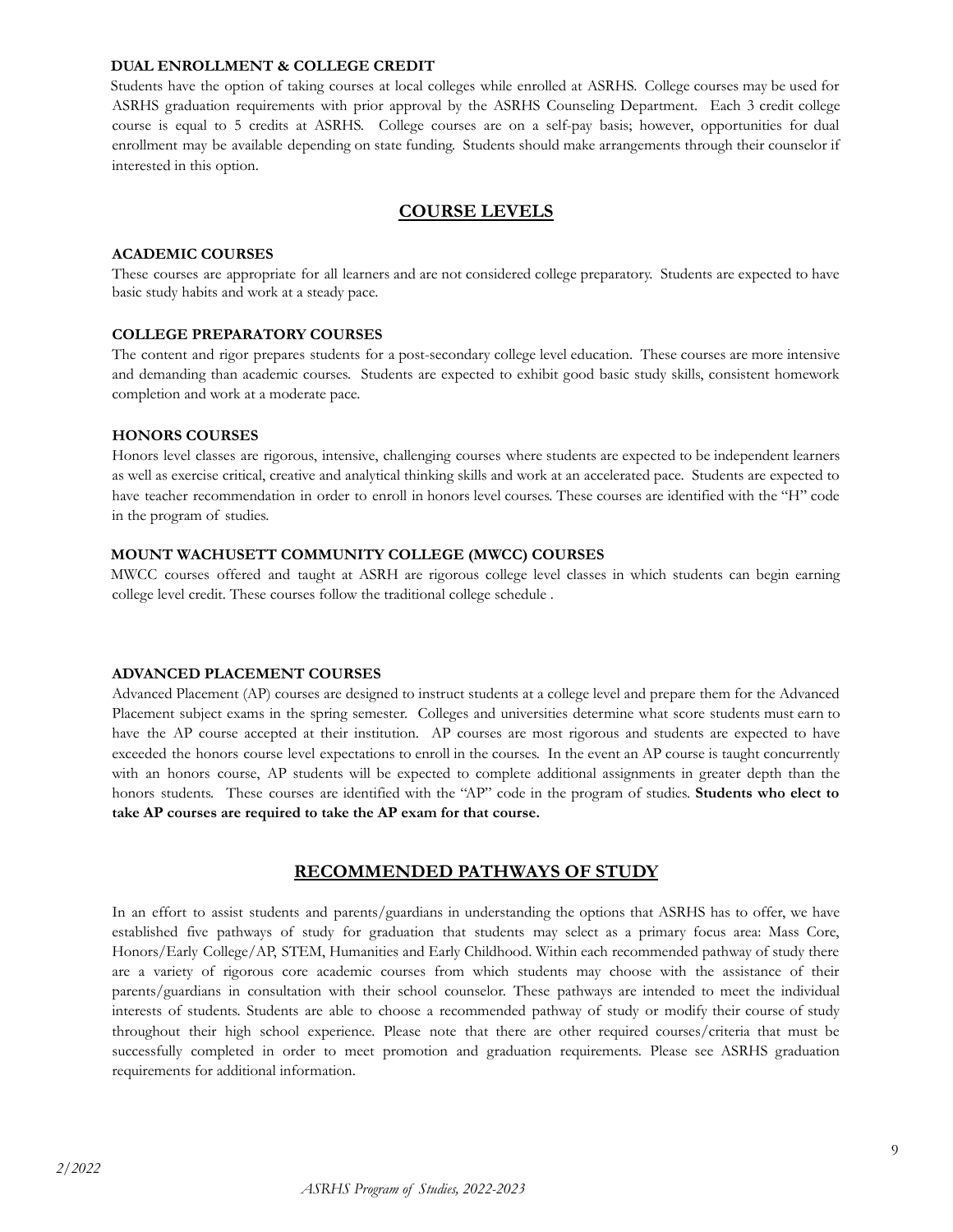# **MassCore**

*Strongly recommended by the Massachusetts Department of Elementary and Secondary Education for all high school students to complete.*

| $9th$ GRADE                                      | 10 <sup>th</sup> GRADE                             | 11 <sup>th</sup> GRADE                                             | 12 <sup>th</sup> GRADE                                                            |
|--------------------------------------------------|----------------------------------------------------|--------------------------------------------------------------------|-----------------------------------------------------------------------------------|
| Humanities English I<br>CP.                      | Humanities English II CP                           | American Literature CP                                             | World Literature CP                                                               |
| Humanities U.S. History<br>I CP                  | Humanities U.S. History<br>II CP                   | Modern World History CP                                            | U.S. Government CP                                                                |
| Integrated Math I CP or<br>Integrated Math II CP | Integrated Math II CP or<br>Integrated Math III CP | Integrated Math III CP or<br>Advanced Mathematical<br>Applications | Advanced Mathematical<br>Applications,<br>Advanced Algebra,<br>Statistics H or AP |
| Biology CP                                       | Chemistry CP                                       | Physics CP                                                         | Science Elective                                                                  |
| World Language                                   | World Language                                     | Elective                                                           | Elective or Senior Seminar                                                        |

# **HONORS/AP/EARLY COLLEGE**

| $9th$ GRADE               | $10^{\text{th}}$ GRADE      | 11 <sup>th</sup> GRADE      | $12th$ GRADE               |
|---------------------------|-----------------------------|-----------------------------|----------------------------|
| Humanities English I H    | Humanities English II H     | American Literature H or AP | World Literature H or AP   |
|                           |                             | Language and Composition    | Literature and             |
|                           |                             |                             | Composition                |
| Humanities U.S. History I | Humanities U.S. History II  | Modern World History H &    | U.S. Government H or AP    |
| H                         | H                           | Sociology H & Psychology    | Government                 |
|                           |                             | C.C.                        |                            |
| Integrated Math I/II H or | Integrated Math II/III H or | Pre-Calculus H or AP        | Statistics H, AP Calculus  |
| Integrated Math II H or   | Integrated Math III H       | <b>Statistics</b>           | AB or BC or AP Statistics  |
| Integrated Math II/III    |                             |                             |                            |
| Biology H                 | Chemistry H                 | AP Chemistry, AP Biology,   | AP Physics, Physics H or   |
|                           |                             | AP Physics 1 or Physics H   | AP Biology                 |
| World Language            | World Language              | AP Computer Science         | Elective or Senior Seminar |
|                           |                             | Principles                  |                            |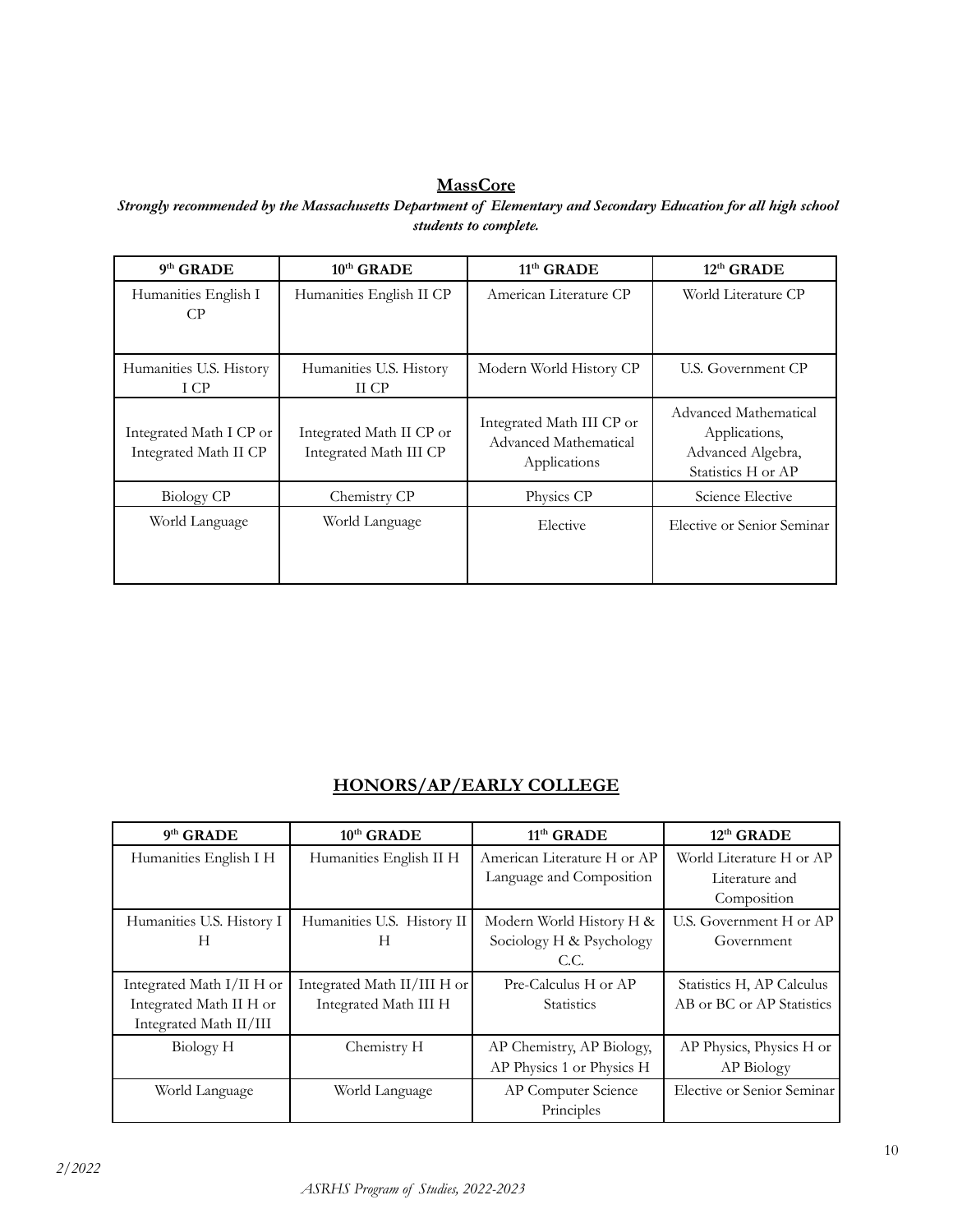**\*Students are able to enroll in AP classes, early college, or dual enrollment courses for college credit.**

| $9th$ GRADE                                          | $10^{\text{th}}$ GRADE                                    | $11th$ GRADE                 | $12th$ GRADE           |
|------------------------------------------------------|-----------------------------------------------------------|------------------------------|------------------------|
|                                                      | Principles of Engineering I   Principles of Engineering I | CAD I                        | CAD I CP               |
| Оr                                                   | Оr                                                        | Principles of Engineering II | CAD II CP              |
| Principles of Engineering II<br>Computer Programming |                                                           | AP Computer Science          | AP Physics, Physics H  |
|                                                      |                                                           | Principles                   | Dollars & Sense        |
|                                                      |                                                           |                              | Senior STEM Internship |
|                                                      |                                                           |                              |                        |

### **HUMANITIES**

| Concentration  | $9th$ GRADE                             | $10^{\text{th}}$ GRADE                           | $11th$ GRADE                                       | $12th$ GRADE                           |
|----------------|-----------------------------------------|--------------------------------------------------|----------------------------------------------------|----------------------------------------|
| World Language | World Language 1<br>or World Language 2 | World Language 2                                 | World Language 3H                                  | World Language 4H<br>AP World Language |
| Studio Art     | Visual Problem Solving<br>or Drawing CP | Studio Art I                                     | Studio Art II                                      | Studio Art Portfolio H                 |
| Digital Art    | Visual Problem Solving                  | Photo Video I or<br>Computer Art and<br>Design I | Photo Video II or<br>Computer Art and<br>Design II | Digital Studio Portfolio               |
| Music          | Band/Choir                              | Band/Choir                                       | Band/Choir<br>Music Theory I                       | Band / Choir<br>Music Theory II        |

# **EARLY CHILDHOOD**

Proposed courses will be held onsite at the Ayer Shirley Regional High School. Practicums will be served in preschool classrooms at the Page Hilltop School.

|              | Semester I                                                                                                                                                          | Semester II                                                                                                                                                                                                                                |
|--------------|---------------------------------------------------------------------------------------------------------------------------------------------------------------------|--------------------------------------------------------------------------------------------------------------------------------------------------------------------------------------------------------------------------------------------|
| $9th$ Grade  | Humanities I                                                                                                                                                        | Humanities I                                                                                                                                                                                                                               |
| $10th$ Grade | Humanities II                                                                                                                                                       | Humanities II                                                                                                                                                                                                                              |
| $11th$ grade | Introduction to Psychology<br>3 credits MWCC<br>Note-currently taught at HS by MWCC<br>instructor. No articulation agreement is<br>required to earn college credit. | <b>ECE 101</b><br>3 credits MWCC<br>Introduction to Early Childhood Education<br>course description, syllabus and curriculum units<br>are attached.<br>*MWCC recommends an ASRHS teacher to<br>apply to be certified by MWCC to teach this |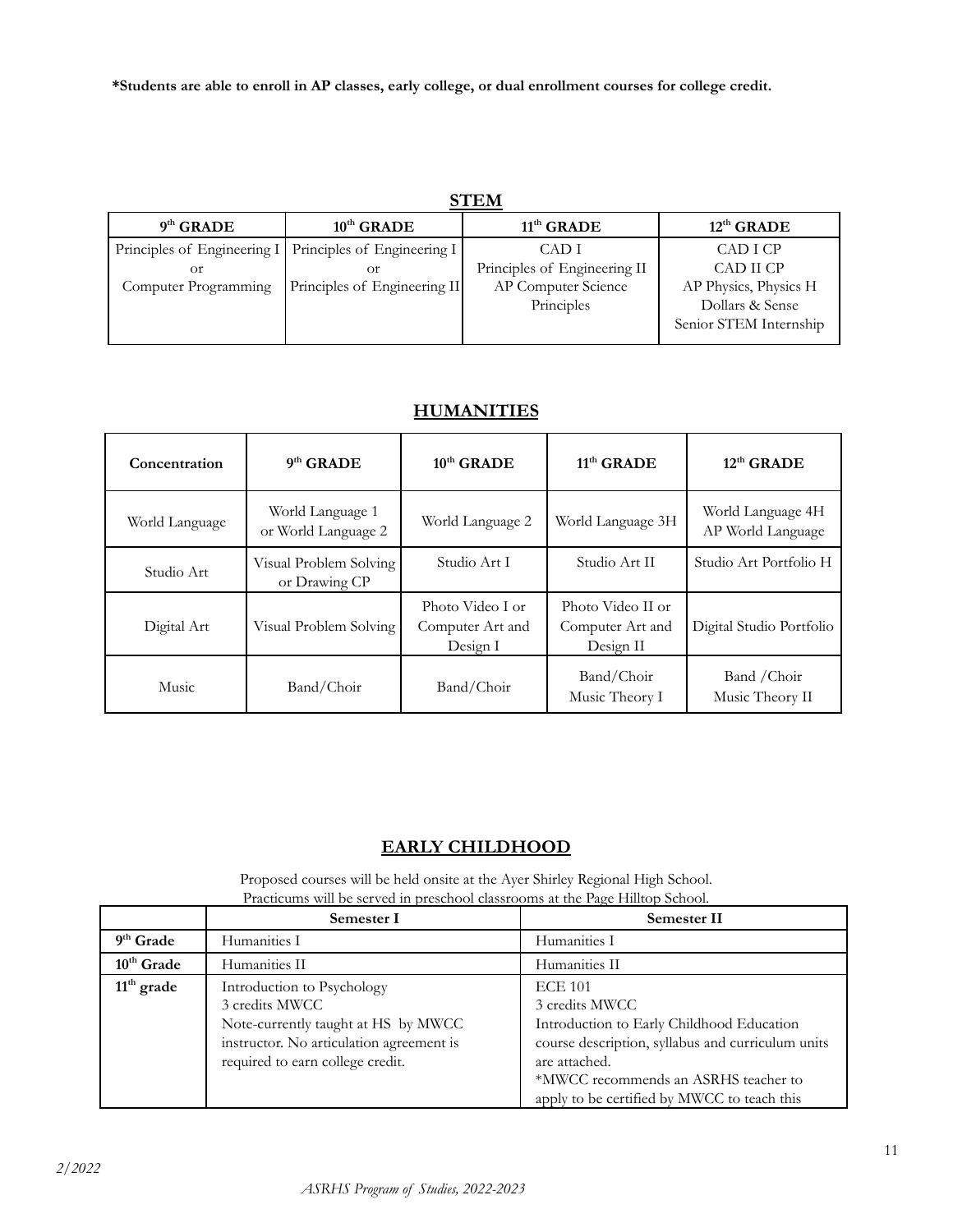|              |                                                  | course using MWCC course content and<br>recommended text, |
|--------------|--------------------------------------------------|-----------------------------------------------------------|
|              |                                                  | No articulation agreement required                        |
| $12th$ grade | Practicum I                                      | Practicum II                                              |
|              | 4 credits (150 hrs-10 hrs per week for 15 weeks) | 4 credits (150 hrs-10 hrs per week for 15 weeks)          |
|              | *Articulation agreement required to earn         | *Credits to be awarded upon enrollment in                 |
|              | college credit ** Security Clearance Required    | MWCC's Early Education degree program                     |

\*Formal articulation agreement to be written by Linda Scullane and submitted for approval to Dr. Roseann Morel, Department Chair and Professor of Early Childhood Education, MWCC (Articulation agreement estimated to be confirmed in late January as college is on break until January 22, onsite visit to preschool classrooms may be required). \*\*Students participating in Practicum field experiences must undergo a Criminal Offender Record Information (CORI) check.

### **COURSE DESCRIPTIONS**

The following course descriptions have been prepared to assist and guide students and parents in the selection of those subjects best suited to meet their individual needs, abilities, and objectives. Each student is expected to develop a four-year plan with the aid of his/her parents, teachers, and counselor. Attention should be given to interests and preferences, in order to ensure that a student's program fulfills his/her future occupational needs as well as graduation requirements, course prerequisites, and other considerations. The courses described below are a complete list of the courses offered by the high school; courses run based on interest and enrollment numbers each year.

Please note: For all course descriptions,  $S =$  Semester,  $Y =$  Year,  $CP =$  College Preparatory,  $H =$  Honors, and  $AP =$  Advanced Placement

# **COMPUTER EDUCATION**

<span id="page-11-0"></span>**WEB DESIGN CRS 1642 GR 10-12 CR 2.5 S** In this class, students will learn the basics of designing and developing a web site. Topics will include the Internet, web design planning and navigation, web design principles, interactivity, and site management. Students will become familiar with Cascading Style Sheets.

**COMPUTER APPLICATIONS CRS 1652 GR 10-12 CR 2.5 S** This course is designed to help students acquire software application skills they can apply in classroom and professional

settings. Students will use MS Office software to create word processing documents, spreadsheets, presentations, and simple databases. In addition, students will learn about the Google suite of products and extensions.

#### **SOCIAL MEDIA**

Students will explore how social media has changed communication, how it can affect one's future, and how to use social media to its fullest advantage – personally and professionally. Additionally, students will learn the history of social media, as well as, legal and ethical responsibilities of developing and maintaining an online presence.

**CRS 1635 GR 9-12 CR 2.5 S**

#### **INTRO TO ANIMATION CRS 1640 GR 10-12 CR 2.5 S**

Students will learn tools and techniques to create animation sequences on the computer. They will learn how to create basic frame-by-frame animations and motion tweeted animations.

### **DIGITAL ILLUSTRATION CRS 1644 GR 10-12 CR 2.5 S**

Students will produce a number of illustrations, using computer illustration and imaging software. Topics include methods for remaining artwork, capturing and expressive illustrative style, and portraying different moods or messages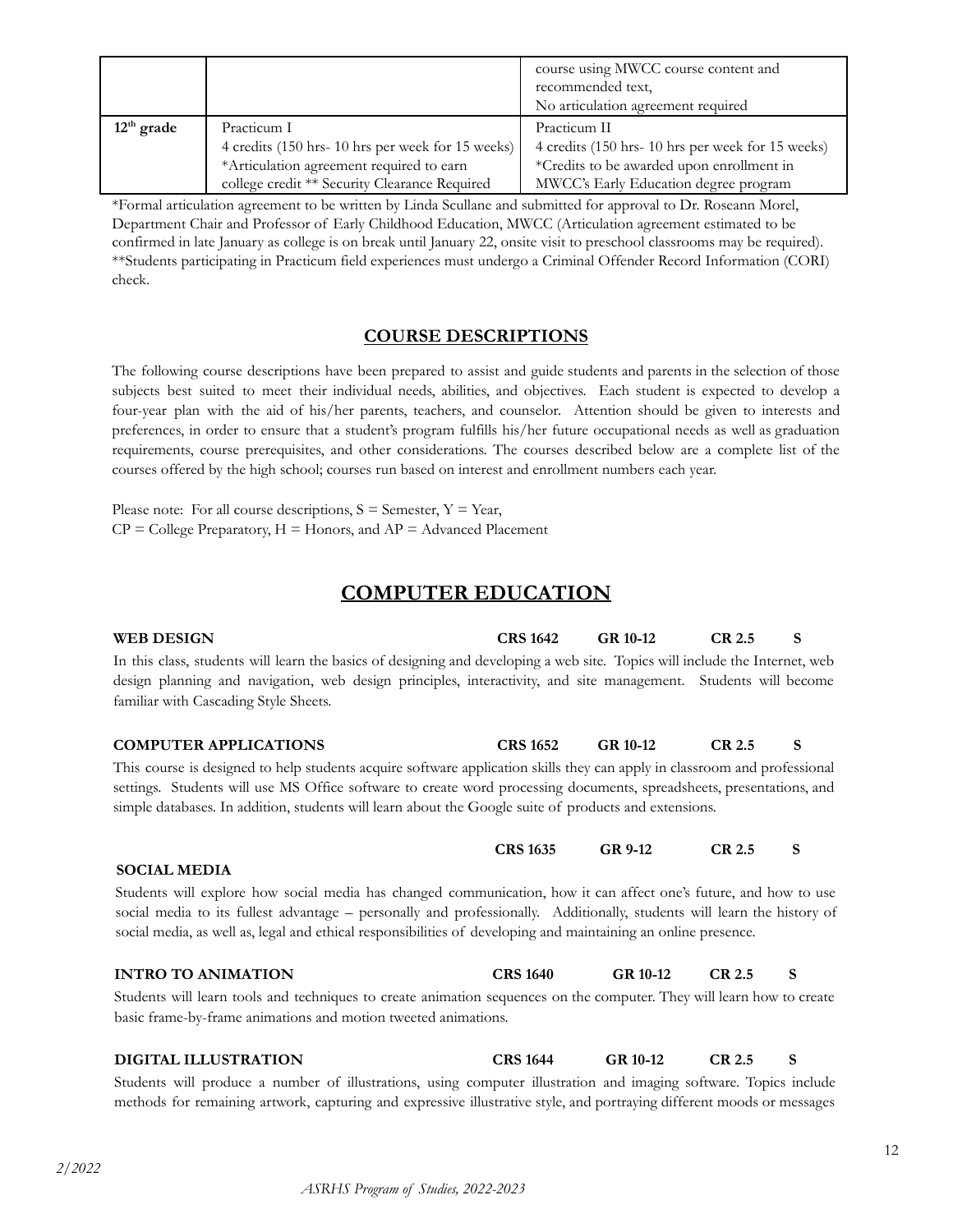within the illustration. Students will learn to illustrate using the many tools available to them within several software applications from the Adobe Creative suite. Drawing skills required.

**COMPUTER LANGUAGES CRS 1655 GR 10-12 CR 2.5 S** This course introduces students to how their computer "thinks," as well as the art of programming. They will be introduced to different computer languages, i.e., Scratch, HTML, and CSS, and will gain hands on experience with programming and coding through several in-class projects.

# **ADVANCED PROGRAMMING H CRS 1656 GR 11 CR 5.0 Y**

In this class, students will be programming in Java, an object-oriented programming language. The course content will be similar to that offered in an introductory computer science class at most universities. Students will be learning all levels of the Java language including basic syntax, declaration of variables, if-else statements, for, while, and do-while loops, library classes, and GUI (graphical user interface) tools. This course will be especially helpful to students contemplating careers in computer science, business, and statistics, insurance and engineering. (Prerequisite: a grade of "C" or better in Computer Languages, a grade of "C" or better in Integrated Math I, and/or the permission of the department).

| TELEVISION PRODUCTION                                                                                                     | <b>CRS</b> 1636 | GR 11 | CR 2.5 | - S |
|---------------------------------------------------------------------------------------------------------------------------|-----------------|-------|--------|-----|
| In this course, students will study live television production. Students will produce projects in the on-campus TV studio |                 |       |        |     |
| to be viewed on campus, as well as being broadcast on Ayer Public Access Channel (APAC). Knowledge gained in this         |                 |       |        |     |
| course may serve as a prerequisite for the APAC internship.                                                               |                 |       |        |     |

### **BROADCAST JOURNALISM CRS 1625 GR 11 CR 2.5 S**

This course introduces students to the basic concepts of broadcast journalism. They will study current news stories by looking at the questions asked to collect important details and advance onto writing their own news stories. Students will learn why "if it bleeds it leads," but a camera isn't always welcome in every news situation. Students will practice writing news stories which may cover local news, sports, and entertainment.

#### **YEARBOOK/DESKTOP PUBLISHING CRS 1837 GR 10-12 CR 5.0 Y**

In this class, students will collect, analyze, and organize information and use page layout software to arrange text and graphics to create publications such as newsletters, flyers, and brochures. Students will also create the school yearbook. Through the yearbook, students will experience all aspects of publication design including planning, project management, deadlines, and promotion.

#### **FROM RADIO TO NETFLIX CRS 1610 GR 9-12 CR 2.5 S**

This course will look at how TV shows have changed over the decades and how networks decide what they put on the air. Students will also understand how network TV has learned to compete with cable and streaming and how it has affected their programming. Students will view real world examples of shows, both domestic and international, which will support the ideas and theories presented in class.

#### **VIDEO PRODUCTION A CRS 1660 GR 9-12 CR 2.5 S1 ONLY**

In addition to learning about the science and psychology behind filmmaking, students will participate in multiple group-based projects where they will assume a production role and construct a video from start to finish together. The projects and material in this course will have a focus on storyboarding, writing and practicing proper pre-production filmmaking techniques.

#### **VIDEO PRODUCTION B CRS 1661 GR 9-12 CR 2.5 S2 ONLY**

In addition to learning about the science and psychology behind filmmaking, students will participate in multiple group-based projects where they will assume a production role and construct a video from start to finish together. The projects and material in this course will have a focus on editing, special effects and other post-production practices, utilizing the Adobe suite.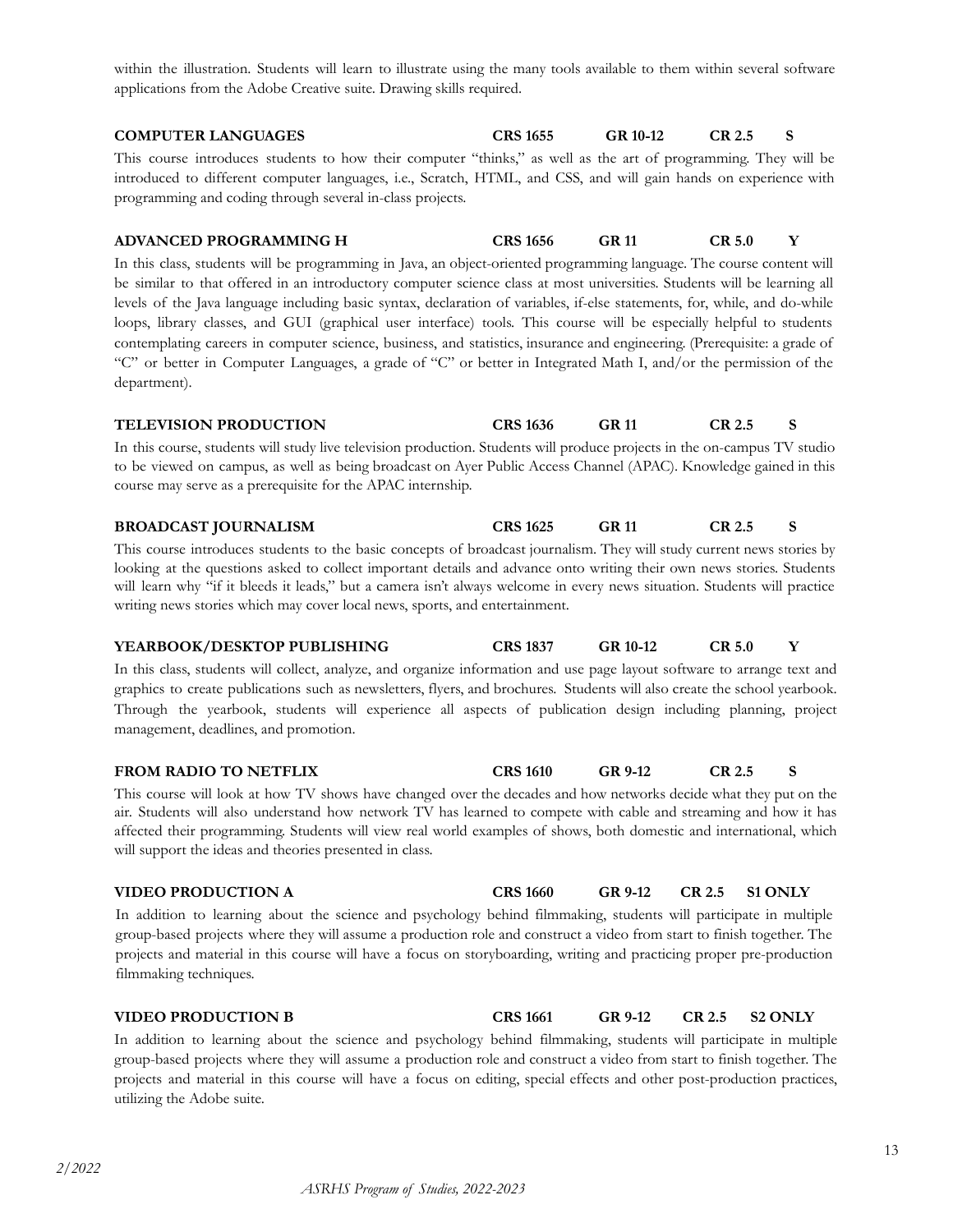# **ENGLISH**

<span id="page-13-0"></span>

| <b>HUMANITIES ENGLISH I CP</b><br>This required course presents the political, ethical, behavioral, and intellectual foundations of society through an<br>integrated study of world literature and U.S. history, covering the years 1763 - 1877. Students will learn the relationship<br>between ideas and events and relate them to the present within the context of reading, writing, listening, and speaking.<br>This course is an integrated course taken in the same block with the Humanities I course listed under the Social Studies<br>offerings. (Please note, students will receive an identical grade for CRS 1126 and CRS 1226, as they are a team-taught<br>course)                                                                                        | <b>CRS 1126</b> | GR <sub>9</sub> | <b>CR 5.0</b>     | Y |
|---------------------------------------------------------------------------------------------------------------------------------------------------------------------------------------------------------------------------------------------------------------------------------------------------------------------------------------------------------------------------------------------------------------------------------------------------------------------------------------------------------------------------------------------------------------------------------------------------------------------------------------------------------------------------------------------------------------------------------------------------------------------------|-----------------|-----------------|-------------------|---|
| <b>HUMANITIES ENGLISH I H</b>                                                                                                                                                                                                                                                                                                                                                                                                                                                                                                                                                                                                                                                                                                                                             | <b>CRS 1127</b> | GR <sub>9</sub> | CR 5.0            | Y |
| This required course presents the political, ethical, behavioral, and intellectual foundations of society through an<br>integrated study of world literature and U.S. history, covering the years 1763 - 1877. Students will learn the relationship<br>between ideas and events and relate them to the present within the context of reading, writing, listening, and speaking.<br>This course is an integrated course taken in the same block with the Humanities I course listed under the Social Studies<br>offerings. This honors program is a more in-depth analysis of topics presented and includes more readings, papers, and<br>projects. (Please note, students will receive an identical grade for CRS 1127 and CRS 1227, as they are a team-taught<br>course) |                 |                 |                   |   |
| <b>HUMANITIES IA</b><br><b>CRS</b>                                                                                                                                                                                                                                                                                                                                                                                                                                                                                                                                                                                                                                                                                                                                        |                 | GR 10-12        | CR <sub>5.0</sub> | Y |
| This co-taught class centered on elements identified in the MA Core Curriculum Frameworks with a focus on US Hx I<br>and grades 9 English. This required course presents a political, ethical, behavioral and intellectual foundation of society<br>through an integrated study of literature and US History covering 1800-1919 and 1920-present day.                                                                                                                                                                                                                                                                                                                                                                                                                     |                 |                 |                   |   |
| <b>HUMANITIES IIB CP</b><br>CRS 1132                                                                                                                                                                                                                                                                                                                                                                                                                                                                                                                                                                                                                                                                                                                                      |                 | GR 10-12        | <b>CR 5.0</b>     | Y |
| This co-taught required class is centered on elements identified in the MA Core Curriculum Frameworks with a focus on                                                                                                                                                                                                                                                                                                                                                                                                                                                                                                                                                                                                                                                     |                 |                 |                   |   |
| US Hx II and grade and grade 10 English. Students will learn the relationship between ideas and events and relate them<br>to the present within the context of reading, writing, listening and speaking.                                                                                                                                                                                                                                                                                                                                                                                                                                                                                                                                                                  |                 |                 |                   |   |
| <b>HUMANITIES ENGLISH II CP</b>                                                                                                                                                                                                                                                                                                                                                                                                                                                                                                                                                                                                                                                                                                                                           | <b>CRS 1128</b> | <b>GR 10</b>    | CR 5.0            | Y |
| This required course presents the political, ethical, behavioral, and intellectual foundations of society through an<br>integrated study of world literature and U.S. history, covering up to the year 1877 Students will learn the relationship<br>between ideas and events and relate them to the present within the context of reading, writing, listening, and speaking.<br>(Please note, students will receive an identical grade for CRS 1128 and CRS 1228, as they are a team-taught course)                                                                                                                                                                                                                                                                       |                 |                 |                   |   |

# **HUMANITIES ENGLISH II H CRS 1129 GR 10 CR 5.0 Y**

This required course presents the political, ethical, behavioral, and intellectual foundations of society through an integrated study of world literature and U.S. history, covering the years 1877 to present. Students will learn the relationship between ideas and events and relate them to the present within the context of reading, writing, listening, and speaking. Academic demands are intensified and challenging as topic analysis ventures beyond the scope of a survey course. (Please note, students will receive an identical grade for CRS 1129 and CRS 1229, as they are a team-taught course)

**SHAKESPEARE CRS 1115 GR 10-12 CR 2.5 S**

This elective course is offered during alternating years and will afford students the opportunity to further explore Shakespeare beyond the famous tragedies. Students will also compare the classic to the modern film versions, and develop their own interpretation of scenes.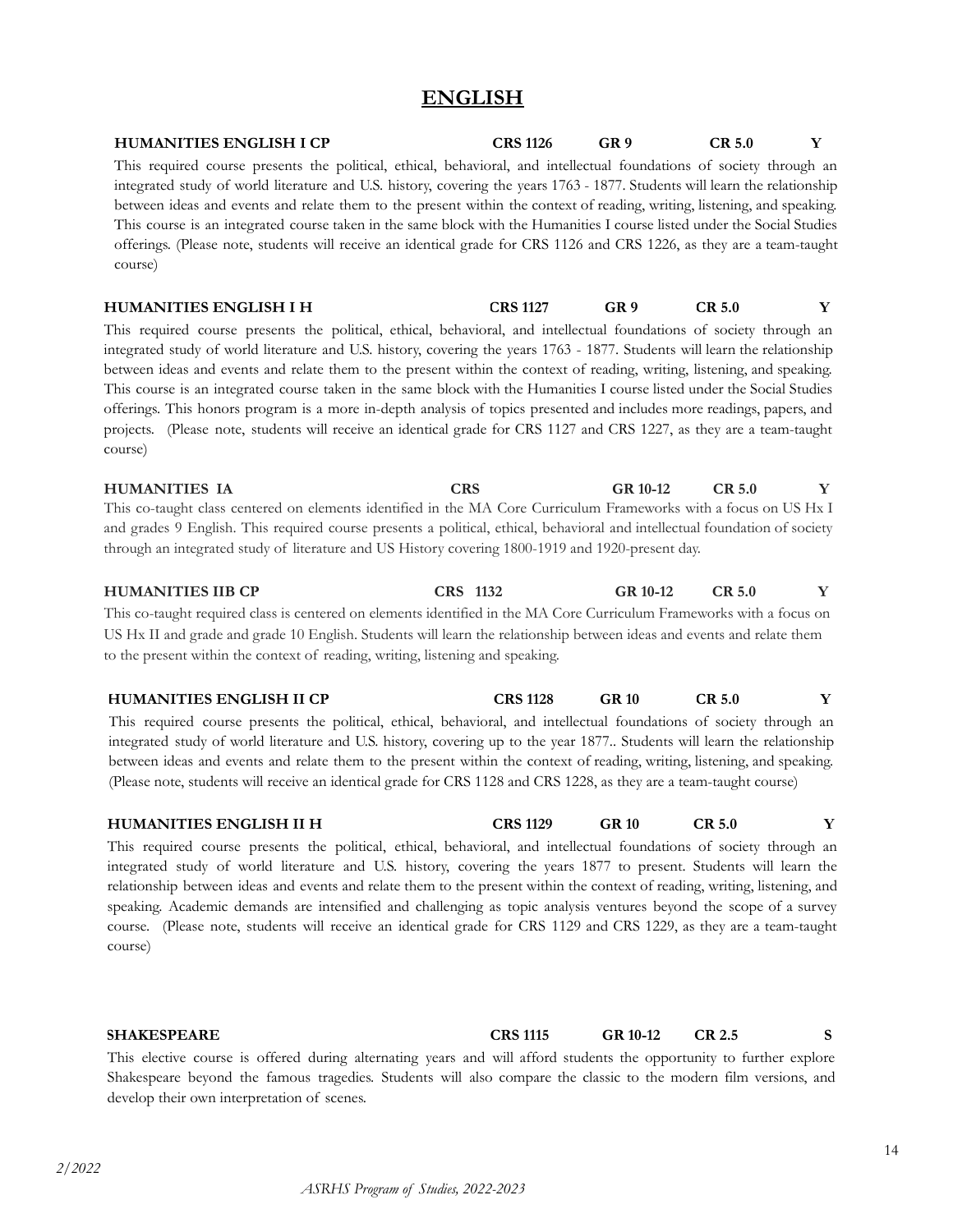## **AMERICAN LITERATURE H CRS 1140 GR 11 CR 5.0 Y**

This required course presents the various genres of American literature from early colonial times to the present day in the context of reading, writing, listening, and speaking. Research techniques are taught and a research project is required. SAT preparation is given. The honors program is a more in depth analysis of topics presented and includes more readings, papers, and projects.

| <b>AMERICAN LITERATURE CP</b>                                                                                           | <b>CRS</b> 1142 | GR 11 | CR <sub>5.0</sub> |  |
|-------------------------------------------------------------------------------------------------------------------------|-----------------|-------|-------------------|--|
| This required course presents the various genres of American literature from early colonial times to the present day in |                 |       |                   |  |
| the context of reading, writing, listening, and speaking. Research techniques are taught and a research project is      |                 |       |                   |  |
| required. SAT preparation is given.                                                                                     |                 |       |                   |  |

| ADVANCED PLACEMENT LANGUAGE AND | <b>CRS</b> 1148 | GR 11-12 | CR5.0 |  |
|---------------------------------|-----------------|----------|-------|--|
| <b>COMPOSITION</b>              |                 |          |       |  |

This course offers a preparation for college level writing experience and simulates a first-year college composition class by preparing students to "write effectively and confidently in their college courses across the curriculum and in their professional and personal lives" (College Board). Students will read and analyze a wide range of nonfiction texts and images —from newspaper editorials, to travel writing, to literary non-fiction, to biography, to sermons, to era appropriate photographs, paintings and advertisements. Some relevant fiction selections may be incorporated. In terms of reading, students will learn how to analyze and critique a wide range of nonfiction texts. Students will become familiar with the rhetorical strategies that make for effective, persuasive writing. Specific attention will be paid to the development and analysis of a written argument. Students will learn how to identify the elements of a strong argument and will grow to improve their own written arguments. Finally, students will improve their mastery of standard written English and will grow in their ability to produce "analytic and argumentative compositions that introduce a complex idea and develop it" through the use of evidence. Students will continue to develop their ability to revise their own writing. Students are required to take the AP Exam in May.

#### **ADVANCED PLACEMENT LITERATURE & COMPOSITION CRS 1149 GR 12 CR 5.0 Y**

Following the guidelines established by the AP Course Audit, this class is a freshman college level World Literature and Composition course. It is open to seniors on the basis of ability, interest, and motivation. This course will not only cover test preparation, but also includes literary selections each demanding critical, rigorous reading and analysis. Students are required to take the AP Exam in May.

| <b>WORLD LITERATURE H</b>                                                                                                  | <b>CRS 1150</b> | GR 12 | CR <sub>5.0</sub> |  |
|----------------------------------------------------------------------------------------------------------------------------|-----------------|-------|-------------------|--|
| This required course presents the various genres of world literature with a strong concentration in British literature, in |                 |       |                   |  |
| the context of reading, writing, listening, and speaking. The honors program is a more in depth analysis of topics         |                 |       |                   |  |
| presented and includes more readings, papers, and projects. This is a prerequisite for AP Literature & Composition.        |                 |       |                   |  |

| <b>WORLD LITERATURE CP</b> |  | <b>CRS 1152</b> |  | <b>GR 12</b> | CR <sub>5.0</sub> |  |  |   |  |  |
|----------------------------|--|-----------------|--|--------------|-------------------|--|--|---|--|--|
| $F = 11$                   |  |                 |  |              |                   |  |  | . |  |  |

This required course presents the various genres of world literature with a strong concentration in British literature, in the context of reading, writing, listening, and speaking.

# **CREATIVE WRITING CRS 1160 GR 10-12 CR 2.5 S** This elective course is offered during alternating years and will provide students the opportunity to write and expand

their writing repertoire by having them experiment with different forms and purposes of writing. The course will provide opportunities for students to publish their work. The class will produce a literary magazine*.*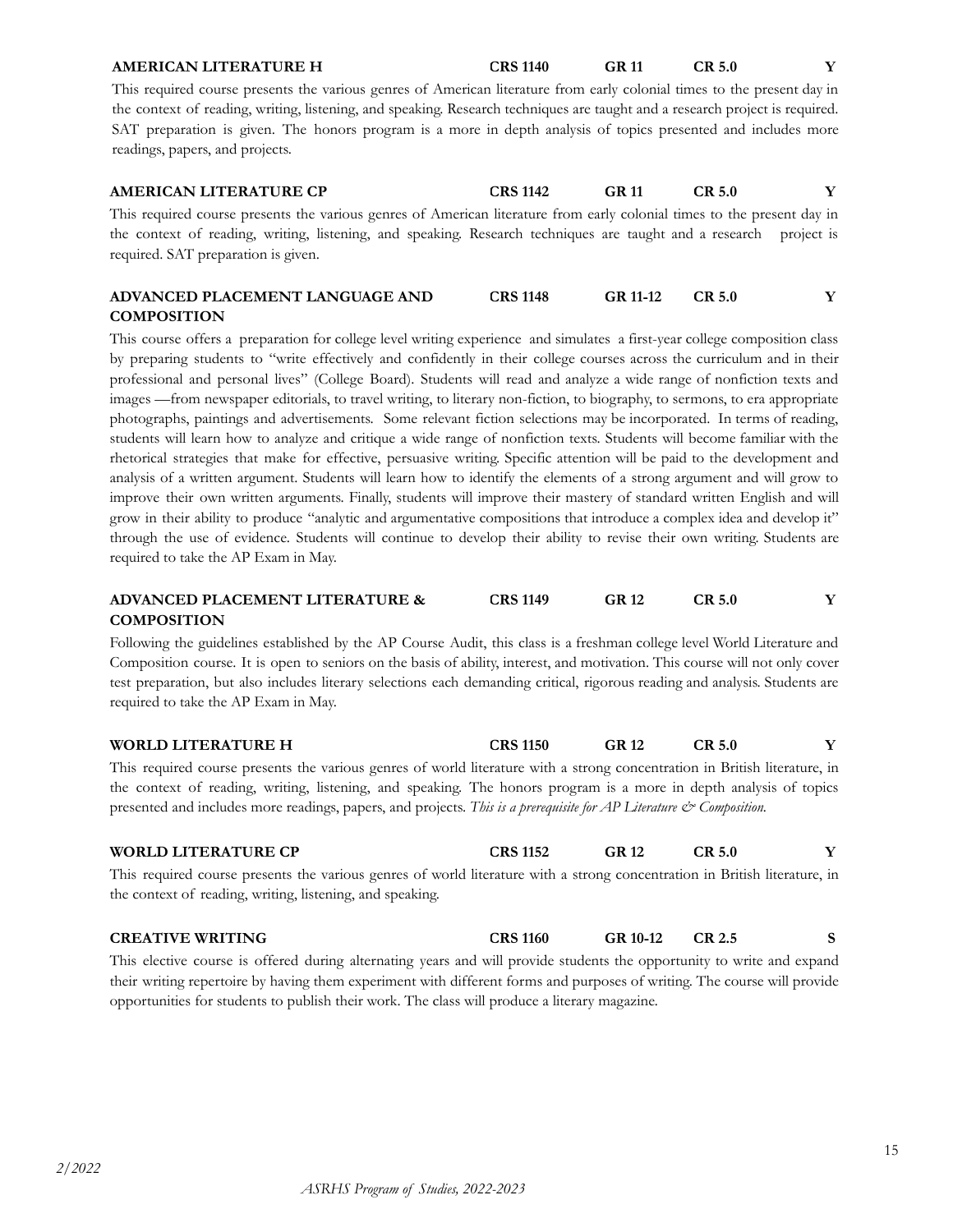| order to discover how the perception of a fairytale changes as society changes and how the social structure of a specific<br>time period affects the content of the fairytale.                                                                                                                                                                                                                                                                                                                                                                                                                                                                                                                                    |                 |          |               |              |
|-------------------------------------------------------------------------------------------------------------------------------------------------------------------------------------------------------------------------------------------------------------------------------------------------------------------------------------------------------------------------------------------------------------------------------------------------------------------------------------------------------------------------------------------------------------------------------------------------------------------------------------------------------------------------------------------------------------------|-----------------|----------|---------------|--------------|
| <b>SHORT STORIES</b>                                                                                                                                                                                                                                                                                                                                                                                                                                                                                                                                                                                                                                                                                              | <b>CRS 1166</b> | GR 10-12 | CR 2.5        | S.           |
| This elective course is offered during alternating years and is an introduction to literature through various short stories<br>written in the nineteenth and twentieth centuries. This survey of the short story genre explores realism, detective fiction,<br>sensation, and gothic and will explain some essential elements of each. Students read short stories written by authors<br>including, but not limited to the following: Poe, King, Jackson, Twain, James, Kipling, Lawrence, Woolf, Mansfield,<br>Faulkner, Chekov, and Shaw.                                                                                                                                                                       |                 |          |               |              |
| THE ART OF COMMUNICATION                                                                                                                                                                                                                                                                                                                                                                                                                                                                                                                                                                                                                                                                                          | <b>CRS 1167</b> | GR 9-12  | CR 2.5        | <sub>S</sub> |
| This elective course provides students with an opportunity to improve their speaking and listening skills. This course will<br>help students expand their interpersonal communication skills and develop their personal awareness and confidence.<br>Emphasis will be placed on audience analysis, research, organization, preparation, and effective use of language and<br>delivery for various types of speeches and communications.                                                                                                                                                                                                                                                                           |                 |          |               |              |
| <b>CREATIVE POETRY</b>                                                                                                                                                                                                                                                                                                                                                                                                                                                                                                                                                                                                                                                                                            | <b>CRS 1168</b> | GR 10-12 | <b>CR 2.5</b> | <sub>S</sub> |
| This elective course is offered during alternating years and challenges students to look deeper within themselves, the<br>natural world and the world their imagination can create. Throughout creative poetry students will look at various forms<br>of poetry written by a number of well-known poets from the 1600's to the present. Every week or two a different form<br>of poetry will be introduced, in which students will discover the history of various forms of poetry as well as important,<br>influential poets. Various poetic forms and how they have changed throughout time will also be analyzed. During this<br>course students will read and analyze various poems, as well as write poetry. |                 |          |               |              |

This elective course is offered during alternating years and will take students on an adventure through the happy ever after that fairytales create. This course does not simply involve reading the fairytales that Disney creates, but the various other fairy tales that have been created over time from other cultures. Throughout this course fairytales will be read in

### **MULTICULTURAL LITERATURE CRS 1277 GR 10-12 CR 2.5 S**

This elective course introduces students to an alternative view of literature. Students read African-American, Latina-American, Native-American, and Asian-American authors and immerse themselves in these cultures through the study of film, non-fiction, art, food, and music.

### **INTRODUCTION TO GERMAN CULTURE CP CRS 1279 GR 10-12 CR 2.5 S**

This elective course is offered during alternating years and introduces students to rudimentary conversational German, as well as basic German geography, philosophy, literature, and art. Students are exposed to contemporary German films, music, magazines, and cultural practices.

| <b>HEROES AND VILLAINS</b> | <b>CRS 1170</b> | GR 9-12 |  |
|----------------------------|-----------------|---------|--|
|                            |                 |         |  |

In this elective course, students will read literature and watch movies and documentaries that will contribute to the discussion: what makes a good hero or villain? Characterization of such classic villains as Shakespeare's Iago will be compared and contrasted to modern villains like Hannibal Lecter. Ancient Achilles will be measured with recent heroes such as Batman and Erin Brokovich. Students will also engage in creative writing pieces in which they shape their own villains and heroes. A discussion of why mankind has an enduring need for heroic figures and their counterpart, the villains, will be the essential question for this course.

# **CHILDREN'S LITERATURE CRS 1164 GR 10-12 CR 2.5 S**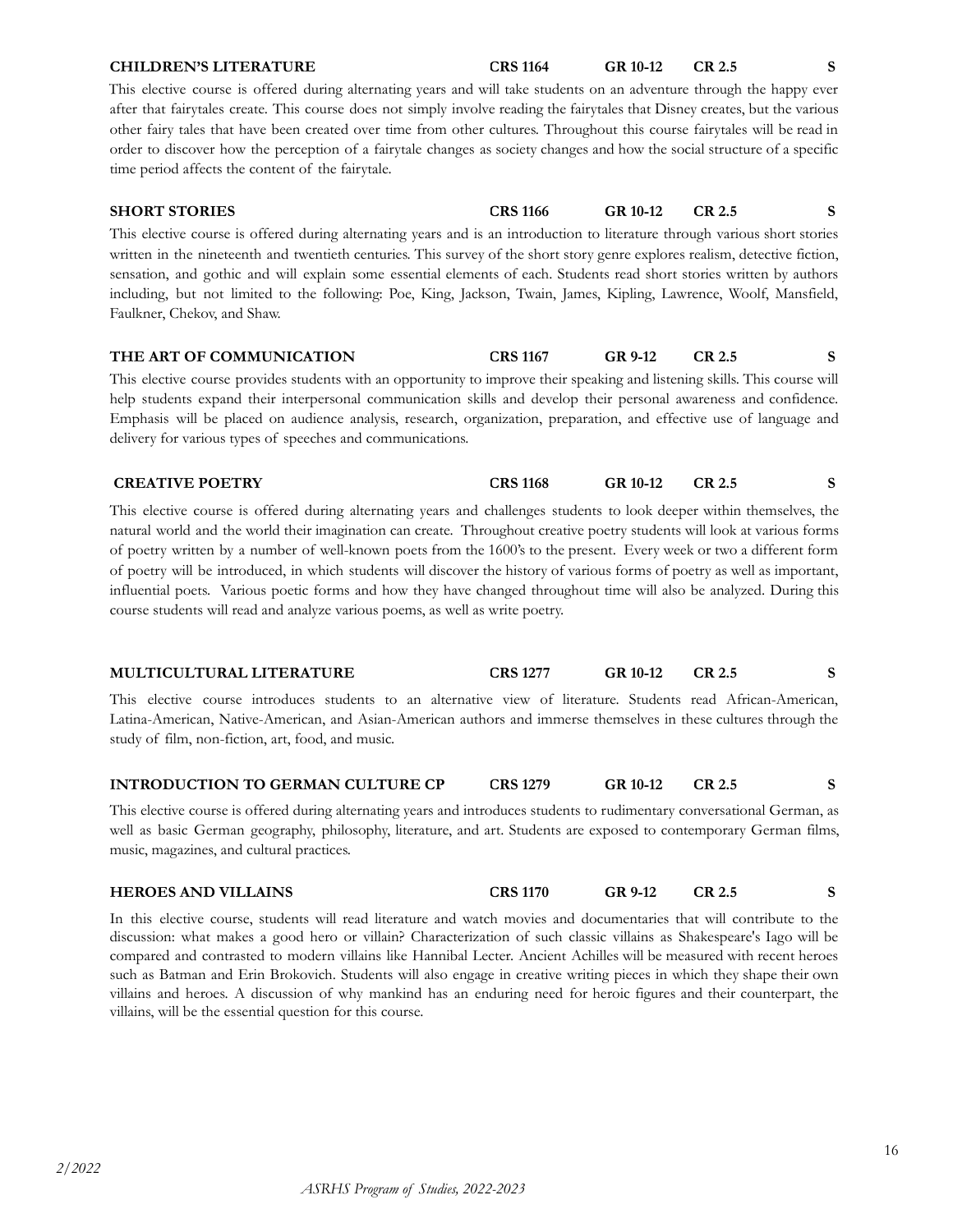**FINE/VISUAL ARTS**

<span id="page-16-0"></span>

| VISUAL PROBLEM SOLVING                                                                                                                                                                                                                                                                                                                                                                                                                                                                | <b>CRS 1810</b> | GR 9-12        | <b>CR 2.5</b> | S |
|---------------------------------------------------------------------------------------------------------------------------------------------------------------------------------------------------------------------------------------------------------------------------------------------------------------------------------------------------------------------------------------------------------------------------------------------------------------------------------------|-----------------|----------------|---------------|---|
| In this class, students will be introduced to a variety of media and techniques and acquire a basic visual arts<br>vocabulary. Students will learn to identify the elements and principles of art and design in their work and the work of<br>others. Projects will be exploratory in nature and may involve drawing, painting, collage, printmaking or ceramics.                                                                                                                     |                 |                |               |   |
| PHOTO/VIDEO I                                                                                                                                                                                                                                                                                                                                                                                                                                                                         | <b>CRS 1801</b> | <b>GR 9-12</b> | <b>CR 2.5</b> | S |
| This course is an introduction to photography and video. Topics will include basic camera operation, shot<br>composition, and the use of the computer as an editing tool.                                                                                                                                                                                                                                                                                                             |                 |                |               |   |
| PHOTO/VIDEO II                                                                                                                                                                                                                                                                                                                                                                                                                                                                        | <b>CRS 1802</b> | GR 10-12       | <b>CR 2.5</b> | S |
| This course is a continuation of Photo/Video I. This course will help students develop a stronger understanding of<br>the aesthetic and technical processes essential to the field of photography. Course topics include artistic & technical<br>focus, digital printing, film photography, photographic lighting, the history of photography, and alternative<br>photographic processes.                                                                                             |                 |                |               |   |
| <b>GRAPHIC DESIGN I</b>                                                                                                                                                                                                                                                                                                                                                                                                                                                               | <b>CRS 1803</b> | <b>GR 9-12</b> | <b>CR 2.5</b> | S |
| This course will introduce students to the use of the computer as an art and design tool. Students will be exposed to a<br>variety of programs within the Adobe Creative Suite and use them for computer illustration, graphic design, and<br>animation.                                                                                                                                                                                                                              |                 |                |               |   |
| <b>GRAPHIC DESIGN II</b>                                                                                                                                                                                                                                                                                                                                                                                                                                                              | <b>CRS 1804</b> | <b>GR 10</b>   | <b>CR 2.5</b> | S |
| This course is a continuation of Computer Art & Design I. Students will expand their knowledge of tools and techniques<br>available within the Adobe Creative Suite and apply them to a variety of computer illustration, graphic design, and<br>animation projects. Students must have successfully completed Computer Art & Design I to enroll.                                                                                                                                     |                 |                |               |   |
| DIGITAL STUDIO PORTFOLIO                                                                                                                                                                                                                                                                                                                                                                                                                                                              | <b>CRS 1805</b> | GR 11-12       | <b>CR 5.0</b> | S |
| This course is designed for the student who has demonstrated proficiency with tools and techniques in the Adobe<br>Creative Suite and has a strong interest in photography, video, computer illustration, graphic design, and/or animation.<br>Students will develop their own design problems and complete projects for local clients. Students must have successfully<br>completed Photo/Video I & II and/or Computer Art and Design I & II and have instructor approval to enroll. |                 |                |               |   |
| <b>CERAMICS I</b>                                                                                                                                                                                                                                                                                                                                                                                                                                                                     | <b>CRS 1822</b> | GR 9-12        | CR 2.5        | S |
| This course is an introduction to clay hand-building techniques. Students will use pinch, coil, and slab methods to build<br>functional and decorative pieces including bowls, pots, and boxes. Students will also model sculptural figures in clay. All<br>projects will be glazed and fired.                                                                                                                                                                                        |                 |                |               |   |
| <b>CERAMICS II</b>                                                                                                                                                                                                                                                                                                                                                                                                                                                                    | <b>CRS 1827</b> | GR 9-12        | CR 2.5        | S |

In this course, students develop hand building skills learned in Ceramics I, deepen their understanding of ceramic processes including firing, and are introduced to wheel throwing. An emphasis is placed on more complex techniques in ceramics such as mold making, surface decoration and glazing, and armature building. Students are encouraged to work more independently and have greater responsibility for maintaining the workspace.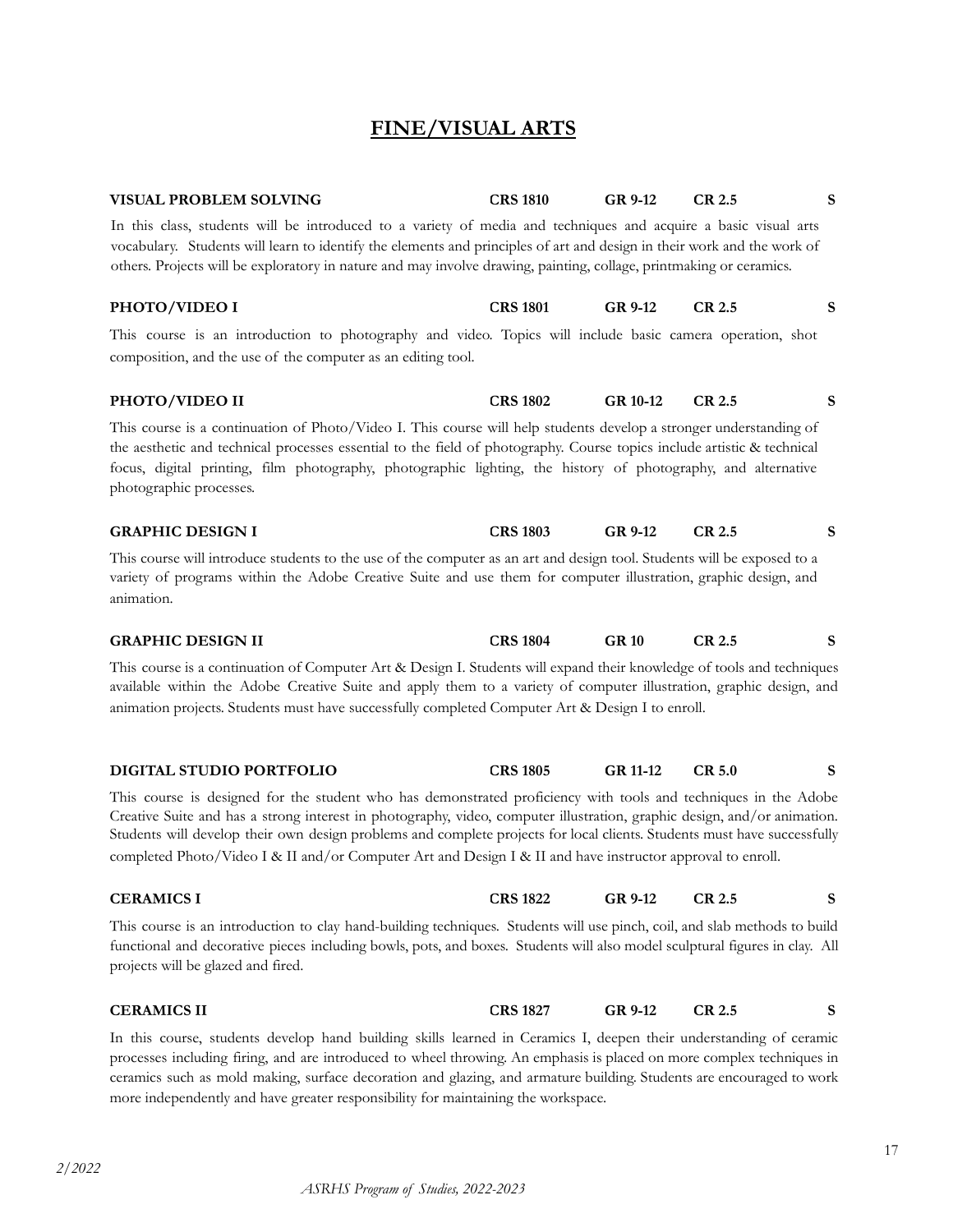| <b>STUDIO ART I</b>                                                                                                                                                                                                                                                                                                                                                                                                                                                                                                                   | <b>CRS 1806</b> | GR 9-12         | <b>CR 2.5</b> | S |
|---------------------------------------------------------------------------------------------------------------------------------------------------------------------------------------------------------------------------------------------------------------------------------------------------------------------------------------------------------------------------------------------------------------------------------------------------------------------------------------------------------------------------------------|-----------------|-----------------|---------------|---|
| This course introduces students to a variety of two-dimensional visual arts materials and techniques in drawing, painting,<br>collage, and printmaking. We will explore how images are put together and how they make meaning and communicate<br>ideas and messages to others.                                                                                                                                                                                                                                                        |                 |                 |               |   |
| <b>STUDIO ART II</b>                                                                                                                                                                                                                                                                                                                                                                                                                                                                                                                  | <b>CRS 1807</b> | GR 10-12        | <b>CR 2.5</b> | S |
| This course is a continuation of Studio Art I and introduces students to new techniques in drawing, painting, collage, and<br>printmaking. Students will expand their knowledge about art making in a thematic way. The course will have a common<br>theme that bridges projects and assignments. Students must have successfully completed Studio Art I to enroll.                                                                                                                                                                   |                 |                 |               |   |
| <b>STUDIO ART PORTFOLIO H</b>                                                                                                                                                                                                                                                                                                                                                                                                                                                                                                         | <b>CRS 1808</b> | <b>GR 11-12</b> | <b>CR 5.0</b> | Y |
| This course is for students who would like to create an art portfolio for college and are interested in taking Studio Art<br>AP, or have a strong personal interest in visual art. Projects will be developed on a more individual basis depending on<br>student interests and portfolio needs. Students will become proficient in using the critique process to give and receive<br>feedback on work. Students must have successfully completed Studio Art I and II or have instructor approval prior to<br>enrolling.               |                 |                 |               |   |
| ADVANCED PLACEMENT STUDIO ART                                                                                                                                                                                                                                                                                                                                                                                                                                                                                                         | <b>CRS 1809</b> | GR 11-12        | <b>CR 5.0</b> | Y |
| This course is for students who would like to submit a 2-Dimensional Design, 3-Dimensional Design, or<br>Drawing portfolio to the College Board for AP scoring. Ideally the student has begun the process in Studio Art III H.<br>The portfolio consists of three sections: quality, breadth, and concentration. A major component of the course is the<br>concentration, which is an in-depth exploration of an artistic problem or idea. The course is usually taken as an honors<br>independent study, with a visual arts teacher. |                 |                 |               |   |
| <b>DRAWING</b>                                                                                                                                                                                                                                                                                                                                                                                                                                                                                                                        | <b>CRS 1824</b> | GR 9-12         | <b>CR 2.5</b> | S |
| This course will provide students with a sequential series of lessons designed to improve individual drawing skills. The<br>purpose of this course is to improve skills to a point where student results match their expectations.                                                                                                                                                                                                                                                                                                    |                 |                 |               |   |
| PAINTING AND COLORING                                                                                                                                                                                                                                                                                                                                                                                                                                                                                                                 | <b>CRS 1833</b> | GR 9-12         | <b>CR 2.5</b> | S |
| This course is an introduction to painting. Students will identify and use the elements and principles of art in their work.<br>They will also learn techniques for working with tempera, acrylic, and watercolor paints. Special emphasis will be placed<br>on working with color.<br>Course Objectives: At the end of this course, students will be able to:                                                                                                                                                                        |                 |                 |               |   |

- -Identify and describe elements of art in their work and the work of other artists.
- -Organize color using the color wheel, using appropriate terminology, and apply knowledge to mix a variety of colors.
- -Name/describe/match the hue, value, and saturation of a given color.
- -Recognize complementary and analogous color schemes and use them to create color harmony in a work of art.
- -Describe how differences between painting mediums influence how one uses a given medium.
- -Use a variety of watercolor techniques to create a watercolor painting.
- -Create a sense of light and shadow in a painting by adjusting the hue, value, and saturation of colors.
- -Appreciate an abstract painting for its use of elements of art.
- -Abstract recognizable imagery in the style of a famous abstract artist.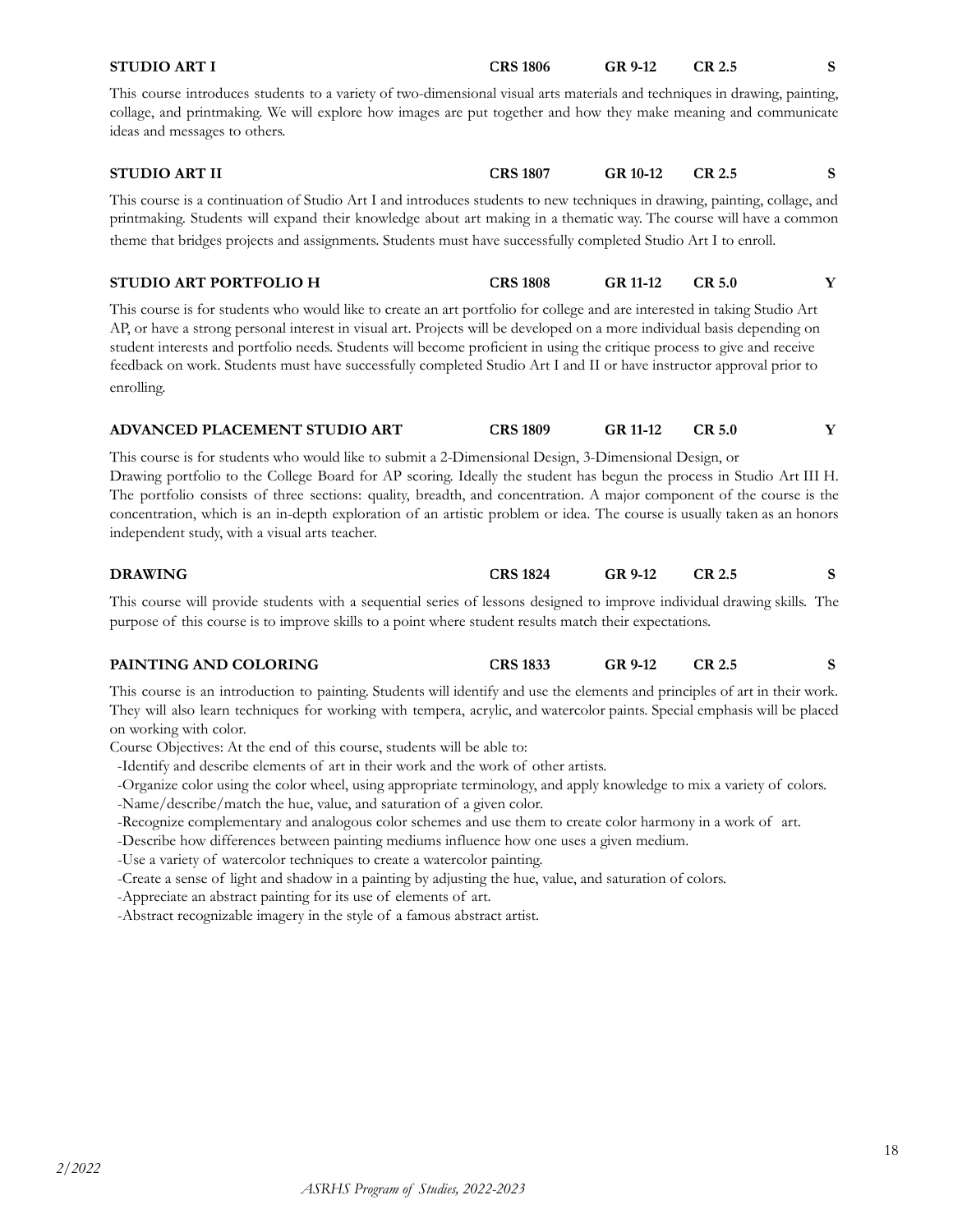# **HEALTH/PHYSICAL EDUCATION**

| <b>WELLNESS 9</b>                                                                                                                                                                                                                                                                                                                                                                                                                                                                                                                                          | <b>CRS 1915</b>     | GR <sub>9</sub>            | <b>CR 2.5</b> | S  |
|------------------------------------------------------------------------------------------------------------------------------------------------------------------------------------------------------------------------------------------------------------------------------------------------------------------------------------------------------------------------------------------------------------------------------------------------------------------------------------------------------------------------------------------------------------|---------------------|----------------------------|---------------|----|
| This required course provides students with an overview of nutrition principles that are necessary for physical,<br>emotional, mental, and social wellness. The course will emphasize making healthy choices, managing stress and anxiety,<br>dealing with depression, developing healthy relationships, mindfulness, meditation, nutrition, body composition, eating<br>disorders, alcohol, tobacco, and vaping, and certification in concussion education.                                                                                               |                     |                            |               |    |
| <b>WELLNESS 10</b>                                                                                                                                                                                                                                                                                                                                                                                                                                                                                                                                         | <b>CRS 1916</b>     | <b>GR 10</b>               | <b>CR 2.5</b> | S. |
| The wellness 10 required course is designed to improve health literacy and develop skills needed to promote mental,<br>physical, social, and emotional well-being. Topics may include sexually transmitted diseases, managing personal lifestyles,<br>common illnesses, mindfulness, CPR certification, breathing techniques, communication, decision-making, and trends in<br>health.                                                                                                                                                                     |                     |                            |               |    |
| <b>WELLNESS 11</b>                                                                                                                                                                                                                                                                                                                                                                                                                                                                                                                                         | <b>CRS 1917</b>     | <b>GR 11</b>               | <b>CR 2.5</b> | S  |
| The wellness 11 course builds on skills learned in wellness 9 and 10 and continues to improve health literacy as well as<br>develop skills needed to promote leadership and mental, physical, social, and emotional well-being. Topics may include<br>leadership, vaping, pregnancy and birth, human development and sexuality, parenting, drugs and alcohol, independent<br>living skills, stress management, disease management and prevention, mindfulness, meditation, health careers, and<br>creating a work-life balance.                            |                     |                            |               |    |
| <b>WELLNESS 12</b>                                                                                                                                                                                                                                                                                                                                                                                                                                                                                                                                         | <b>CRS 1918</b>     | <b>GR12</b>                | <b>CR 2.5</b> | S  |
| The wellness 12 course builds on skills learned in wellness 9, 10, and 11 and continues to improve health literacy as well<br>as develop skills needed to promote leadership and mental, physical, social, and emotional well-being. Topics focus on<br>skills such as leadership, emotional intelligence (self-regulation, self-awareness, motivation, empathy and social skills),<br>self-care, social-emotional learning, grit and resilience, and lifelong movement, nutrition, and fitness. This course satisfies<br>the PE requirement for grade 12. |                     |                            |               |    |
| <b>UNIFIED WELLNESS</b>                                                                                                                                                                                                                                                                                                                                                                                                                                                                                                                                    | <b>CRS 1902</b>     | <b>GR 11-12</b>            | <b>CR 2.5</b> | S  |
| $T_{\text{H}}$ .<br>$\cdots$                                                                                                                                                                                                                                                                                                                                                                                                                                                                                                                               | $\sim$ 1. $\sim$ 1. | $\pi$ , the state $\sigma$ |               |    |

This course studies health-related topics and is open to juniors and seniors. Topics include fundamental information about body systems, nutrition, personal health, disease prevention, communication skills, human growth and development, risk assessment and refusal skills. The course provides peer buddies with the opportunity to be partnered with a student in the Life Skills program and participate in health educational activities as well as explore current topics related to disabilities and differentiated learning in a classroom setting. It is a suggested choice for students interested in career opportunities in the social services or educational field, and provides a community service option. It can replace the mandatory Wellness 11 for 11th graders.

#### **UNIFIED PHYSICAL EDUCATION CRS 1901 GR 11-12 CR 2.5 S**

Unified Physical Education provides a unique opportunity for students with and without disabilities to come together through ongoing educational and physical activities, using the power of Special Olympics. The Unified Physical Education course is structured around the national physical education standards and grade-level outcomes. Additionally, the class supports the development of leadership skills for all students as well as the empowerment of ALL students to foster an inclusive class and school-wide environment. Students in Unified Physical Education courses may have the opportunity to participate in competitions with other schools or attend Special Olympics events. This course is open to students of all levels and in all grades.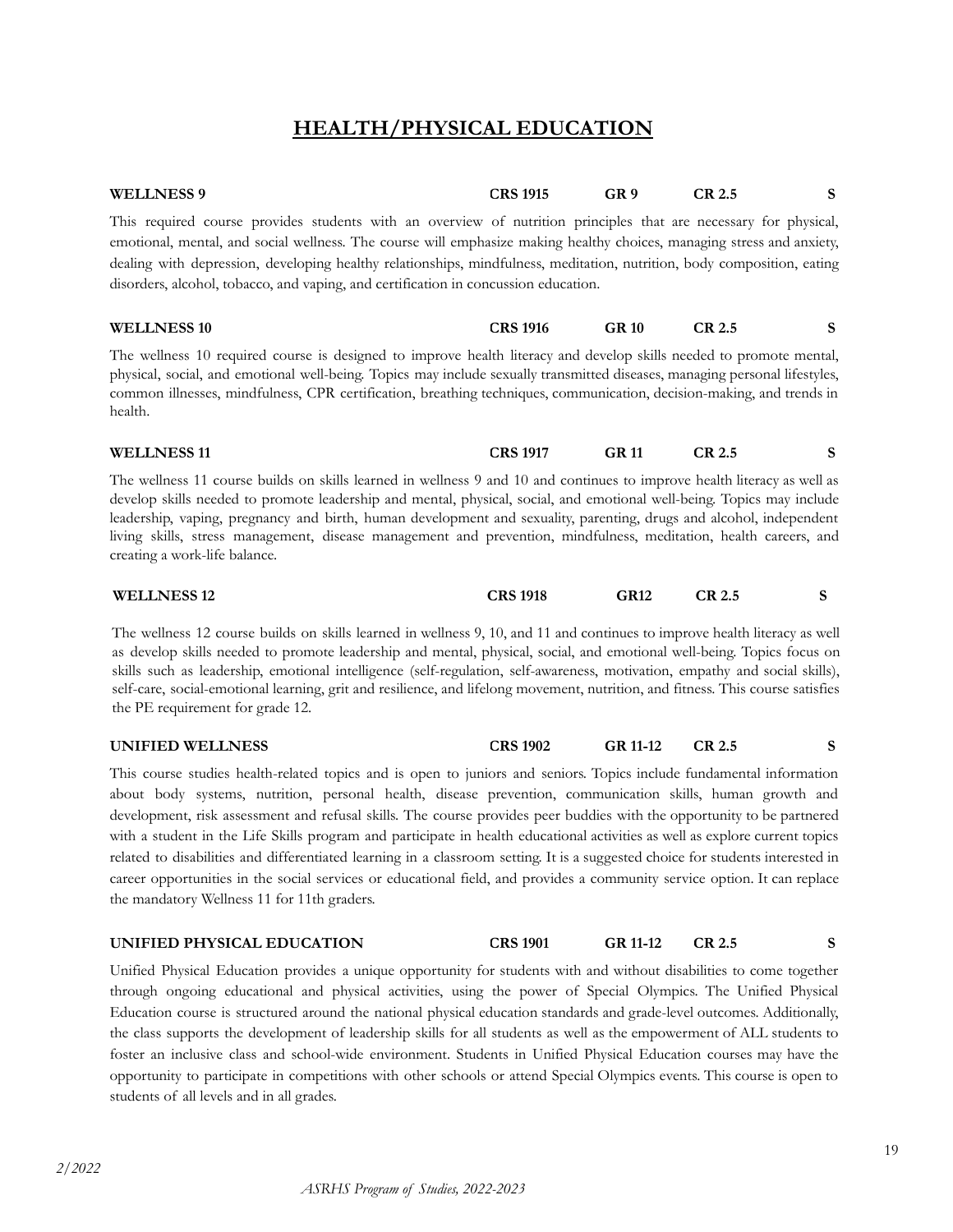| <b>FITNESS I</b>                                                                                                                                                                                                                                                                                                                                                                                                                                                                                                                                                                                                                                                                                                    | <b>CRS 1924</b> | <b>GR 9-12</b>  | CR 2.5        | S |
|---------------------------------------------------------------------------------------------------------------------------------------------------------------------------------------------------------------------------------------------------------------------------------------------------------------------------------------------------------------------------------------------------------------------------------------------------------------------------------------------------------------------------------------------------------------------------------------------------------------------------------------------------------------------------------------------------------------------|-----------------|-----------------|---------------|---|
| This course is a required introduction to the basic components of fitness. Students will participate in nutrition,<br>cardiovascular, muscular strength, muscular endurance and flexibility training programs. Students will learn the safety<br>techniques to give them an efficient as well as a safe workout. Students are expected to create their own personal fitness<br>program that can be easily monitored and tracked. Students will also write a paper on a specific fitness topic for their<br>final project.                                                                                                                                                                                           |                 |                 |               |   |
| <b>FITNESS II</b>                                                                                                                                                                                                                                                                                                                                                                                                                                                                                                                                                                                                                                                                                                   | <b>CRS 1928</b> | GR 9-12         | CR 2.5        | S |
| Students will build on previously learned skills by implementing components from Fitness 1 and incorporating it into<br>focused fitness programs. Students will be required to develop and follow a specific action plan to make progress<br>throughout the 20-week semester. Students will self-assess their plan and their progress and create a sport-specific final<br>project.                                                                                                                                                                                                                                                                                                                                 |                 |                 |               |   |
| PE STUDENT LEADER                                                                                                                                                                                                                                                                                                                                                                                                                                                                                                                                                                                                                                                                                                   | <b>CRS 1903</b> | <b>GR 11012</b> | <b>CR 2.5</b> | S |
| Junior and senior students who display outstanding qualities with regards to leadership ability and skill mastery may<br>select this program upon approval of the wellness department. This group leader serves as the assistant to the teacher<br>and should be capable of motivating younger students. Among other responsibilities, student Leaders will be asked to<br>prepare equipment for the class activity, officiate and supervise the activity, and assist in clean up at the end of the<br>activity. Students should also be knowledgeable about Google Docs. Interested students need to apply and be approved<br>by the Athletic Director.<br><b>TEAM SPORTS AND ACTIVITIES</b>                       | <b>CRS 1970</b> | GR 9-12         | CR 2.5        | S |
| This course offers a variety of physical activities, games, and team sports predicated on long-term athletic development.<br>Core content includes fitness-related activities, team sports such as Speedball, Matball, basketball, floor hockey and<br>others, team-building activities, and project adventure.                                                                                                                                                                                                                                                                                                                                                                                                     |                 |                 |               |   |
| <b>LIFETIME ACTIVITIES</b>                                                                                                                                                                                                                                                                                                                                                                                                                                                                                                                                                                                                                                                                                          | <b>CRS 1929</b> | <b>GR 9-12</b>  | CR 2.5        | S |
| This alternating day, semester long course will provide the opportunity for students to participate in fitness enhancing<br>activities on a more personal level. Emphasis will be placed on lifelong activities that encourage conditioning, flexibility,<br>muscular strength, and cardiovascular endurance. All students will be required to wear appropriate clothing for<br>participation. Activities will be seasonal and are activities that can be easily engaged by students through adulthood.<br>Choices may include, but are not limited to, Project Adventure, archery, badminton, golf, tennis, XC skiing, snowshoeing,<br>yoga, pilates, weights, walking, volleyball, pickleball, hiking and others. |                 |                 |               |   |
| PERSONAL SAFETY - Rape Aggression Defense<br>Systems (R.A.D.)                                                                                                                                                                                                                                                                                                                                                                                                                                                                                                                                                                                                                                                       | <b>CRS 1930</b> | <b>GR 12</b>    | <b>CR 2.5</b> | S |
| R.A.D. Systems is a program that is designed to help men and women overcome the effects of sexual harassment and<br>sexual violence on campus by teaching assertiveness, awareness, risk reduction, risk recognition, avoidance and                                                                                                                                                                                                                                                                                                                                                                                                                                                                                 |                 |                 |               |   |

sexual violence on campus by teaching assertiveness, **awareness, risk reduction, risk recognition, avoidance and physical defense strategies,** since it has been well established that sexual harassment and sexual violence on campus are forms of sexual discrimination prohibited by Title IX. The classes consist of a PowerPoint presentation, warm-ups and stretches, learning and practicing self-defense techniques. The final class is a controlled, live simulation assault where students will put knowledge, instinct, and self-defense techniques into action. *Requirements: Signed forms, sneakers and a change of clothes.*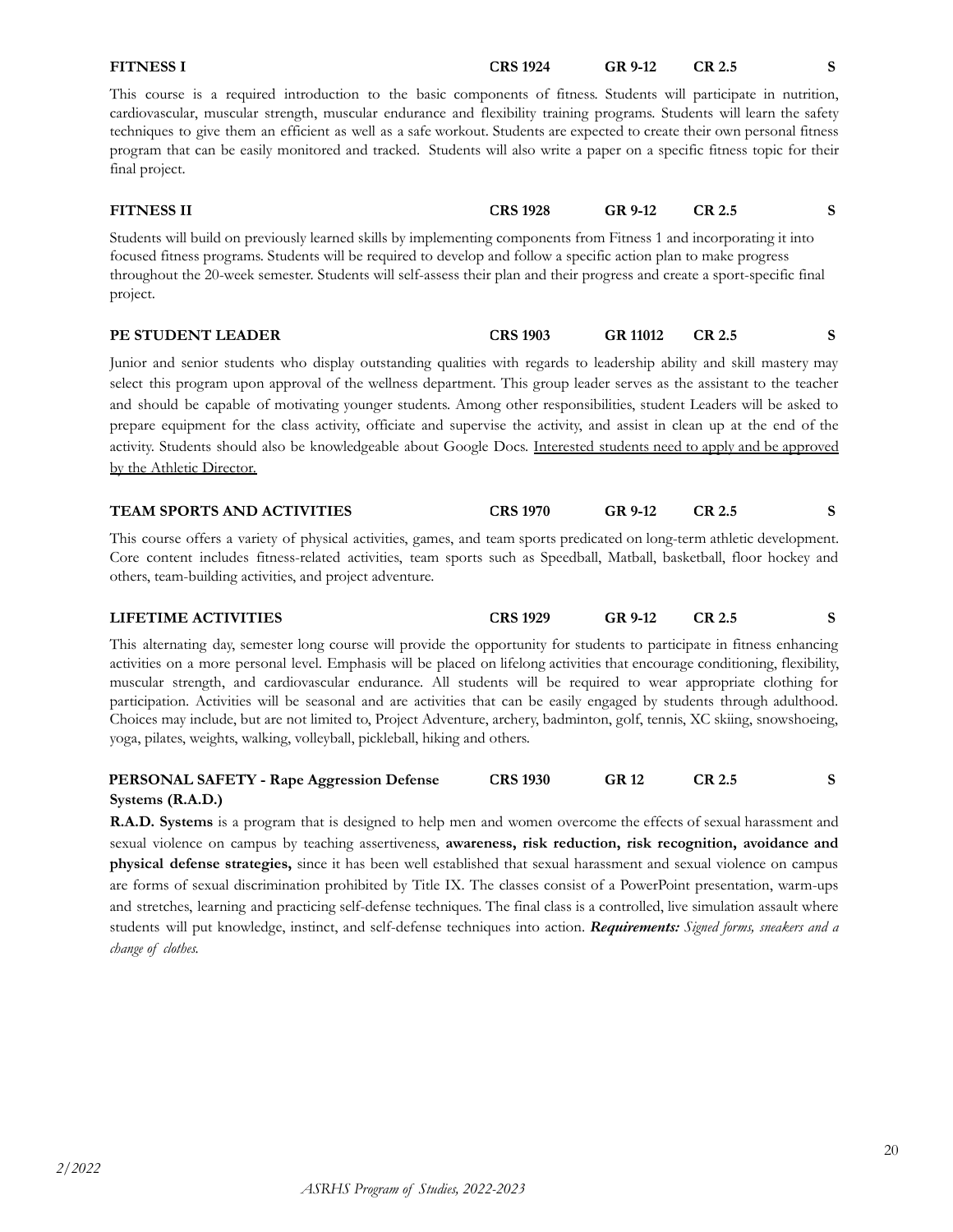# **MATHEMATICS**

<span id="page-20-0"></span>Placement into a high school math course will be based on, but not limited to, academic achievement (grades), work ethic (homework), attendance record, results of standardized testing, and teacher's assessment of potential. Parents and/or students should contact their teacher or school counselor if they feel they need special permission to take a course.



\* = Can be taken concurrently with other courses.

\*\* = MUST be taken concurrently with other courses.

Revised 1/2022 by C. Quinn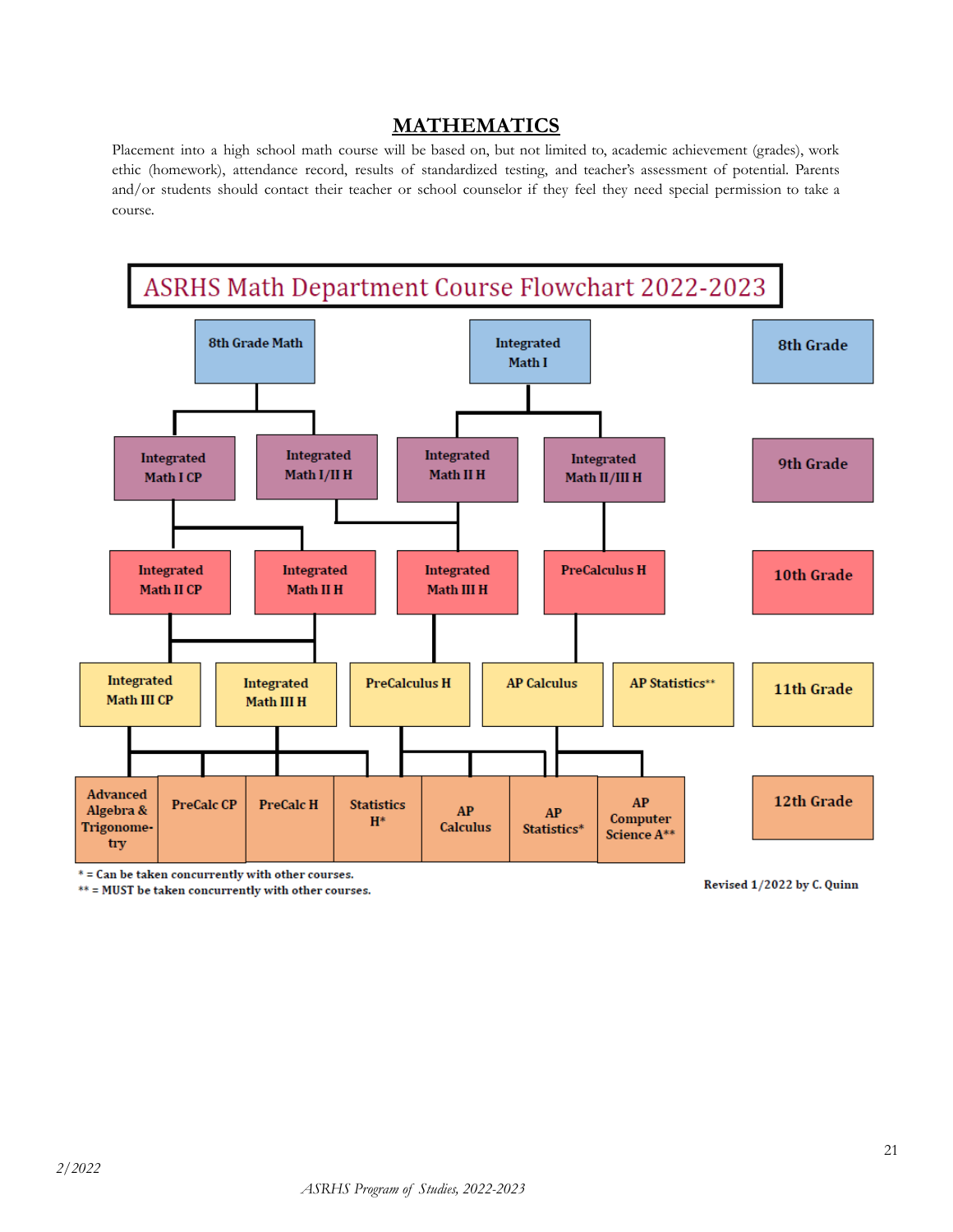**CRS 1470 GR 9 CR 5.0 Y**

#### **INTEGRATED MATH I CP**

This course is the first in a series of three integrated math courses, designed to correspond with the new Common Core standards. Integrated Math 1 is designed to further explore the concepts introduced in the middle grades. In this course, students will build on their math vocabulary, a key component in math education. Significant focus will be given to the manipulation of different linear expressions and functions in order to find their solutions. Students will also be introduced to properties of triangles to prepare them for higher level Geometry. Graphing calculators are recommended for this course.

| <b>INTEGRATED MATH I/II HONORS</b> | CRS 1476 GR 9 | <b>CR 5.0</b> |  |
|------------------------------------|---------------|---------------|--|
|------------------------------------|---------------|---------------|--|

This 9th grade honors math course will cover topics from Integrated Math I and Integrated Math II Honors in a sequence that allows for deep conceptual understanding of all topics. Students will make conceptual connections between types of functions (linear, quadratic, exponential, trigonometric, and polynomial), congruence and similarity in geometry, trigonometry, statistics, and probability. Emphasis will be placed on developing students' critical thinking and problem solving skills. Graphing calculators are recommended for this course. Pre-Requisite: Completion of Pre-Algebra or equivalent

#### **INTEGRATED MATH II CRS 1471 GR 9-10 CR 5.0**

This course is the second in a series of three integrated math courses, designed to correspond with the new Common Core standards. Integrated Math 2 is designed to further explore the concepts that students learned in Integrated Math 1. In this course, students will extend their knowledge of the number system to include complex numbers. They will expand their triangle-sense to encompass similarity and basic trigonometry. Significant focus will be given to quadratics to provide students with the foundation necessary for future courses. Graphing calculators are recommended for this course. **Prerequisite:** Completion of Integrated Math1

#### **INTEGRATED MATH II H CRS 1473 GR 9-12 CR 5.0 Y**

This course is the second in a series of three accelerated integrated math courses, designed to correspond to the new Common Core Standards. This course covers understanding functions in depth including linear, exponential, quadratic, trigonometric, and polynomial functions, establishing criteria for congruence and similarity of polygons with an emphasis on proofs, developing an understanding of trigonometry, and expanding understanding of probability. Graphing calculators are recommended for this course. **Prerequisite:** Completion of Integrated Math 1

#### **INTEGRATED MATH II/III H CRS 1477 GR 9-12 CR 5.0 Y**

This accelerated honors class will complete all of the coursework from Integrated Math II and Integrated Math III Honors in a sequence that will allow students to make conceptual connections among a variety of topics to prepare them to be successful in Calculus level studies. Students will perform in-depth studies of quadratic, polynomial, rational and trigonometric functions. They will explore the geometric concepts of similarity, solids and circles, and attention will be given to sequences and series. It is expected that students who complete this course are on pace to take one or two Advanced Placement Mathematics courses during their junior and/or senior years. Students are required to have a graphing calculator for this course. **Prerequisite:** Completion of Integrated Math I

#### **INTEGRATED MATH III CP CRS 1472 GR 10-11 CR 5.0 Y**

This course is the third in a series of three integrated math courses, designed to correspond with the Massachusetts' Mathematics Frameworks. Integrated Math III is designed to build on the concepts that students learned in Integrated Math II. In this course, students will deepen their understanding of linear, quadratic, exponential, polynomial,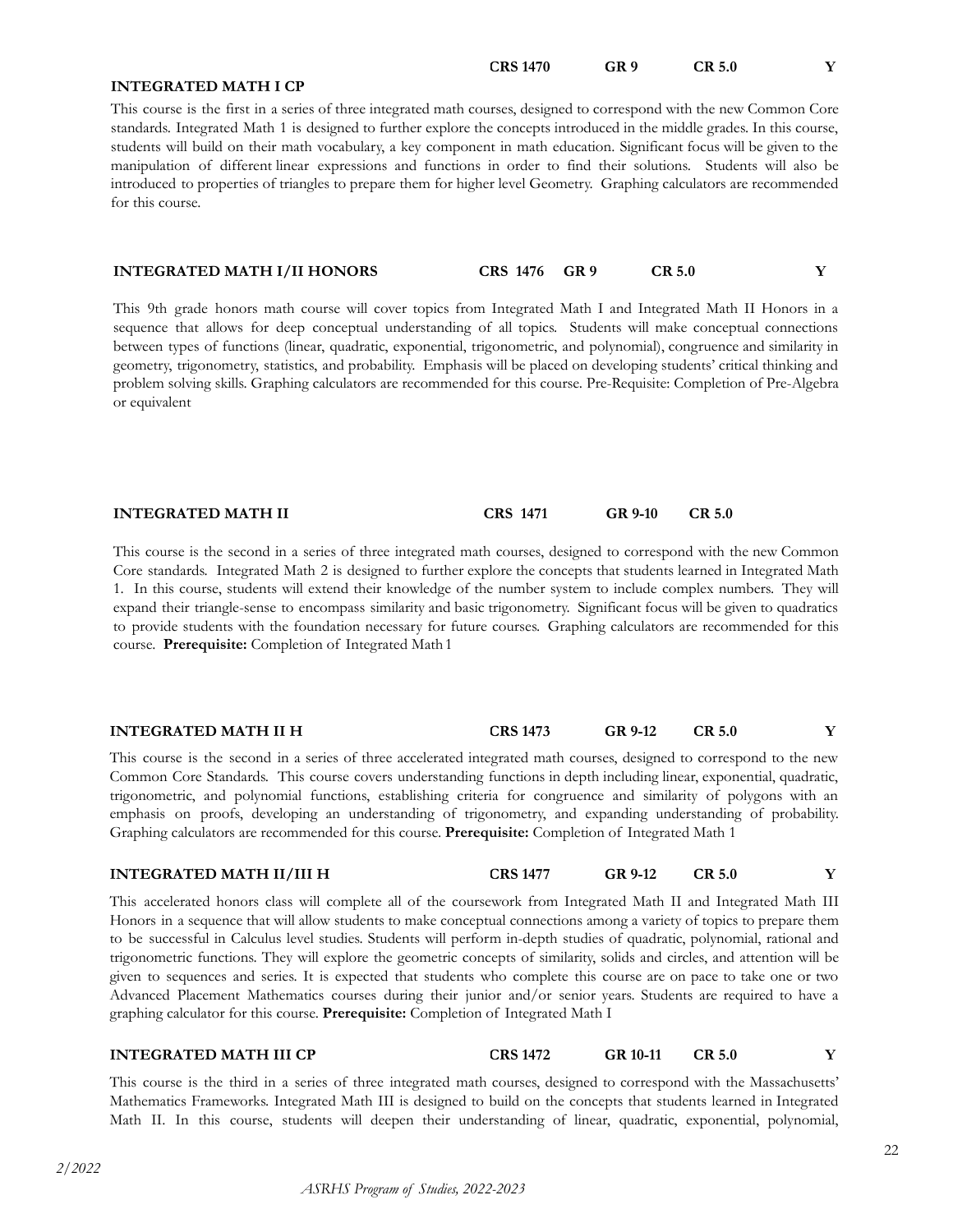trigonometric, radical, and rational functions. Graphing calculators are recommended in this course. **Prerequisite**: Completion of Integrated Math II

#### **INTEGRATED MATH III H CRS 1474 GR 10-11 CR 5.0 Y**

This course is the third in a series of two accelerated integrated math courses, designed to correspond with the 2011 Massachusetts' Mathematics Frameworks. This course is designed to build on the concepts students learned in Integrated Math II Honors. In this course, students will deepen their understanding of linear, quadratic, polynomial, rational, radical, and trigonometric functions. This course will also focus on applying algebraic, geometric, and trigonometric concepts to real world situations and strengthening students' problem solving skills. Other topics may include Sequences and Series, Statistics and Probability. Graphing calculators are recommended in this course. **Prerequisite**: Completion of Integrated Math II

#### **ADVANCED ALGEBRA & TRIGONOMETRY CRS 1433 GR 12 CR 5.0 Y**

In this course, students will extend their knowledge of topics from Integrated Math III. Students will deepen their knowledge of algebraic equations, including polynomial, rational, trigonometric, and radical. Students will also explore more advanced concepts, such as radical functions, rational functions, unit circle trigonometry, and statistics and probability. Graphing calculators are recommended for this course. **Prerequisite:** Completion of IntegratedMath III

#### **PRE-CALCULUS CP CRS 1448 GR 11-12 CR 5.0 Y**

In this course, students will extend their knowledge of topics from Integrated Math III. Specific attention is paid to composition and inverses of functions, applications and graphing of trigonometric functions, trigonometric identities, and conic sections. Additional topics include complex numbers, polar equations and graphs, applications of logarithmic and exponential functions, vectors, and parametric equations. Graphing calculators are required in this course. **Prerequisite**: Completion of Integrated Math III

#### **PRE-CALCULUS H CRS 1455 GR 11-12 CR 5.0 Y**

In this course, students will extend their knowledge of topics from Integrated Math 3 in preparation for Calculus. We begin by introducing exponential/logarithmic functions and building on students' trigonometric knowledge. We then explore key concepts from Polar, Parametric and Vector Functions and delve into Conic Sections and Sequences and Series. We finish the year with a rigorous treatment of Limits, Derivatives and Applications of Derivatives. Graphing calculators are required in this course. **Prerequisite**: Completion of Integrated Math III

#### **ADVANCED PLACEMENT CALCULUS AB CRS 1460 GR CR 5.0 Y**

In this course students will continue their study of Calculus topics including Limits and Continuity, Derivatives, and Integrals. Each topic will be studied on an abstract level as well as with real life applications in order to prepare students for success in taking the College Board's AP Calculus AB test in May. Graphing Calculators are required in this course. Students are required to take the AP Calculus AB test in May. **Prerequisite**: Completion of Pre-Calculus

#### **ADVANCED PLACEMENT CALCULUS BC CRS 1458 GR 12 CR 5.0 Y**

In this fast-paced course, which is equivalent to two college calculus courses, students will begin with an in-depth exploration of key Calculus AB topics such as Limits, Derivatives, Integrals and their various applications. They will then extend this knowledge base with advanced Integration techniques, Euler's Method and Logistic Functions. Considerable time will be devoted to the BC topics of Sequences and Series (constructing Taylor Polynomials and verifying Intervals of Convergence). Differentiation and integration techniques will then be extended to Polar, Parametric and Vector Functions. Each topic will be studied on an abstract level as well as with real life applications in order to prepare students for success in taking the College Board's AP Calculus BC test in May. Graphing Calculators are required in this course. Students are required to take the AP Calculus BC test in May. Since this course covers two college course's worth of material, students will be expected to spend considerable time over the summer and/or outside of class learning new material. Prerequisite: Completion of Pre-Calculus Honors with Derivatives

**STATISTICS H CRS 1482 GR 11-12 CR 5.0 Y**

This course introduces students to the major concepts and tools for collecting, analyzing, and drawing conclusions from data. Students will gain experience with data exploration, sampling and experimentation, modeling and statistical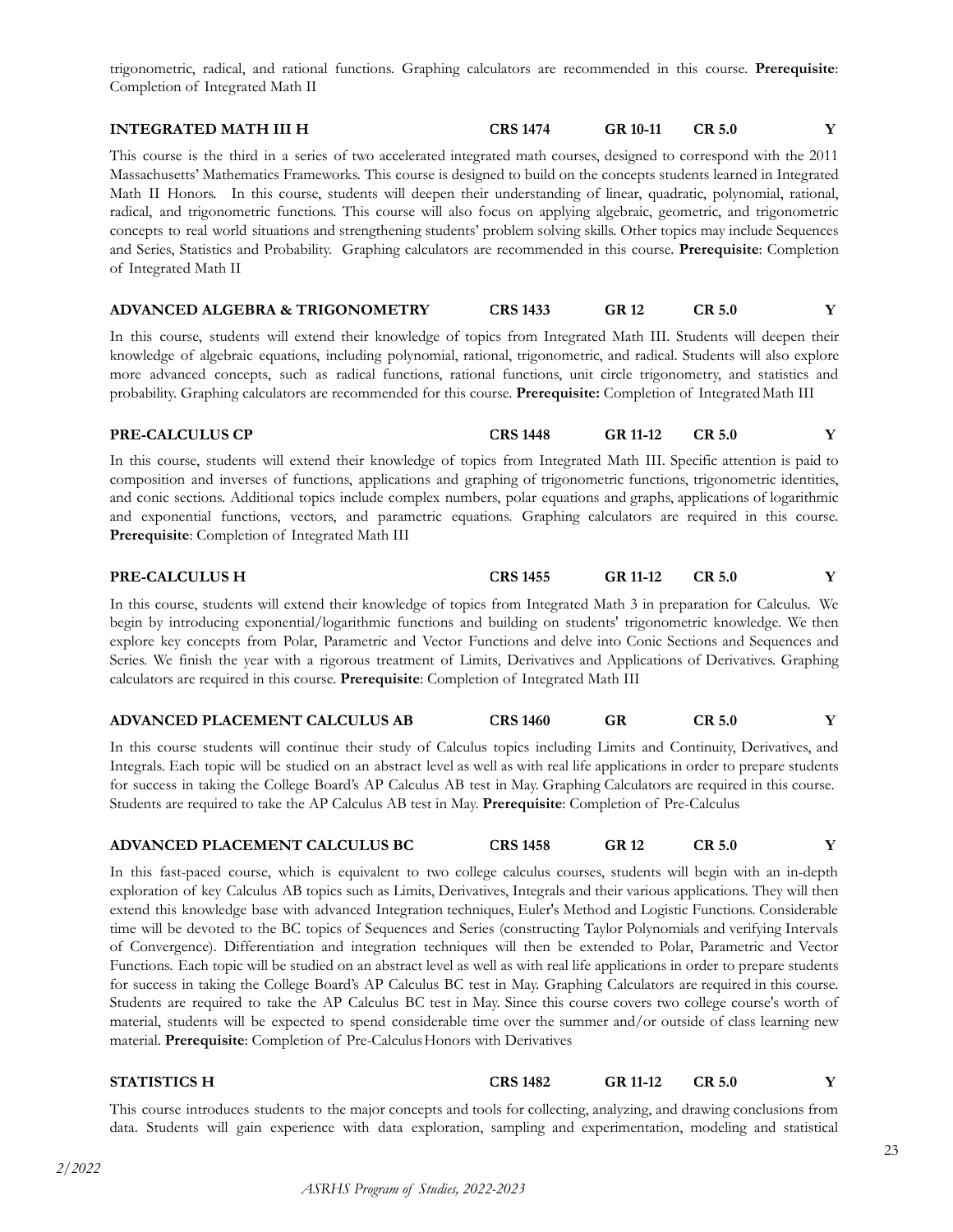inference. As part of the course, students will design experiments and studies to collect data and analyze by identifying patterns, important parameters and simulating using mathematical models. **Prerequisite:** Completion of Integrated 3

#### **ADVANCED PLACEMENT STATISTICS CRS 1462 GR 11-12 CR 5.0 Y**

The purpose of the AP course in statistics is to introduce students to the major concepts and tools for collecting, analyzing, and drawing conclusions from data. This course draws connections between all aspects of the statistical process, including design, analysis, and conclusions. Additionally, using the vocabulary of statistics this course will teach students how to communicate statistical methods, results and interpretations. Students will learn how to use graphing calculators and read computer output in an effort to enhance the development of statistical understanding. A graphing calculator is required for this course. Students are required to take the AP Statistics test in May. **Prerequisite**: Recommendation of teacher or Special Permission from the math department liaison and school counselor.

### **MUSIC**

<span id="page-23-0"></span>

| <b>CONCERT BAND CP</b> | <b>CRS 1856</b> | GR 9-12 | CR 2.5 |  |
|------------------------|-----------------|---------|--------|--|
|                        | <b>CRS 1860</b> |         | CR 5.0 |  |

The ASRHS Concert Band performs a wide variety of music including marches, light concert music, and standard band literature. Participation is open to all brass, woodwind, and percussion players with middle school band experience, or at the instructor's discretion. Enrollment in this course requires attendance at all scheduled concerts/events.

|                       | <b>CRS 1858</b> | GR 9-12 | CR 2.5 |  |
|-----------------------|-----------------|---------|--------|--|
| <b>CONCERT BAND H</b> | <b>CRS 1859</b> |         | CR 5.0 |  |

The ASRHS Concert Band performs a wide variety of music including marches, light concert music. Participation is open to all brass, woodwind, and percussion players with middle school band experience, or at the instructor's discretion. Enrollment in this course requires attendance at all scheduled concerts/events. In order to achieve honors credit, students will be expected to participate in supervised practice after-school and complete assignments throughout the year in addition to the CP requirements. Enrollment in this section of concert band requires the signed approval of a parent and the instructor.

| <b>CONCERT CHOIR CP</b> | <b>CRS 1862</b> | GR 9-12 | CR 2.5        |  |
|-------------------------|-----------------|---------|---------------|--|
|                         | <b>CRS 1863</b> |         | <b>CR 5.0</b> |  |

The ASRHS Concert Choir is a non-selective vocal performance ensemble. The course stresses the fundamentals of vocal technique and performance. Students study and perform music from a wide range of musical styles, encompassing all periods of music history and cultures. Previous singing experience is helpful, but not necessary. Enrollment in this course requires attendance at all scheduled concerts.

| <b>CONCERT CHOIR H</b> | <b>CRS 1865</b> | GR 9-12 | CR 2.5        |  |
|------------------------|-----------------|---------|---------------|--|
|                        | <b>CRS 1864</b> |         | <b>CR 5.0</b> |  |

The ASRHS Concert Choir is a non-selective vocal performance ensemble. The course stresses the fundamentals of vocal technique and performance. Students study and perform music from a wide range of musical styles, encompassing all periods of music history and cultures. Previous singing experience is helpful, but not necessary. Enrollment in this course requires attendance at all scheduled concerts. In order to achieve honors credit, students will be expected to participate in supervised practice after-school and complete assignments throughout the year in addition to the CP requirements. Enrollment in this section of concert choir requires the signed approval of a parent and the instructor.

#### **MUSIC IN OUR LIVES CP CRS 1877 GR 9-12 CR 2.5 S**

This course offers students with little to no musical experience exposure to many different aspects of music. It is intended for those students who are not really sure about music, and want to explore the musical world. Students will receive basic instruction in African drumming, guitar, singing, piano, percussion, reading musical notation, music history,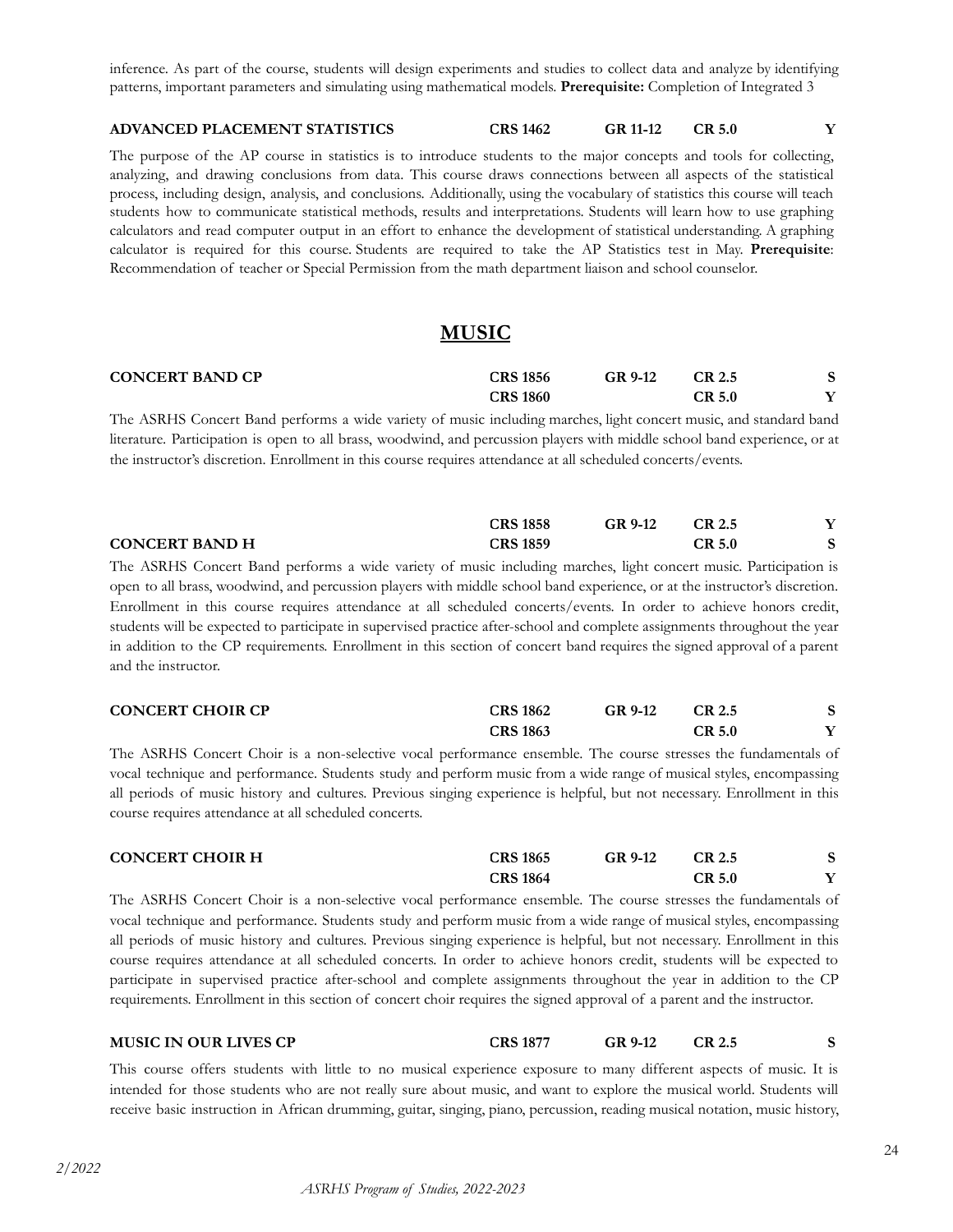composition, and more. The goal is to help the students to make an educated choice as to what area of music they may wish to pursue in the future.

#### **INTRODUCTION TO MUSIC THEORY/COMPOSITION CP CRS 1875 GR 9-12 CR 2.5 S**

This course attempts to answer the question, how and why does music sound the way it does? Students will have an in-depth study of the basic elements of music including pitch, rhythm, melody, harmony, expressive elements, timbre, and form. Ability to sing or play an instrument is helpful, but not required to take the course.

### **MUSIC THEORY II H CRS 1876 GR 9-12 CR 2.5 S**

This course is a continuation of Introduction to Music Theory/Composition and provides an in-depth study of harmony progressing through the 20th century and atonality. Students will also be introduced to ear training, dictation, and solfege. Enrollment in this course requires successful completion of Introduction to Music Theory/Composition and/or approval of the instructor.

| <b>INTRODUCTION TO GUITAR CP</b> | <b>CRS 1882</b> | GR 9-12 |  |
|----------------------------------|-----------------|---------|--|
|                                  |                 |         |  |

This course is designed for students with little, or no, experience playing guitar, but wish to take their guitar study seriously. The concepts of reading and performing standard notation, chords, guitar technique, and improvisation will be presented. No experience in choral or instrumental music is necessary. Students do not need to know how to read music to enroLl in this course.

| <b>GUITAR II</b>                                                                                                            | <b>CRS 1883</b> | GR 9-12 | CR 2.5 |  |
|-----------------------------------------------------------------------------------------------------------------------------|-----------------|---------|--------|--|
| This class will be a continuation from Guitar I. Students will continue to learn the classical style of playing, as well as |                 |         |        |  |
| chords, scales and improvisation. They will learn music from a variety of different genres, including classical, jazz and   |                 |         |        |  |
| popular music.                                                                                                              |                 |         |        |  |

**PIANO I CRS 1880 GR 9-12 CR 2.5 S** In this class students will learn the fundamentals of piano. They will learn how to read music and perform music with both their left and right hands while utilizing proper technique. Students will learn and perform scales and repertoire from classical music to today's popular music.

**PIANO II CRS 1881 GR 9-12 CR 2.5 S** This class will be a continuation from Piano I. Students will continue to learn the proper techniques of piano

performance, as well as chords, scales and improvisation. They will learn music from a variety of different genres, including classical, jazz and popular music.

# **SCIENCE**

### <span id="page-24-0"></span>**PRINCIPLES OF ENGINEERING I CP CRS 1576 GR 9-12 CR 5.0 Y**

This is a hands-on science course that begins the STEM Pathway. It introduces the student to *Foundations of Engineering and Technology*, which is Dr. R. Thomas Wright's text that is widely accepted by the ITEEA (International Technology and Engineering Educators Association), an organization devoted to improving technology education and engineering through the use of technology, innovation, design, and engineering at the K-12 levels. The course is in alignment with the high school technology/engineering standards outlined in the most current Massachusetts Science and Technology/Engineering Curriculum Framework which have been revised from previous frameworks to reflect NGSS (Next Generation Science Standards). The Engineering Technology Standards (ETS 1 through 4) expect students to apply a variety of science and engineering practices to four core ideas of technology/engineering: *Engineering Design; Materials, Tools, and Manufacturing; Technological Systems; Energy and Power Technologies*. POE I encourages the student to utilize a systems approach, and the Engineering Design Process to address real-world complexities in various technological areas, mostly manufacturing and construction. Students will learn skills such as reading, interpreting, and creating

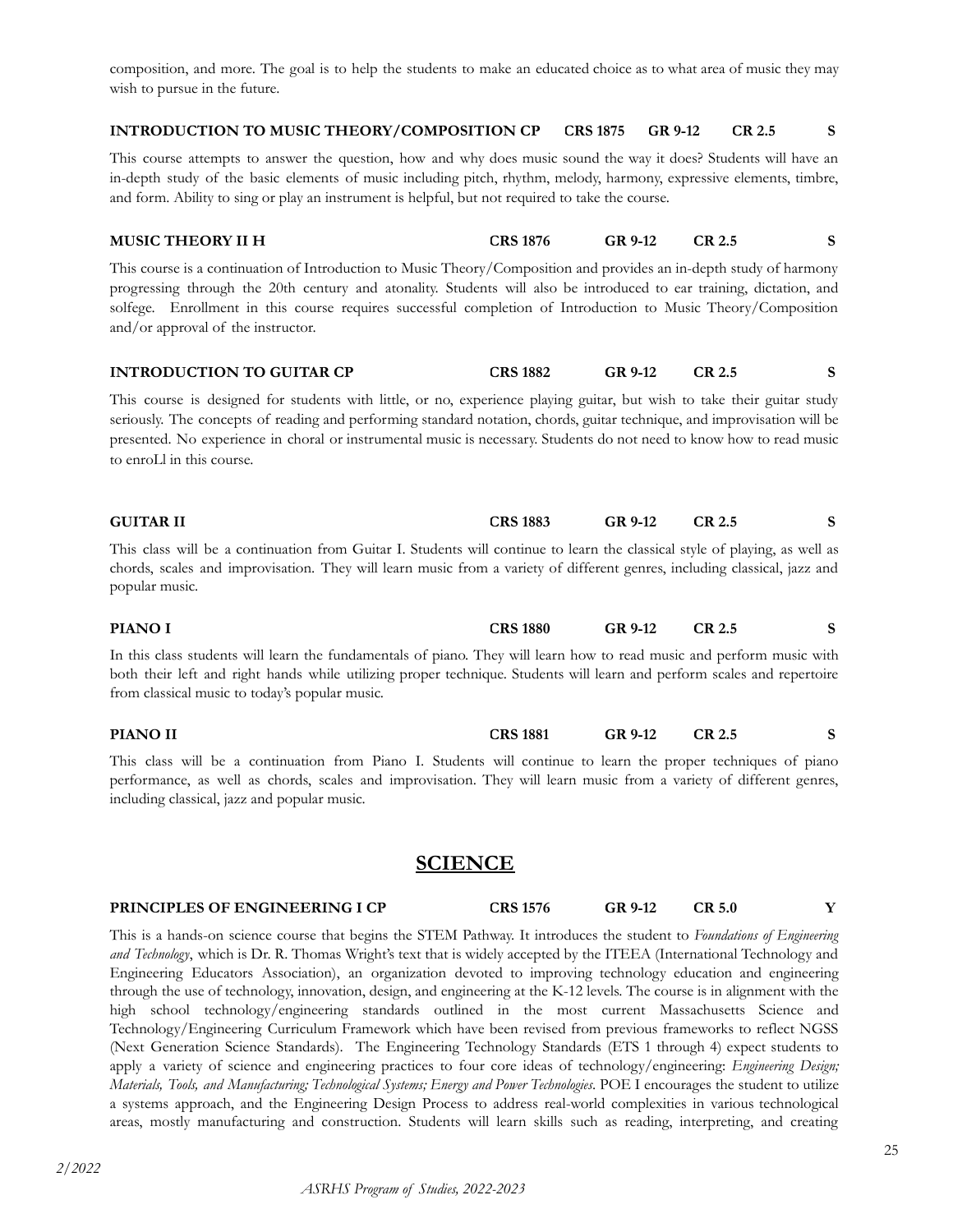engineering drawings along with measurement and the safe use of appropriate tools for specific projects. Students will implement their problem-solving skills in order to design and construct solutions for 3-D mock-ups, scale models, and prototypes both from the text and beyond. Through the topics addressed and skills taught, students will become more scientifically and technologically literate citizens so that they can analyze information, and use critical thinking processes to make informed decisions. Students in this course will learn the necessary skills in drafting and design to be successful in future courses in the STEM Pathway, such as POE II and Computer Aided Design (CAD). Experience in the engineering laboratory/projects, and how they relate to theoretical discussion (vice-versa) will set the foundation for examinations and mathematical problems. Students will be expected to examine data, and then extrapolate/draw conclusions. There is an expectation that students will be able to work independently and within their design teams. At the conclusion of the course, students will be prepared to earn a CAREER SKILLS Certificate in STEM through Precision Exams' Foundation of Technology Standards covering material from POE I. Please note, this course is a lab science course. Please note, this course is a lab science course.

#### **PRINCIPLES OF ENGINEERING II CP CRS 1577 GR 10-12 CR 5.0 Y**

Building upon the skills and content learned in POE I, students will take their knowledge of the design and engineering process one step further in this second offering in the STEM Pathway using *Foundations of Engineering and Technology*, and apply it to solving some of the world's current technological dilemmas including, but not limited to, energy efficiency with regard to ecological and environmental concerns. Students will work collaboratively to design, develop, and construct prototypes that will foster their knowledge of any explored technological area. They will see how engineers bring together science and mathematics to solve problems in manufacturing, construction, power and energy, information and communication, transportation, medical and health, as well as agriculture and biotechnology. Students may participate in a STEM Internship at local businesses or industries, so they can be exposed to many industrial applications to see the relevance of STEM in the global economy. This component would serve as the School-to-Career portion of the course, and would align with the Massachusetts concept of College and Career Readiness. Consistent with POE I, students will be prepared to take the end of the course assessment through Precision Exams. Students in this course will learn the necessary skills to be successful in future studies in engineering, such as Computer Aided Design. Prerequisite: Completion of Principles of Engineering I CP or prior participation on the High School FIRST Robotics team with special permission (please note that Robotics Team participation does not constitute academic credit for Principles of Engineering I). Please note, this course is a lab science course.

| <b>BIOLOGY CP</b> | CRS 1532 | GR 9 | CR 5.0 |  |
|-------------------|----------|------|--------|--|
|-------------------|----------|------|--------|--|

This course is a college preparatory level course for introductory Biology. Students will satisfy one of their high school laboratory science requirements by conducting hands-on activities as well as laboratories which utilize Scientific Inquiry skills as outlined in the Massachusetts Science Frameworks. In this class students will study the basic characteristics that all living organisms share by looking at cell structure, molecular biology, heredity and genetic variation, reproduction, photosynthesis, cellular respiration, evolution, and the interdependence of all life forms on earth. All coursework is designed to satisfy the State Frameworks for High School Biology. Please note, this course is a lab science course. Please note, this course is a lab science course.

| <b>BIOLOGY H</b>                                                                                                             | <b>CRS 1530</b> | GR <sub>9</sub> | CR <sub>5.0</sub> |  |
|------------------------------------------------------------------------------------------------------------------------------|-----------------|-----------------|-------------------|--|
| Students coming in from 8th grade must be recommended into this class by their current science teacher. Students will        |                 |                 |                   |  |
| satisfy one of their high school laboratory science requirements by conducting hands-on activities as well as laboratories   |                 |                 |                   |  |
| which utilize Scientific Inquiry skills as outlined in the Massachusetts Science Frameworks. In this class students will     |                 |                 |                   |  |
| study the characteristics that all living organisms share by looking deeper into cell structure, molecular biology, heredity |                 |                 |                   |  |
| and genetic variation, reproduction, photosynthesis, cellular respiration, evolution, and the interdependence of all life    |                 |                 |                   |  |
| forms on earth. Students who take this course are challenged to use many higher order critical and creative thinking         |                 |                 |                   |  |
| skills in both written and oral work. Student research and oral presentations are included, as are formal written lab        |                 |                 |                   |  |
| reports. All coursework is designed to satisfy the State Frameworks for High School Biology. Please note, this course is a   |                 |                 |                   |  |
| lab science course.                                                                                                          |                 |                 |                   |  |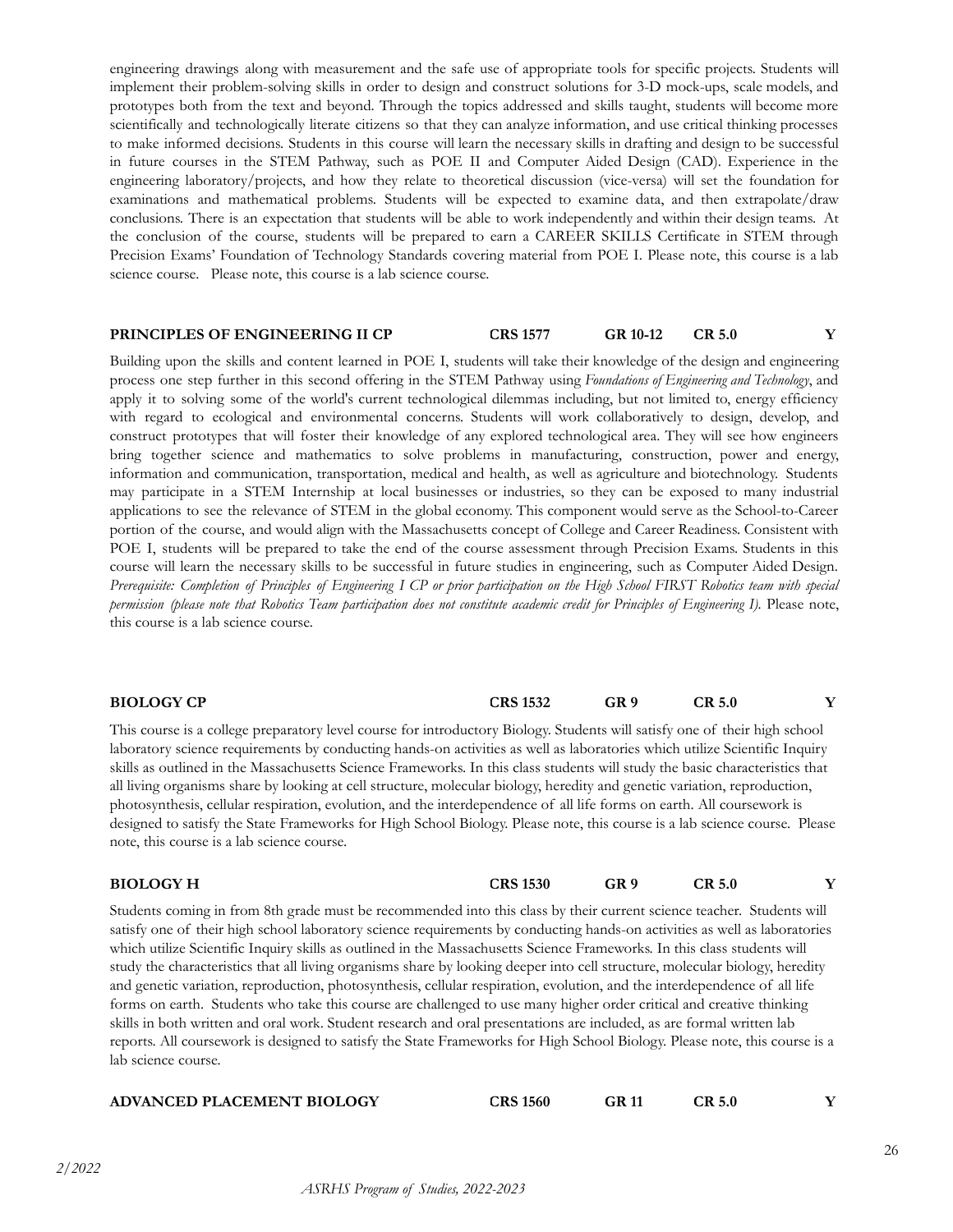This laboratory science course follows the AP Course Audit syllabus for AP Biology. This course cultivates the students' understanding of biology through inquiry-based investigations as they explore two additional major topics:

1-Living systems store, retrieve, transmit and respond to information essential to life processes.

2-Biological systems interact, and these systems and their interactions possess complex properties.

The inquiry based investigations require students to ask questions, make observations and predictions, design experiments, analyze data, and construct arguments in a collaborative setting, where they direct and monitor their progress. Students are required to take the national Biology AP exam in May. **Prerequisite:** Biology and Chemistry. Please note, this course is a lab science course. Please note, this course is a lab science course.

| <b>CHEMISTRY CP</b> | <b>CRS 1542</b> | GR 10-12 | <b>CR 5.0</b> |  |
|---------------------|-----------------|----------|---------------|--|
|                     |                 |          |               |  |

This class is a laboratory science course and will begin with an introduction to data analysis, uncertainty in measurement, and will continue with topics such as Matter and change, Problem Solving in Chemistry, Atomic Structure, Chemical Names and Formulas, Chemistry Quantities and Reactions, Stoichiometry, The Systems of Matter, Thermochemistry, Behavior of Gases, Bonding, Acids and Bases, Properties of Solutions, Chemical Periodicities, Water and Aqueous Systems. This course will offer students opportunities to learn, practice, and master skills relevant to their everyday world and to their future professional goals. **Prerequisite**: Completion of Biology AND Integrated Math 2, OR Special Permission. Please note, this course is a lab science course.

|  | <b>CHEMISTRY H</b> | CRS 1541 | GR 10-12 | CR 5.0 |  |
|--|--------------------|----------|----------|--------|--|
|--|--------------------|----------|----------|--------|--|

This class is a laboratory science course and begins with data analysis, uncertainty in measurement, and will continue with topics such as Matter and change, Problem Solving in Chemistry, Atomic Structure, Chemical Names and Formulas, Chemistry Quantities and Reactions, Stoichiometry, The Systems of Matter, Thermochemistry, Behavior of Gases, Bonding, Acids and Bases, Properties of Solutions, Chemical Periodicities, Water and Aqueous Systems. Students will make use of both experiment and theory to gain a better understanding of the nature of matter and of the experiment. This course places emphasis on the mathematics involved in solving problems as well as the critical thinking process. This course will offer students opportunities to learn, practice, and master skills relevant to their everyday world and to their future professional goals. **Prerequisite**: Completion of Biology AND Integrated Math 2, OR Special Permission. Please note, this course is a lab science course.

#### **ADVANCED PLACEMENT CHEMISTRY CRS 1543 GR 11-12 CR 5.0 Y**

Advanced Placement Chemistry is the equivalent of a freshman college chemistry course; therefore, this class will be taught on the college level. This course is based on the curriculum of the College Board to prepare students for the Advanced Placement exam in May. Course content will require a great deal of extra time and effort on the part of students. This is a rigorous course that will prepare students for further study in science. Advanced topics include kinetics, equilibria, complex ions, oxidation – reactions, electrochemistry, acids and bases, buffers, thermodynamics, and organic chemistry. Students are required to take the Advanced Placement Chemistry exam in May. **Prerequisite**: Chemistry. Please note, this course is a lab science course.

**PHYSICS CP CRS 1549 GR 11-12 CR 5.0 Y**

Students will be conducting hands-on studies of the physical laws of nature, with topics ranging from Motion, Force, Energy, Electricity and Magnetism, Waves, Sound and Light explored in extensive lab investigations. Problem solving and logical reasoning skills are the main focus of students' work in this course, with mathematical relationships of physical phenomenon being extensively studied. Selected topics of modern physics will be introduced as the course progresses. Prerequisite: Successful completion of Chemistry and Integrated Math II, or Special Permission. Please note, this course is a lab science course.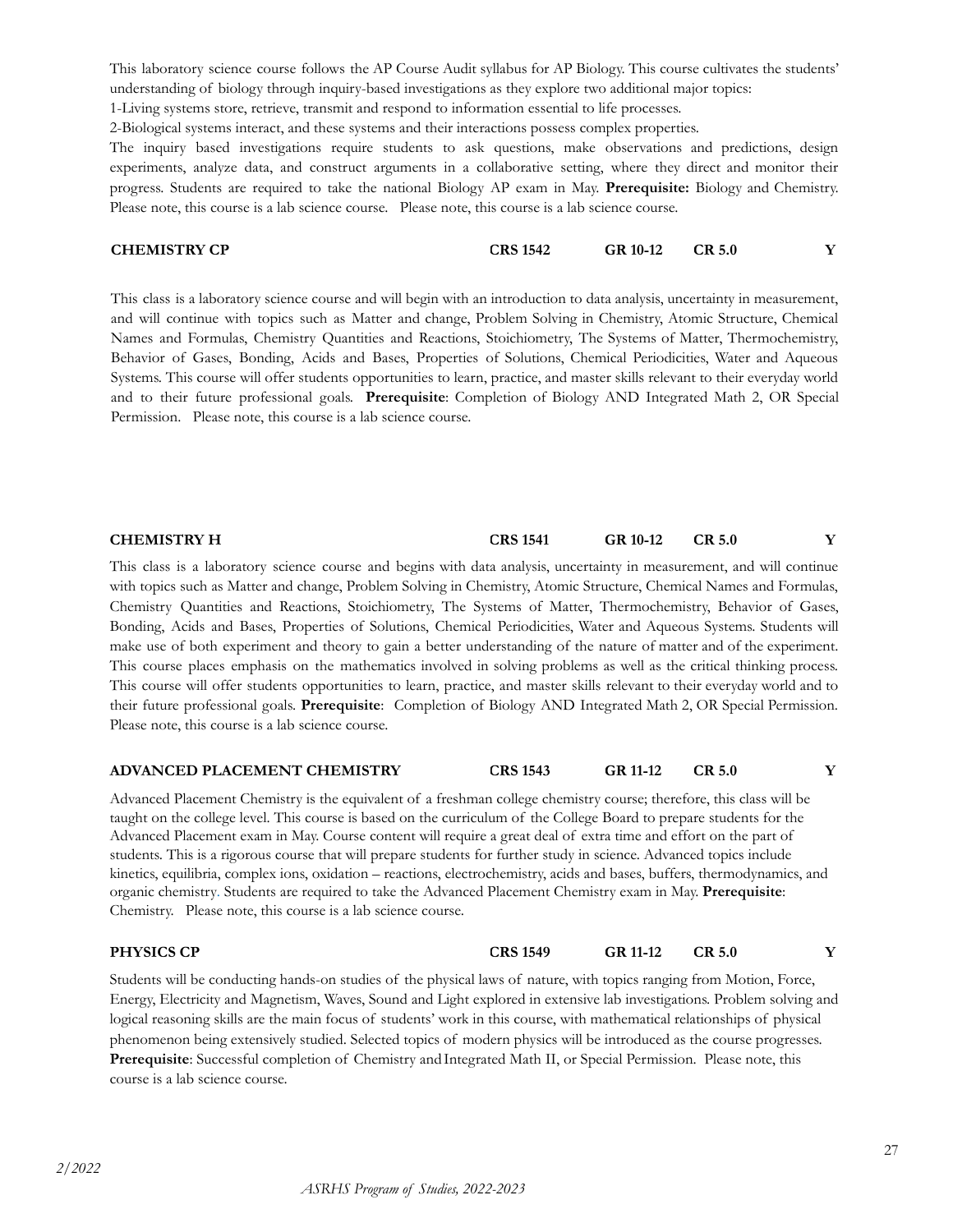### This class is a laboratory science for students who are planning to continue their education at a four-year college or university. Students will conduct an intensive investigation of concepts outlined in the Massachusetts State Frameworks for Introductory Physics through both laboratory activities and project-based applications of scientific principles. These will include Forces and their Interactions, Newton's Laws, Motion and Momentum, Electromagnetism, Electrical Circuits, Energy Conservation and Energy Fields, Thermal Systems, Wave Mechanics, and Technological advancements related to the study of Physics. Physics Honors will progress at a level of rigor below that of Physics AP, covering slightly more material than Physics CP, but without as much depth of understanding AP Physics. Problem solving and logical reasoning skills are considered vital ingredients to students' success in the course and will be honed during the study of the course material. **Prerequisite**: Completion of Integrated Math III and Chemistry. Please note, this course is a lab science course.

# **ADVANCED PLACEMENT PHYSICS I CRS 1553 GR 11-12 CR 5.0 Y**

This class is a laboratory science course and is designed to be the equivalent of a first-semester college course in Physics and follows the AP Course Audit syllabus for AP Physics I. An algebra-based approach will be used in an in-depth investigation of the following topics: Kinematics & Dynamics, Forces & Newton's Laws of Motion, Gravitation, Circular Motion, Simple Harmonic Motion, Impulse & Linear Momentum, Work & Energy, Conservation Laws of Momentum & Energy, Thermodynamic Laws, Rotational Motion, Electrostatics, Electromagnetism, DC Resistance Circuits, Mechanical Waves, and Sound. This foundation of Classical Physics lays the groundwork for the studies of advanced topics such as Light, Atomic and Quantum Particle Physics and the theories of General and Special Relativity. Students will be provided opportunities for individual as well as group learning within a series of scientific investigations. Students will engage in hands-on inquiry to help accomplish a large portion of the goals of this course and support learning of the foundational principles of the AP syllabus, and will be expected to utilize logic and reasoning skills in study of the course material. Students are required to take the AP Physics exam in May. **Prerequisites**: Completion of Integrated Math III or Advanced Algebra and Chemistry, or with special permission. Please note, this course is a lab science course.

# **ADVANCED PHYSICS C: MECHANICS CRS 1552 GR 11-12 CR 5.0 Y**

This class is designed to be the equivalent of a college course in Physics and follows the College Board-approved course of study for AP Physics C: Mechanics. A basic calculus-based approach will be used in an in-depth investigation of topics in Classical Mechanical Physics, including Kinematics, Newton's Laws, Energy, Rotational and Wave Motion, and Gravitational Motion. Opportunities will be provided for individual as well as group learning within a series of scientific investigations. Students will be expected to develop and utilize their logic and reasoning skills in a deep study of the course material, and will engage in hands-on inquiry to help accomplish an integral portion of the goals of this course and support their learning of the foundational principles of the College Board curriculum. Students are required to take the AP exam in May.

**Prerequisites**: Successful completion of Physics andcompletion of Pre-Calculus w/Derivatives H, or concurrent study of AP Calculus AB or BC. Please note, this course is a lab science course. .

### **ANATOMY AND PHYSIOLOGY H CRS 1536 GR 11-12 CR 5.0 Y**

This elective laboratory science course is designed for the student who has an interest in general science, nursing, medicine, or physical therapy. Emphasis will be placed on the development of critical thinking and problem solving skills. Students will learn about the structure of the human body as well as the functions that those structures perform. The course contains a variety of student led presentations about illnesses relating to the various systems. The course culminates with the dissection of a fetal pig. The purpose of this is to experience the various systems first hand. **Prerequisite**: Completion of Biology or Special Permission. Please note, this course is a lab science course.

# **ENVIRONMENTAL SCIENCE CP CRS 1580 GR 10-12 CR 5.0 Y**

Environmental science explores the interrelatedness between the environment and life on earth. It is designed to promote the understanding of the power of diversity and the interrelationships among all living things to the environment. Students will understand that science is a unique and powerful way to learn about the natural world and relies upon curiosity, creativity, observation, analysis, and critical thinking. Through scientific inquiry, students will learn

# **PHYSICS H CRS 1551 GR 11-12 CR 5.0 Y**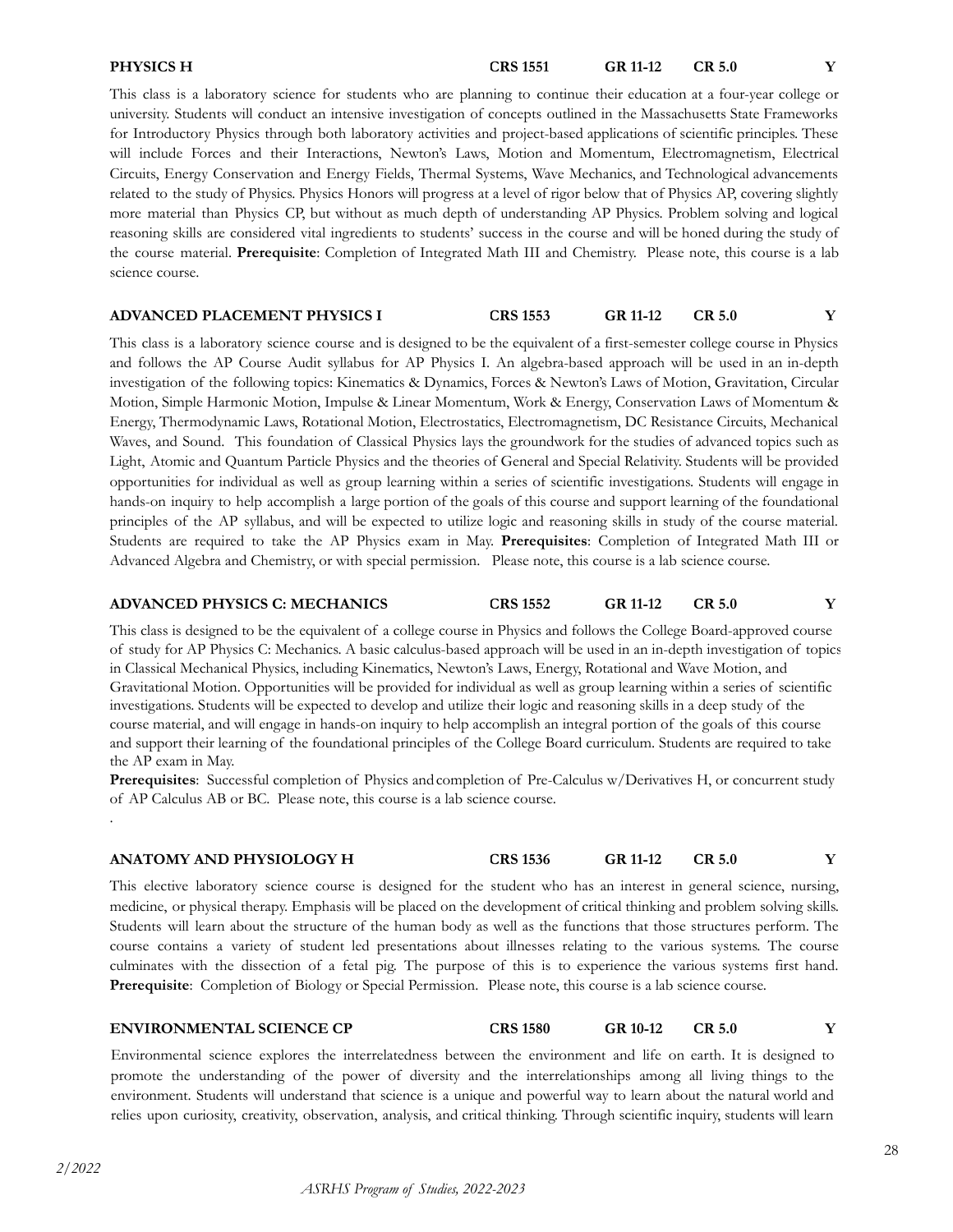about the ecosystems around them, biodiversity and sustainability, climate change, human interactions that affect the environment as well as environmental laws and regulations. The learning strategies include, but are not limited to laboratory investigations, field study, online research, projects, reading assignments with class discussion, video and lecture. The goal of this class is to use the strategies and concepts learned to expand our knowledge and think critically about our role in the environment and strive to develop working solutions to some of the biggest environmental issues that the world faces today. **Prerequisite**: Successful completion of biology. Please note, this course is a lab science course.

#### *ADVANCED PLACEMENT ENVIRONMENTAL SCIENCE CRS 1588 GR 11-12 CR 5.0 Y*

AP Environmental Science is a full year course designed to engage students with the scientific principles, concepts, and methodologies required to understand the interrelationships within the natural world. The course examines nine units of study which include: the Living World Ecosystems and Biodiversity, Populations, Earth Systems and Resources, Land and Water Use, Energy Resources and Consumption, Atmospheric, Aquatic and Terrestrial Pollution, and Global Change. Students will identify and analyze natural and human-made environmental problems, and examine alternative solutions for resolving or preventing them. It is highly recommended that students take the AP Environmental Science Exam at the end of the year. Prerequisite: Students complete two years of high school laboratory science, one of which includes Biology. Please note, this course is a lab science course.

**ASTRONOMY CP CRS 1590 GR 11-12 CR 2.5 S**

In Astronomy, the class begins with how astronomers name stars/compare their brightness, how Earth's motions affect the appearance in the sky, factors that cause seasonal change, and how astronomical cycles affect Earth's climate. As the course progresses, students will learn about the cycles of the moon, origin of modern astronomy, gravity, light and telescopes, atoms and spectra, sun, family of stars, and neutron stars and black holes. In addition, there will be exposure to the Milky Way Galaxy, other galaxies, and the Solar System where students will finalize their study with understanding of how the Solar System originated complete with an in depth look at planet Earth, as well as other planets, meteorites, asteroids, and comets. The astronomical unit, light-year, speed of light, and gravitational constant are just some of the concepts/values that students will be using in order to effectively solve problems. Students will be expected to apply and manipulate various mathematical equations/formulas to determine desired quantities, perform unit conversion using dimensional analysis, as well as construct/interpret graphs. Students will work independently/cooperatively with another student/other students to present material from the text in both oral and written form. Activities and laboratory investigations will be done at various times. Written assignments and examinations will occur for each unit. **Prerequisite**: Completion of Integrated Math II Honors or Integrated Math III CP, or special permission from instructor.

**METEOROLOGY CP CRS 1591 GR 11-12 CR 2.5 S**

In Meteorology, it has always been said, "If you don't like the weather in New England, just wait a few minutes, and it will change." Students will gain an appreciation of the many variables that play into forecasting, especially for different regions. While gaining this appreciation, students will become familiar with the Earth and its atmosphere, the warming of the planet and the atmosphere, seasonal and daily temperatures, humidity, different types of condensation, stability and cloud development, different forms of precipitation, air pressure and winds, air masses and fronts, weather forecasting, severe weather and storms, the changing climate of our planet, and air pollution along with its effects. Students will demonstrate the ability to describe the cycles in nature as described by meteorology and observe the behavior of celestial objects. One of the many goals is for students to be able to listen/watch a meteorologist's forecast and have in-depth understanding of what is being communicated to the listener/viewer. Students will be expected to apply and manipulate various mathematical equations/formulas to determine desired quantities, perform unit conversion using dimensional analysis, as well as construct/interpret graphs. Students will work independently/cooperatively with another student/other students to present material from the text in both oral and written form. Activities and laboratory investigations will be done at various times. Written assignments and examinations will occur for each unit. **Prerequisite**: Completion of Integrated Math II Honors or Integrated Math III CP, or special permission from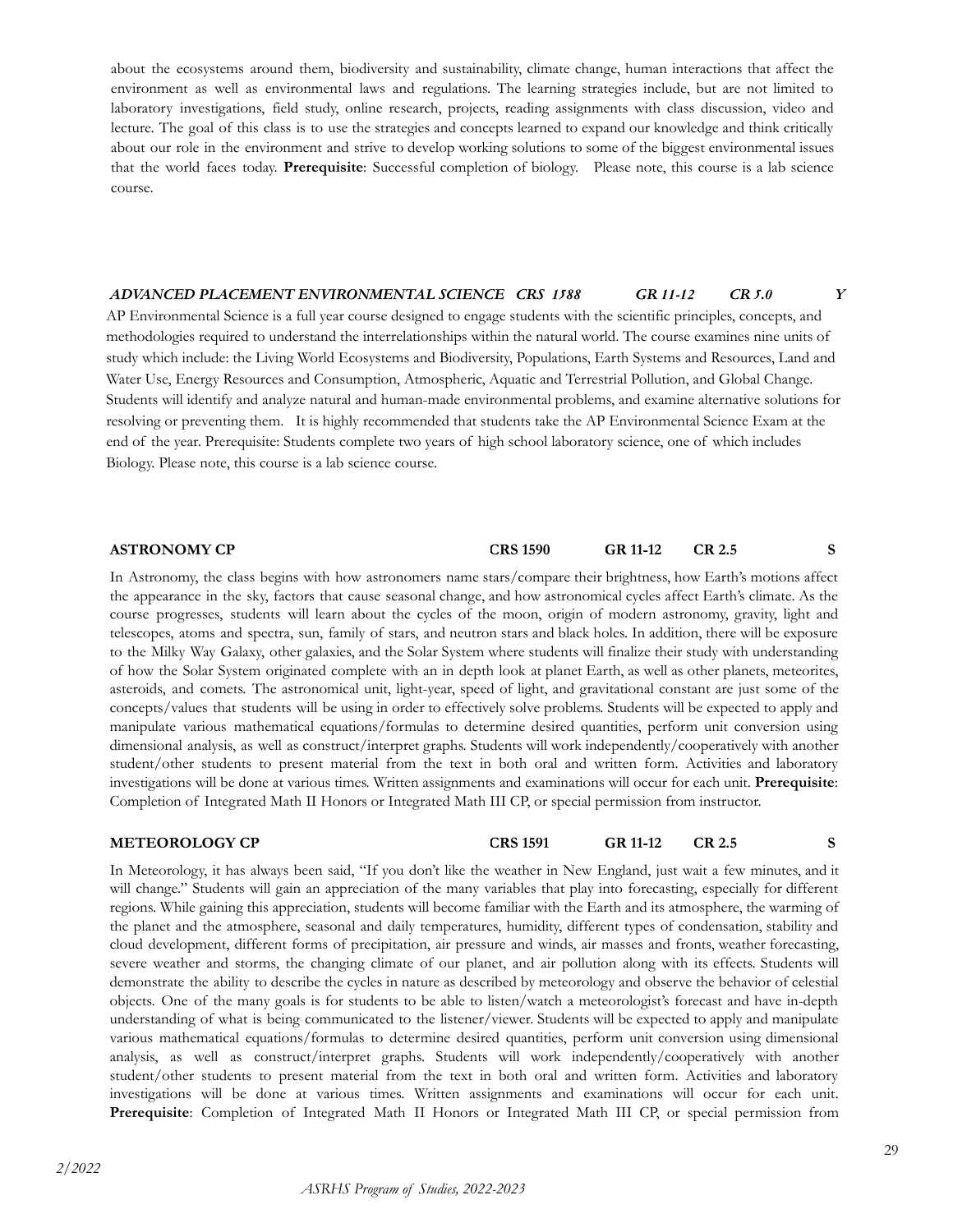instructor.

#### **HISTORY OF THE EARTH CP CRS 1587 GR 9-12 CR 5.0 Y**

The History of the Earth studies topics such as the composition of the earth, earth as a dynamic system, the ocean's natural resources and energy as well as atmospheric forces. Our planet consists of many separate but interacting parts and a change to any one part can produce changes in all of the other parts. Developing a knowledge of how our earth's systems are interconnected and where we fit in is becoming increasingly important to our survival and wellbeing. Students will develop an understanding, awareness and appreciation for the planet we live on in order to make informed and educated decisions related to our environment and its sustainability in the future. The History of Earth teaches about the natural world through curiosity, creativity, observation, analysis and questioning and uses critical thinking in an attempt to solve some of today's biggest issues around the world. Please note, this course is a lab science course.

#### **SENIOR STEM INTERNSHIP CP CRS 1573 GR 12 CR 5.0 Y**

The STEM-Related Senior Internship will have the following three components based on the School-to-Career Opportunities Act that was signed into legislation by President Clinton in 1994: A School Based Component, Work Based Component and a Connecting Activities component.

School Based Component - Students will be enrolled in a course that will expose them to the trends/demands in/of the global economy to help them give a presentation to the faculty/administration highlighting their experience in a STEM related industry/business at the end of the students' experience. Ideally, students would take STEM related courses (i.e. - *Principles of Engineering II*) while participating in this program so they can see how their academics can apply to the industry/business that they have chosen.

Work Based Component - Students will visit the same local STEM business/industry once per week for **90-minutes** and will keep a log of one's experience. After each visit, the student will write a summary of what one learned that day/duties and responsibilities performed that day (hands-on, etc. per business/industry liability standards).

Connecting Activities Component - Students will generate a portfolio that encompasses the school based and the work based experiences including assignments, a resume, a presentation (both written and oral), and a letter of interest as if they were applying for a position in that specific STEM career.

#### **BIOTECH H CRS 1569 GR 11-12 CR 5.0 Y**

#### Biotech Honors is a class teaching students about topics in the growing field of biotechnology, and is affiliated with Mount Wachusett Community College. Topics in this course are designed to acquaint students with the diverse field of biotechnology and to develop fundamental skills in the common laboratory techniques used in biotechnology. Students will learn about the history of biotechnology, job opportunities in biotechnology, recombinant DNA and protein products, microbial biotechnology, plant biotechnology, DNA fingerprinting and forensic analysis. Current ethical issues such as stem cell research and cloning will also be discussed. Lab sessions will be hands-on experiences revolving around and applying the topics listed in the lab section of the syllabus. Prerequisite: Biology and Chemistry (Pending acceptance of an articulation agreement with Mount Wachusett Community College) Please note, this course is a lab science course.

#### C*OMPUTER AIDED DESIGN (CAD)1 CP CRS 1578 GR 10-12 CR 5.0 Y*

This course will introduce students to basic computer-based engineering design. Two-dimensional drafting and design will be accomplished through the use of modern Computer Aided Design software. Engineering drawing standards and computer modeling, including geometric dimensioning and tolerancing, will be taught in the first portion of the course. Students will continuously practice producing simple single-part drawings and then work up to more complex multi-part assembly drawings. Three dimensional modeling will encompass the second portion of the course, and 3D printers will be used to test prototype models for fit, operability, and design viability. Students will practice designing extruded parts, revolved parts, and patterned parts with consideration given to real-world manufacturability. Drawing and 3D assembly modeling will be supplemented with actual construction of parts and assemblies of student-led group design projects.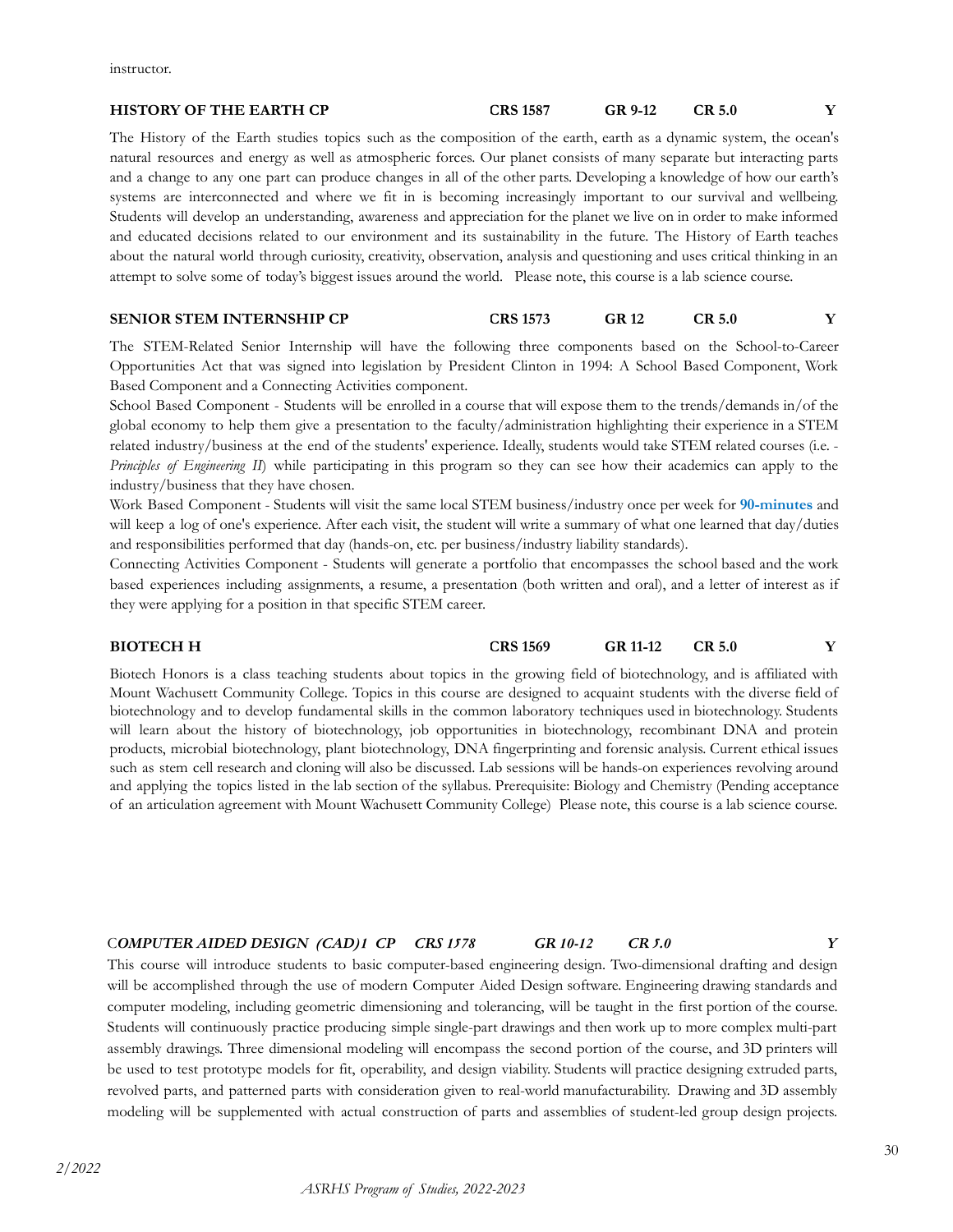Topics specific to mechanical CAD, architectural CAD, and electrical CAD will also be discussed through this course. Examination of the use of finite element analysis to study stress and strain on loaded models will conclude the course.

Prerequisites: Completion of Principles of Engineering I, completion or concurrent study of Principles of Engineering II (or special permission from the instructor), and previous or concurrent study of Integrated Math II.

# **COMPUTER SCIENCE**

<span id="page-30-0"></span>We believe in CS because all students are at the heart of what we do. We believe that learning is a joyous activity, and through a K-12 Computer Science implementation will position students on the cutting edge in the world of technology to contribute productively to society as a whole. Our goal is to make students competitive whether they move on to the workforce or higher education. The use of Computer Science will enable students to achieve meritocracy in the world of work, higher education and life beyond the ASRSD walls. By developing learners who are innovative, effective problem finders and problem solvers, learners will apply their thinking to new and/or unique challenges we have yet to encounter. All students can be both producers and consumers of technology and understand how technology impacts and influences them as well as the agency they possess to influence technological advances.

#### **COMPUTER SCIENCE ESSENTIALS CRS 1672 GR 9-12 CR 5.0 Y**

With emphasis on computational thinking and collaboration, this year-long course provides an excellent entry point for students to begin or continue the PLTW Computer Science PreK-12 experience. Computer Science Essentials will expose students to a diverse set of computational thinking concepts, fundamentals, and tools, allowing them to gain understanding and build confidence. In Computer Science Essentials, students will use visual, block-based programming and seamlessly transition to text-based programming with languages such as Python to create apps and develop websites, and learn how to make computers work together to put their design into practice. They'll apply computational thinking practices, build their vocabulary, and collaborate just as computing professionals do to create products that address topics and problems important to them. Computer Science Essentials helps students create a strong foundation to advance to Computer Science Principles, Computer Science A, and beyond.

#### **ADVANCED PLACEMENT COMPUTER SCIENCE CRS 1669 GR 10-12 CR 5.0 Y PRINCIPLES**

AP Computer Science Principles introduces students to the foundational concepts of computer science and challenges them to explore how computing and technology can impact the world. The course will introduce students to the creative aspects of programming, abstractions, algorithms, large data sets, the Internet, cybersecurity concerns, and computing impacts. AP Computer Science Principles will give students the opportunity to use technology to address real-world problems and build relevant solutions. Students are required to take the AP Exam in May.

#### **ADVANCED PLACEMENT COMPUTER SCIENCE: A CRS 1671 GR 11-12 CR 5.0 Y**

AP Computer Science A introduces students to computer science through programming. Fundamental topics in this course include the design of solutions to problems, the use of data structures to organize large sets of data, the development and implementation of algorithms to process data and discover new information, the analysis of potential solutions, and the ethical and social implications of computing systems. The course emphasizes object-oriented programming and design using the Java programming language. Students are required to take the AP Exam in May, Please note, this course is a lab science course. (Can be counted as Math, Lab Science, or Computer credit.,

**CYBERSECURITY CRS 1673 GR 10-12 CR 5.0**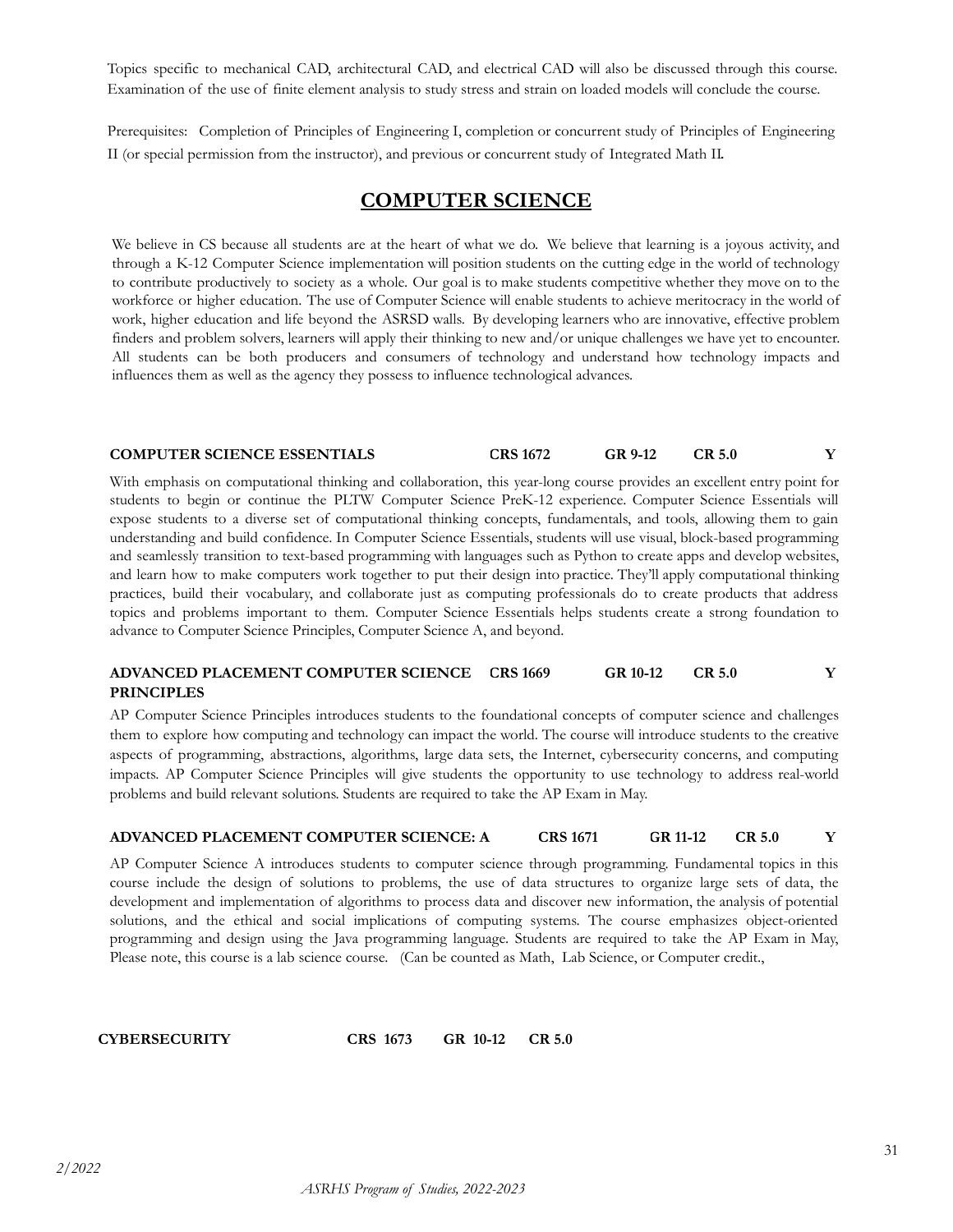Cybersecurity introduces the tools and concepts of cybersecurity and encourages students to create solutions that allow people to share computing resources while protecting privacy. Nationally, computational resources are vulnerable and frequently attacked; in Cybersecurity, students solve problems by understanding and closing these vulnerabilities. This course raises students' knowledge of and commitment to ethical computing behavior. It also aims to develop students' skills as consumers, friends, citizens, and employees who can effectively contribute to communities with a dependable cyber-infrastructure that moves and processes information safely.

**ROBOTICS CRS 1674 GR 9-12 CR 2.5 S**

This course uses a hands-on approach to introduce the basic concepts of robotics. Students will gain knowledge and skills in physics, technology, engineering and math while constructing and programming their own robots. The course culminates in a capstone project that challenges the student to solve a real-life problem.

#### **INTRODUCTION TO PYTHON LANGUAGE CRS 1675 GR 9-12 S**

Why Learn Python? Python is a general-purpose, versatile and popular programming language. It's great as a first language because it is concise and easy to read, and it is also a good language to have in any programmer's stack as it can be used for everything from web development to software development and scientific applications. This course is a great introduction to both fundamental programming concepts and the Python programming language. By the end, you'll be comfortable programming in Python and using your skill to tackle real world challenges. This class is a great introduction to programming and will prepare you for the AP Computer Principles and or AP Computer Programming A.

**INTRODUCTION TO COMPUTER APP MAKING AND PSEUDO CODE CRS 1676 GR 9-12 S** This curriculum is intended to be delivered in a semester-long course. It is not a sit and listen type of class. It is targeted at beginner level programming students interested in learning about creating phone apps and the fundamentals of pseudocode and programming. Students will practice thinking computationally: to decompose problems, abstract and modularize, reuse and remix existing solutions. Using the MIT App Inventor, a blocks-based programming language, with a development environment that runs in a browser, we will build mobile apps, test, redesign and debug our work to arrive at functioning programs. The work is very hands on and project oriented. Students build their digital confidence, learn about what is happening within their phones and become empowered to create, and explore.

### **HISTORY AND SOCIAL SCIENCE**

<span id="page-31-0"></span>Our high-quality Social Science curriculum is based on the three pillars of Content Standards, Literacy Standards for History and Social Science, and Standards for History and Social Science Practice. Our core courses and electives weave these three standards pillars together to create engaging skill and content-based learning opportunities. The courses below are proposed for the 2019-2020 school year and are subject to change based upon the new pathways established in the 2018 History and Social Science Frameworks.

### **HUMANITIES U.S. HISTORY I CP CRS 1226 GR 9 CR 5.0 Y**

This required course presents the political, ethical, behavioral, and intellectual foundations of society through an integrated study of world literature and U.S. history, covering the years 1763-1877. Students will learn the relationship between ideas and events and relate them to the present within the context of reading, writing, listening, and speaking. This course is an integrated course taken in the same block with the Humanities I course listed under the English offerings. (Please note, students will receive an identical grade for CRS 1126 and CRS 1226, as they are a team-taught course)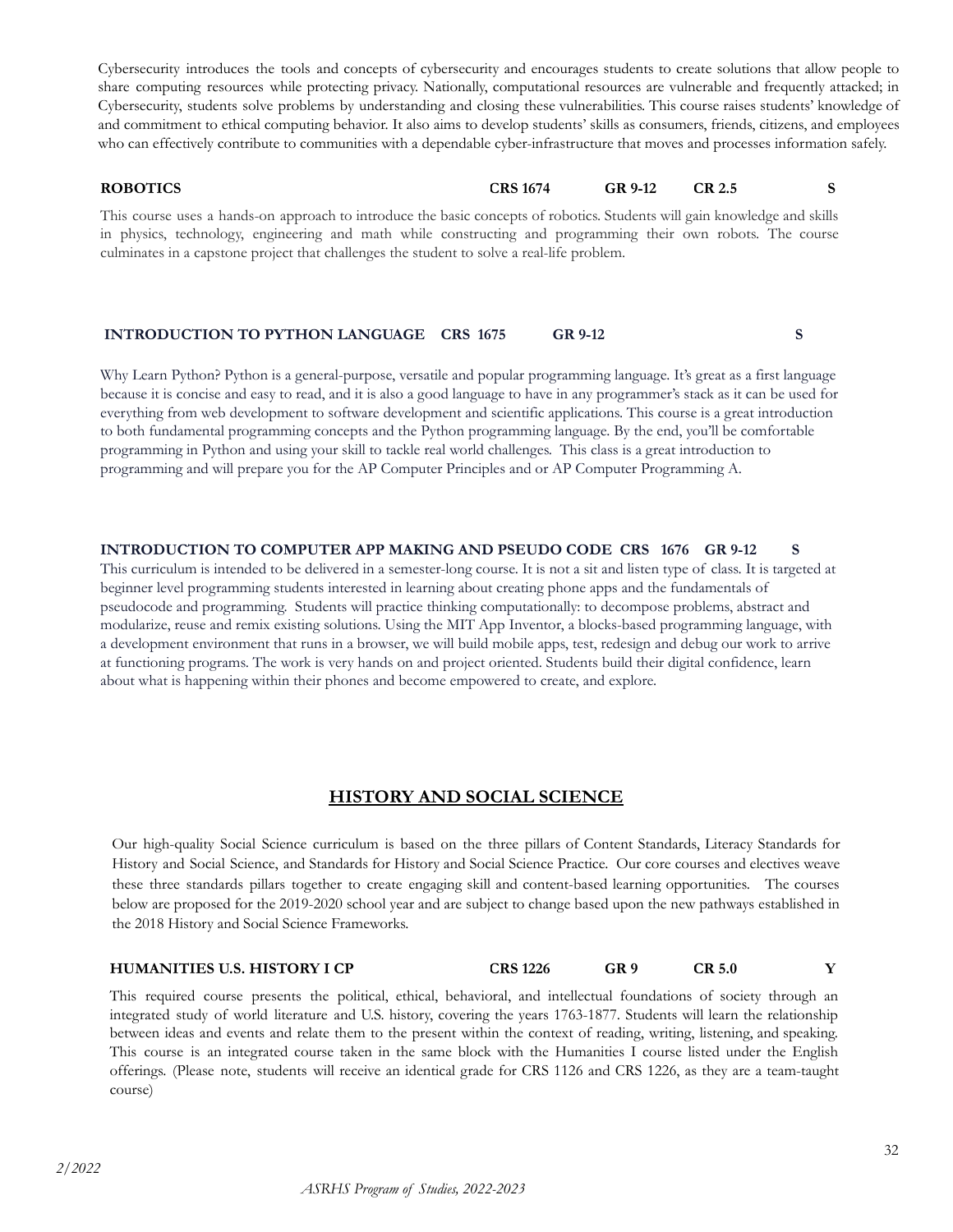between ideas and events and relate them to the present within the context of reading, writing, listening, and speaking. This course is an integrated course taken in the same block with the Humanities I course listed under the English offerings. This honors program is a more in depth analysis of topics presented and includes more readings, papers, and projects. (Please note, students will receive an identical grade for CRS 1127 and CRS 1227, as they are a team-taught course) **HUMANITIES IA CP CRS 1131 GR 10-12 CR 5.0 Y** This co-taught class centered on elements identified in the MA Core Curriculum Frameworks with a focus on US Hx I and grades 9 English. This required course presents a political, ethical, behavioral and intellectual foundation of society through an integrated study of literature and US History covering 1800-1919 and 1920-present day. **HUMANITIES IIB CP CRS 1132 GR 10-12 CR 5.0 Y** This co-taught required class is centered on elements identified in the MA Core Curriculum Frameworks with a focus on US Hx II and grade and grade 10 English. Students will learn the relationship between ideas and events and relate them to the present within the context of reading, writing, listening and speaking. **HUMANITIES U.S. HISTORY II CP CRS 1228 GR 10 CR 5.0 Y** This required course presents the political, ethical, behavioral, and intellectual foundations of society through an integrated study of world literature and U.S. history, covering the years 1877 to present. Students will learn the relationship between ideas and events and relate them to the present within the context of reading, writing, listening, and speaking. This course is an integrated course taken in the same block with the Humanities II course listed under the English offerings. (Please note, students will receive an identical grade for CRS 1128 and CRS 1228, as they are a team-taught course)

This required course presents the political, ethical, behavioral, and intellectual foundations of society through an integrated study of world literature and U.S. history, covering the years 1877 to present. Students will learn the relationship between ideas and events and relate them to the present within the context of reading, writing, listening, and speaking. This course is an integrated course taken in the same block with the Humanities II course listed under the English offerings. This honors program is a more in depth analysis of topics presented and includes more readings, papers, and projects. Academic demands are intensified and challenging as topic analysis ventures beyond the scope of a survey course. (Please note, students will receive an identical grade for CRS 1129 and CRS 1229, as they are a team-taught course)

**HUMANITIES U.S. HISTORY II H CRS 1229 GR 10 CR 5.0 Y**

**MODERN WORLD HISTORY CP CRS 1282 GR 11 CR 5.0 Y**

This required course surveys world history from 1800 to present. Emphasis will be placed on the following topics: the growth of Nationalism, the Industrial Revolution and the social and political changes in Europe, Asia, Africa, and Latin America in the 19<sup>th</sup> and the 20<sup>th</sup> centuries; the Great Wars 1914-1945; the Cold War Era; and the contemporary world.

|  | <b>MODERN WORLD HISTORY H</b> | <b>CRS 1280</b> |  |  |  |
|--|-------------------------------|-----------------|--|--|--|
|--|-------------------------------|-----------------|--|--|--|

This required course surveys world history from 1800 to present. Emphasis will be placed on the following topics: the growth of Nationalism, the Industrial Revolution and the social and political changes in Europe, Asia, Africa, and Latin America in the 19<sup>th</sup> and the 20<sup>th</sup> centuries; the Great Wars 1914-1945; the Cold War Era; and the contemporary world. The honors program is a more in depth analysis of the topics presented. More reading, papers, and projects will be expected of students.

| UNITED STATES GOVERNMENT CP | <b>CRS 1244</b> |  |  |
|-----------------------------|-----------------|--|--|
|                             |                 |  |  |

This required course presents the political, ethical, behavioral, and intellectual foundations of society through an integrated study of world literature and U.S. history, covering the years 1763-1877. Students will learn the relationship

*2/2022*

# **HUMANITIES U.S. HISTORY I H CRS 1227 GR 9 CR 5.0 Y**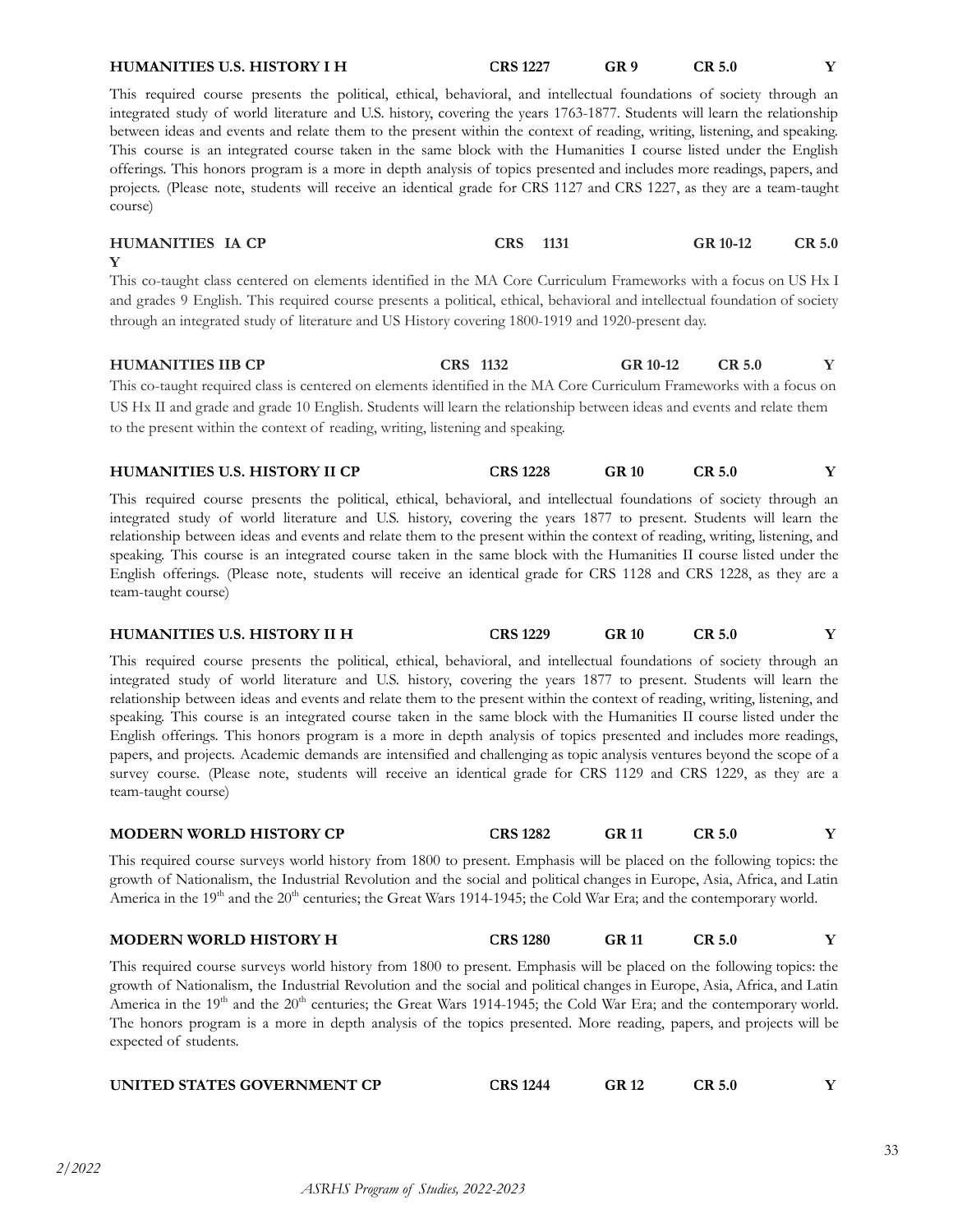This required course will examine the Constitution and the structure and functions of the Executive, Legislative, and Judicial branches of the federal government with an emphasis placed on the rights and responsibilities of citizens.

#### **UNITED STATES GOVERNMENT H CRS 1242 GR 12 CR 5.0 Y**

This required course will examine the Constitution and the structure and functions of the Executive, Legislative, and Judicial branches of the federal government with an emphasis placed on the rights and responsibilities of citizens, at an accelerated pace.

#### **ADVANCED PLACEMENT U.S. GOVERNMENT & POLITICS CRS 1238 GR 12 CR 5.0 Y**

This course will serve as an introduction and overview of the U.S. national government and prepare students to take the Advanced Placement U.S. Government and Politics test in the spring. The course is designed to help students gain an analytical perspective toward the conduct of politics in the United States. Emphasis will be placed on six major topics: Constitutional Underpinnings, Political Beliefs/Behaviors, Political Parties/Interest Groups/Mass Media, Institutions of National Government, Public Policy, and Civil Rights/Civil Liberties. Students will analyze the theories and principles that are the basis of democracy and as well as the adaptation of those principles to create the American system of democracy. Students are required to take the AP exam.

#### **DOLLARS AND SENSE CRS 1285 GR 11-12 CR 2.5 S**

The goal of this social studies course is for the student to demonstrate an understanding of financial literacy, how a business operates and how the American economy functions. Students will examine their roles as consumers, investors, employees, and voting citizens. Topics of discussion will include the economy, the stock market, local businesses and the personal impact of political and social decisions on the economy and personal finance. **This course or its equivalent is required for graduation.**

| <b>CURRENT EVENTS AND ISSUES</b>                                                                                        | <b>CRS</b> 1250 | GR 10-12 | CR 2.5 |  |
|-------------------------------------------------------------------------------------------------------------------------|-----------------|----------|--------|--|
| This elective course will introduce students to a number of contemporary issues and current events that affect American |                 |          |        |  |
| society. Course topics may be selected with student input, and may include abortion, capital punishment, drugs in       |                 |          |        |  |

#### **SOCIAL PSYCHOLOGY CRS 1260 GR 11-12 CR 2.5 S**

modern society, weapons of mass destruction, and immigration.

This elective course focuses on the processes and problems of personality and interpersonal relationships. Psychological ideas and insights are applied to such major problems as crime, drug abuse, prejudice, mass persuasion, violence, war and interpersonal relationships. Students will also study how people learn, and ways of improving study and learning skills.

#### **SOCIOLOGY & CURRENT ISSUES H INTRO TO PSYCHOLOGY COLLEGE CREDIT CRS 1262 CRS 1263 GR 11-12 CR 5.0 Y**

This elective course will focus on how the individual's behavior is influenced by the groups to which we belong and the American institutions that help shape our personalities and determine social events. Students will research a number of contemporary issues that affect American society. (This course will be taken in conjunction with the Mount Wachusett Community College Psychology course.)

### **SPIES, LIES & CONSPIRACIES CRS 1264 GR 10-12 CR 2.5 S**

This elective course allows students to examine a number of important domestic and foreign events that have marked American history. The course will focus on the history of espionage, from the beginnings to the Cold War to the recent controversy over the NSA's spying, government explanation of issues that many people question such as Area 51 and conspiracy theories, especially with assassinations.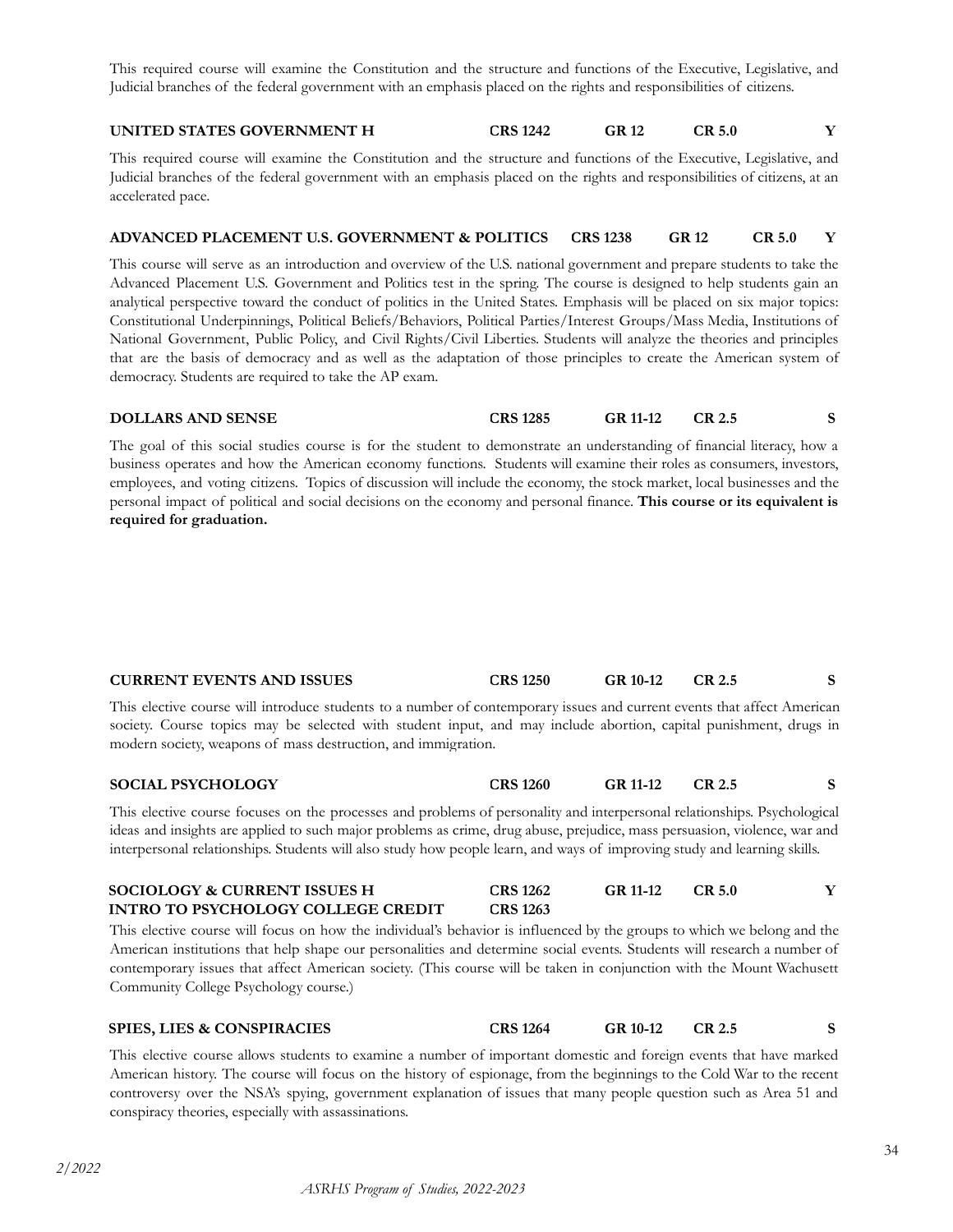#### **COMPETITION, CORRUPTION & CURRENCY; THE HISTORY OF SPORTS CRS 1266 GR 10-12 CR 2.5 S**

This elective course focuses on the study of sports through history. Potential topics may include Olympics, steroids and scandals, international sports, economics, media and recreational sports.

#### **INFAMOUS CRIMES, CRIMINALS & TRIALS CRS 1223 GR 10-12 CR 2.5 S**

This course will examine and analyze the lives, times, and deeds of famous criminals in different eras in American history including outlaws from the American "Old West" such as Billy the Kid, Butch Cassidy and the Sundance Kid, the "Hole In the Wall Gang", and Jesse and Frank James among others. Other eras and genres will include criminals in the early part of the 1900's such as Bonny Parker and Clyde Barrow and others, the rise of the "Mafia" and crime figures such as Al Capone and others, famous cult criminals such as Charles Manson and the Manson Family and others, and culminate with a look at recent white-collar crime figures such as Bernie Madoff and others. Famous "Lawmen'' from each era such as Wyatt Earp, Elliott Ness, and J. Edgar Hoover, among others will also be studied. An integral part of the examination of these criminals and their trials will be an analysis of the social forces that led to the existence of these criminals and their crimes and the lawmen who brought them to justice, and a critical look at the development of the American legal system as it dealt with these individuals in a changing social and technological environment.

#### **INTRO TO LAW & CRIMINAL JUSTICE CRS 1272 GR 10-12 CR 2.5 S**

In this elective course students survey the criminal justice system in the United States including its main components: law enforcement, courts, and corrections. Special emphasis is placed on the sequence of events and decision points within the system as well as the historical, developmental, and societal influences. The functions of federal, state, country, and local agencies are examined.

#### **HISTORY THROUGH FILM CRS 1291 GR 10-12 CR 2.5 S**

This is a Social Studies elective that uses movies as a window to study society and how it has changed over time. Films, the era in which they were made, as well as their historical accuracy will be evaluated throughout the course. Although films are a major source material of the course, there will be a substantial amount of reading, discussion, and project work throughout the course.

#### **THE EVOLUTION OF AMERICAN WOMEN CRS 1248 GR 11-12 CR 2.5 S**

This elective course will focus on the impact of women on American history with some attention paid to the effect of current international issues and women's rights. Current issues that women face will be addressed including health, political and religious issues. The course will culminate with an analysis of how Hollywood, society, and media portray femininity and beauty.

#### **HISTORY OF ROCK AND ROLL CRS 1872 GR 10-12 CR 2.5 S**

This course will take a look at the progression and development of music from Delta and Chicago Blues to the Rock 'n Roll era. This will include the recording process, instruments used during the rock and roll era, and the transition from blues to hard rock. We will be listening to selections ranging from Muddy Waters, Elvis, Johnny Cash, Creedence Clearwater Revival, The Beatles, The Rolling Stones, Led Zeppelin and many more. The course will transition from hard rock to the dark ages of rock and roll, then the rejuvenation of hard rock music in the 1980's and end with the 1990's grunge scene.

**RAINBOWS & RIOTS CRS 1267 GR 11-12 CR 2.5 S** This course will cover the social construction of identities and investigate how they have changed over time. We will examine the many diverse experiences of identity and attraction throughout the world and throughout history, and compare those experiences to today. We will discuss the roots of identities like lesbian, gay, transgender, queer, and many more. The course will begin with a discussion of identities as spectrums and transition to an examination of LGBTQ+ experiences in history, closing with what those experiences look like today.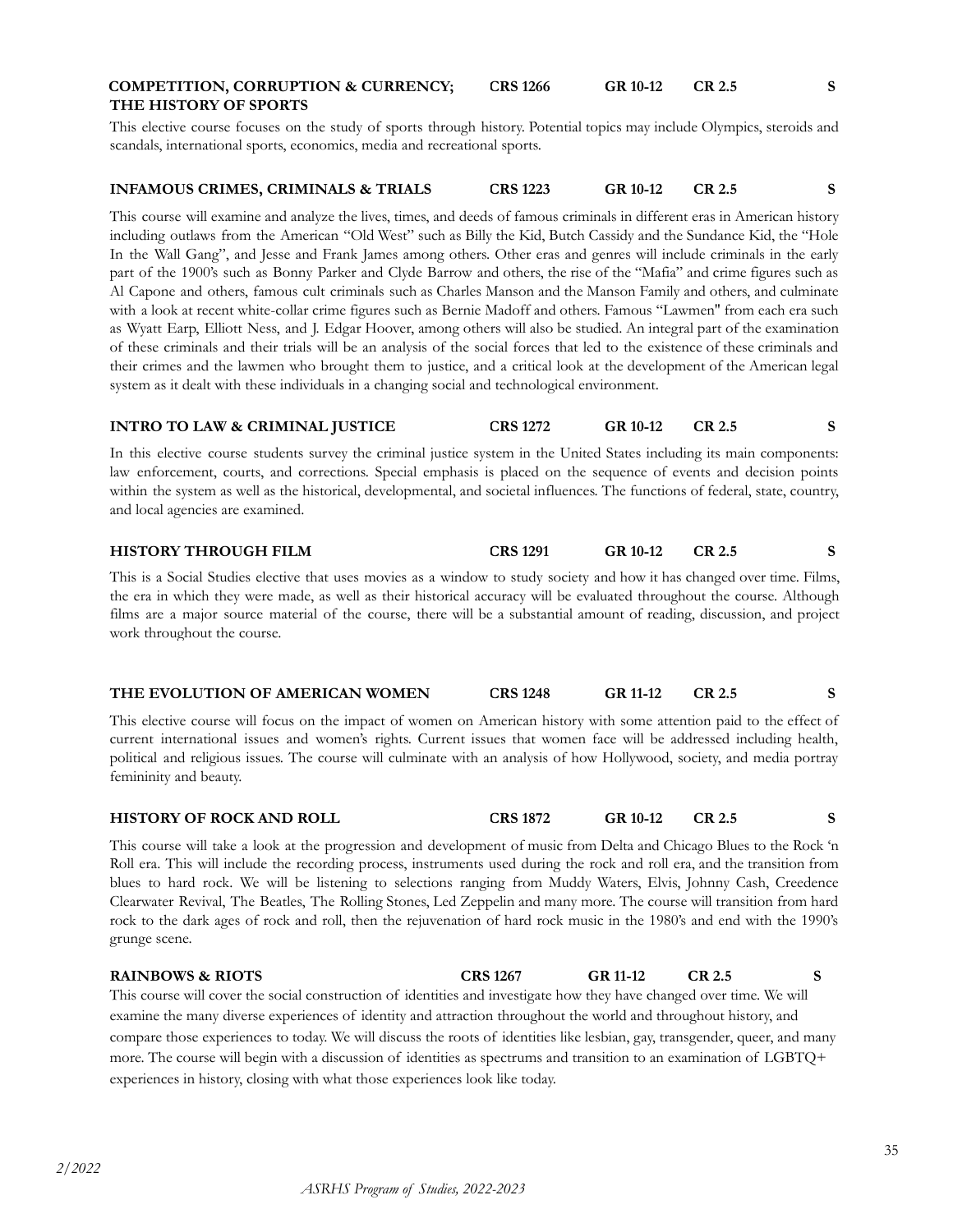# **WORLD LANGUAGE**

<span id="page-35-0"></span>

| <b>MANDARIN I CP</b>                                                                                                                                                                                                                                                                                                                                                                                                                                                                                                                                                                                                                             | <b>CRS 1370</b>                                                                                                                                                                                                                                                                                                                                                                                                                                                                                                                                                                         | GR 9-12  | <b>CR 5.0</b> | Y |  |
|--------------------------------------------------------------------------------------------------------------------------------------------------------------------------------------------------------------------------------------------------------------------------------------------------------------------------------------------------------------------------------------------------------------------------------------------------------------------------------------------------------------------------------------------------------------------------------------------------------------------------------------------------|-----------------------------------------------------------------------------------------------------------------------------------------------------------------------------------------------------------------------------------------------------------------------------------------------------------------------------------------------------------------------------------------------------------------------------------------------------------------------------------------------------------------------------------------------------------------------------------------|----------|---------------|---|--|
| Chinese characters are used extensively throughout the course accompanied by Pinyin, which acts as a pronunciation<br>guide. Pinyin is gradually omitted as students become familiar with the characters and vocabulary. Students will learn<br>pronunciation skills, common characters, basic grammar, simple phrases and sentence patterns that are needed for<br>communicating in basic, practical situations. Thematic topics include, introductions, numbers, age, identifying others,<br>family, pets, countries, nationalities sports, friends and food. Relevant cultural topics about China are also included.                          |                                                                                                                                                                                                                                                                                                                                                                                                                                                                                                                                                                                         |          |               |   |  |
| <b>MANDARIN II CP</b>                                                                                                                                                                                                                                                                                                                                                                                                                                                                                                                                                                                                                            | <b>CRS 1371</b>                                                                                                                                                                                                                                                                                                                                                                                                                                                                                                                                                                         | GR 10-12 | <b>CR 5.0</b> | Y |  |
|                                                                                                                                                                                                                                                                                                                                                                                                                                                                                                                                                                                                                                                  | This course is a continuation of Mandarin I. Students will continue to expand their understanding of vocabulary and<br>grammatical structure in Mandarin Chinese. Students will learn and expand on skills needed to navigate a variety of<br>situations in daily life. Students will comprehend and produce more complex structures to develop fluency. This course<br>will further develop students' communicative competence in listening, speaking, reading and writing. Continued study of<br>Chinese culture will also be included. Prerequisite: Mandarin I or teacher approval. |          |               |   |  |
| <b>FRENCH I CP</b>                                                                                                                                                                                                                                                                                                                                                                                                                                                                                                                                                                                                                               | <b>CRS 1321</b>                                                                                                                                                                                                                                                                                                                                                                                                                                                                                                                                                                         | GR 9-12  | <b>CR 5.0</b> | Y |  |
| This course develops knowledge of basic French, including vocabulary regarding family, friends, personal possessions,<br>places, clothing, shopping, and weekend activities. Students will develop an appreciation of the cultural differences<br>between French-speaking nations, and will learn about the daily life of French teenagers.                                                                                                                                                                                                                                                                                                      |                                                                                                                                                                                                                                                                                                                                                                                                                                                                                                                                                                                         |          |               |   |  |
| <b>FRENCH II CP</b>                                                                                                                                                                                                                                                                                                                                                                                                                                                                                                                                                                                                                              | <b>CRS 1322</b>                                                                                                                                                                                                                                                                                                                                                                                                                                                                                                                                                                         | GR 9-12  | <b>CR 5.0</b> | Y |  |
| This course furthers the development of spoken and written French with the addition of new vocabulary and verb tenses.<br>Linguistic and cultural differences continue to be explored. Students will begin to read and write longer passages and<br>stories in French.                                                                                                                                                                                                                                                                                                                                                                           |                                                                                                                                                                                                                                                                                                                                                                                                                                                                                                                                                                                         |          |               |   |  |
| FRENCH2/3H                                                                                                                                                                                                                                                                                                                                                                                                                                                                                                                                                                                                                                       | <b>CRS 1326</b>                                                                                                                                                                                                                                                                                                                                                                                                                                                                                                                                                                         | GR 9-10. | <b>CR 5.0</b> | Y |  |
| This accelerated honors class will complete all of the required skills and objectives from French 2 and French 3 in a<br>sequence that will allow students to make connections among a variety of topics to prepare them to be successful in<br>upper level language studies. Students will perform advanced reading, writing, listening and speaking skills and will<br>progress from a Novice High Level to the Intermediate-Mid Level on the ACTFL scale. It is expected that students who<br>complete this course are on pace to take AP French during their senior year. Prerequisite: Completion of French 1 and<br>teacher recommendation |                                                                                                                                                                                                                                                                                                                                                                                                                                                                                                                                                                                         |          |               |   |  |
| FRENCH III CP                                                                                                                                                                                                                                                                                                                                                                                                                                                                                                                                                                                                                                    | <b>CRS 1328</b>                                                                                                                                                                                                                                                                                                                                                                                                                                                                                                                                                                         | GR 10-12 | CR 5.0        | Y |  |
| In this course, students will continue to build grammatical skills and their vocabulary, while continuing to perform<br>previous learning standards. Students will discuss a variety of topics in open-ended discussions throughout the year as<br>well as expand their written and presentational expression. Students will also listen to and read unaltered realia. This<br>course is taught primarily in French. Prerequisite: Students must have a C or higher in French II or teacher<br>recommendation to register for this course.                                                                                                       |                                                                                                                                                                                                                                                                                                                                                                                                                                                                                                                                                                                         |          |               |   |  |
| FRENCH III H                                                                                                                                                                                                                                                                                                                                                                                                                                                                                                                                                                                                                                     | <b>CRS 1323</b>                                                                                                                                                                                                                                                                                                                                                                                                                                                                                                                                                                         | GR 10-12 | <b>CR 5.0</b> | Y |  |

This course covers everything listed in French III CP and completes the grammatical mastery of the French language, culminating with the uses of the subjunctive. The course is taught primarily in French, and students will have longer reading and writing projects. Students will also learn about French art and history as. **Prerequisite**: Must have received a C or better in French II and teacher recommendation.

| <b>FRENCH IV H</b> | CRS 1324 | GR 10-12 | CR 5.0 |  |
|--------------------|----------|----------|--------|--|
|                    |          |          |        |  |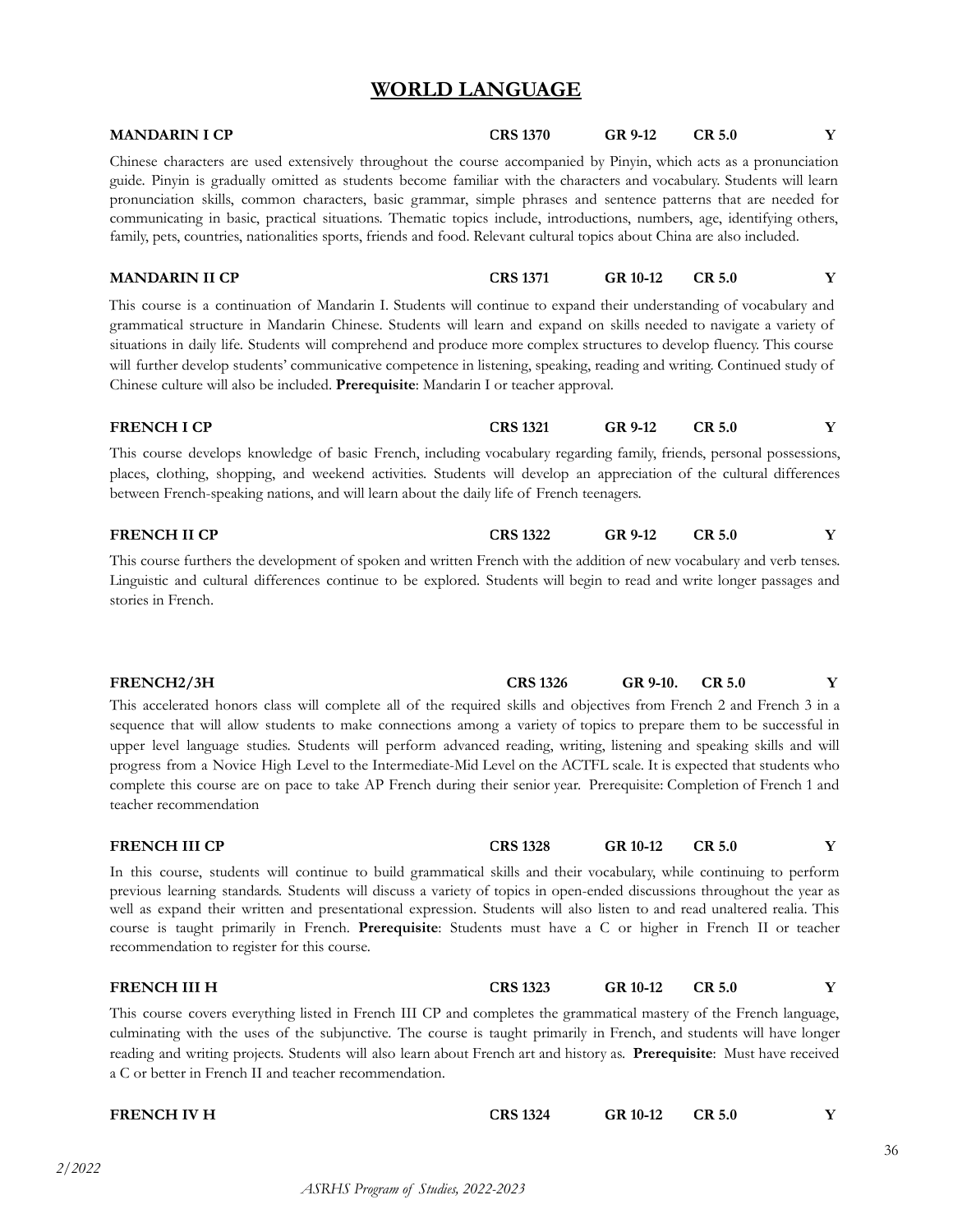Students at this level will be reading articles discussing current events in francophone cultures and perfecting writing and speaking skills. This course is taught in French. Advanced placement exams in French may be a possible outcome.

### **FRENCH V H CRS 1325 GR 11-12 CR 5.0 Y**

This course will continue to advance students in all areas of language proficiency, preparing them to handle complex real-world situations. In French V, the emphasis is on the thorough review of all aspects of the language. Through writing and speaking on a wide range of topics, students expand their vocabulary, develop their writing style and improve their critical thinking skills. This course prepares the advanced student to take the Advanced Placement French Language exam if they choose

#### **ADVANCED PLACEMENT FRENCH (VIRTUAL) CRS 1327 GR 11-12 CR 5.0 Y**

Students who have completed the fifth level French course are ready to focus on the four skills of reading, writing, listening and speaking in French that are evaluated by the French Language Advanced Placement Exam. Students continue with extensive reading, writing and discussion, and in addition have assignments that parallel the structure of the exam: reading passages for comprehension, listening for comprehension, timed writing and speaking sessions. Prior to the exam in May students will have taken three timed practice exams. They will finish the course ready to succeed to the best of their ability on the French language and culture, Advanced Placement exam, which is equivalent to the completion of a third year college course.

**SPANISH I CP CRS 1361 GR 9-12 CR 5.0 Y**

| This course completes the elementary level of the curriculum. There is continued development of listening, speaking,<br>reading and writing skills. Students learn their way around on topics including vocabulary regarding family, friends,<br>personal possessions, places, clothing, shopping, and weekend activities. An increasing emphasis is placed upon<br>vocabulary building, grammar expansion, and interdisciplinary studies.                                                                         |                 |          |               |   |
|--------------------------------------------------------------------------------------------------------------------------------------------------------------------------------------------------------------------------------------------------------------------------------------------------------------------------------------------------------------------------------------------------------------------------------------------------------------------------------------------------------------------|-----------------|----------|---------------|---|
| <b>SPANISH II CP</b>                                                                                                                                                                                                                                                                                                                                                                                                                                                                                               | <b>CRS 1362</b> | GR 9-12  | CR 5.0        | Y |
| This course builds on the foundation established in the Spanish I courses. New grammar concepts are presented.<br>Vocabulary building continues to be stressed. Students should be able to present short presentations in Spanish and write<br>short compositions. The culture and interdisciplinary studies are continued and expanded.                                                                                                                                                                           |                 |          |               |   |
| <b>SPANISH III CP</b>                                                                                                                                                                                                                                                                                                                                                                                                                                                                                              | <b>CRS 1366</b> | GR 10-12 | <b>CR 5.0</b> | Y |
| This course completes the intermediate level of the curriculum at a college preparatory level. At this point, students<br>should be able to write compositions in Spanish as well as express themselves orally on a variety of topics with a greater<br>degree of accuracy and fluency. The culture and interdisciplinary studies are continued and expanded. This course is<br>taught mostly in Spanish. Students must have a C or higher in Spanish II or teacher recommendation to register for this<br>course. |                 |          |               |   |
| <b>SPANISH III H</b>                                                                                                                                                                                                                                                                                                                                                                                                                                                                                               | <b>CRS 1363</b> | GR 10-12 | <b>CR 5.0</b> | Y |
| This course covers everything listed in Spanish III CP. The course is taught primarily in Spanish, and students will have<br>longer reading and writing projects. Students should be self-motivated speakers. Prerequisite: Must have received a C<br>or better in Spanish II and teacher recommendation.                                                                                                                                                                                                          |                 |          |               |   |
| <b>SPANISH IV H</b>                                                                                                                                                                                                                                                                                                                                                                                                                                                                                                | <b>CRS 1364</b> | GR 10-12 | <b>CR 5.0</b> | Y |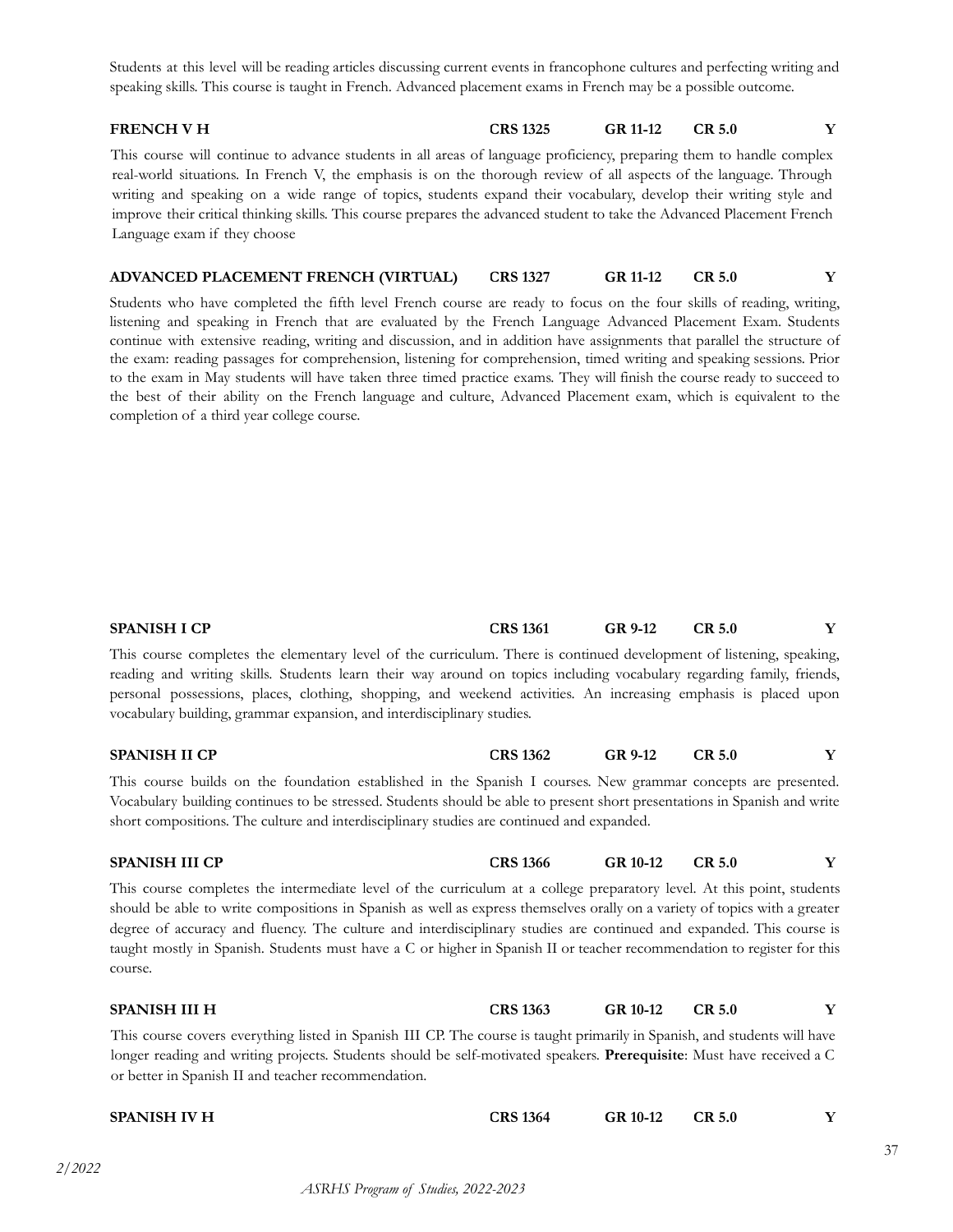This course further expands Spanish III. Some new grammatical structures are introduced and others reinforced. Vocabulary is specific, directed and extensive. There are readings from recognized Hispanic authors and other supplemental materials. This course is taught completely in Spanish. Students should be fluent speakers. Students are expected to converse completely in Spanish. A project is required.

#### **ADVANCED PLACEMENT SPANISH AND CULTURE CRS 1365 GR 11-12 CR 5.0 Y**

An in-depth review and reinforcement of grammar, verbs and vocabulary through literature, this course is the equivalent of a freshman year college course. It will follow the prescribed AP curriculum. Students will be prepared and expected to take the AP examination in Language. Class will be conducted in Spanish.

Special Note: Students entering high school language from middle school language must have an 85% in Level I in the middle school to begin at level 2 in the high school. Parents will have the option of requesting testing if they disagree with placement

# **SPECIAL PROGRAMS**

<span id="page-37-0"></span>**RESEARCH SKILLS CRS 2025 GR 9-12 CR 2.5 S** Introduction to library print and electronic resources to support student research, information tasks, and proper citation.

Students will become familiar with the configuration and use of the library catalog in order to locate materials for research and recreational reading; online databases and websites to access information for research purposes; and methods to evaluate information. Students will be expected to complete several assignments throughout the semester, including research projects, using the information and skills covered in class.

| LIBRARY ASSISTANT                                                                                                       | <b>CRS 2017</b> | GR 11-12 | CR 2.5 |  |
|-------------------------------------------------------------------------------------------------------------------------|-----------------|----------|--------|--|
|                                                                                                                         | <b>CRS 2018</b> |          | CR 5.0 |  |
| This course introduces students to the subject of library and information science and organization. Under the direction |                 |          |        |  |

and supervision of the high school librarian, students taking this course assist with collection maintenance and special projects to support library activities. Grading is done on a pass/fail basis. Enrollment is limited. Students must obtain permission from the high school librarian in order to enroll in this course.

#### **SENIOR INTERNSHIP CRS 2004 GR 12 CR MAY VARY Y**

This class is for students who would like to explore future career goals to help in their choice of future education. This class incorporates intensive research with an off campus internship which culminates in a presentation at the end of the course to a panel of judges from the school community. Selection for this class is based on criteria established by the Senior Internship committee, plus a proposal submitted by the students. Students receive credit for this course.

### **APAC INDEPENDENT STUDY CRS 2026 GR 11-12 CR W.5 S**

Ayer Public Access Corporation (APAC) is offering an internship for Ayer-Shirley Regional High Schoolers. For interested students this independent study offers a chance to work for and alongside members of the APAC staff as students' film, edit and cut programs that will be shown both at the high school and on APAC.

# **EARLY CHILDHOOD CRS 2041 GR 11 CR 5.0 S2**

This course is an introduction to the field of early childhood. It studies the foundations, history, philosophy, ethics, the role of the teacher, and the changing needs of children in a variety of settings. This course will address licensing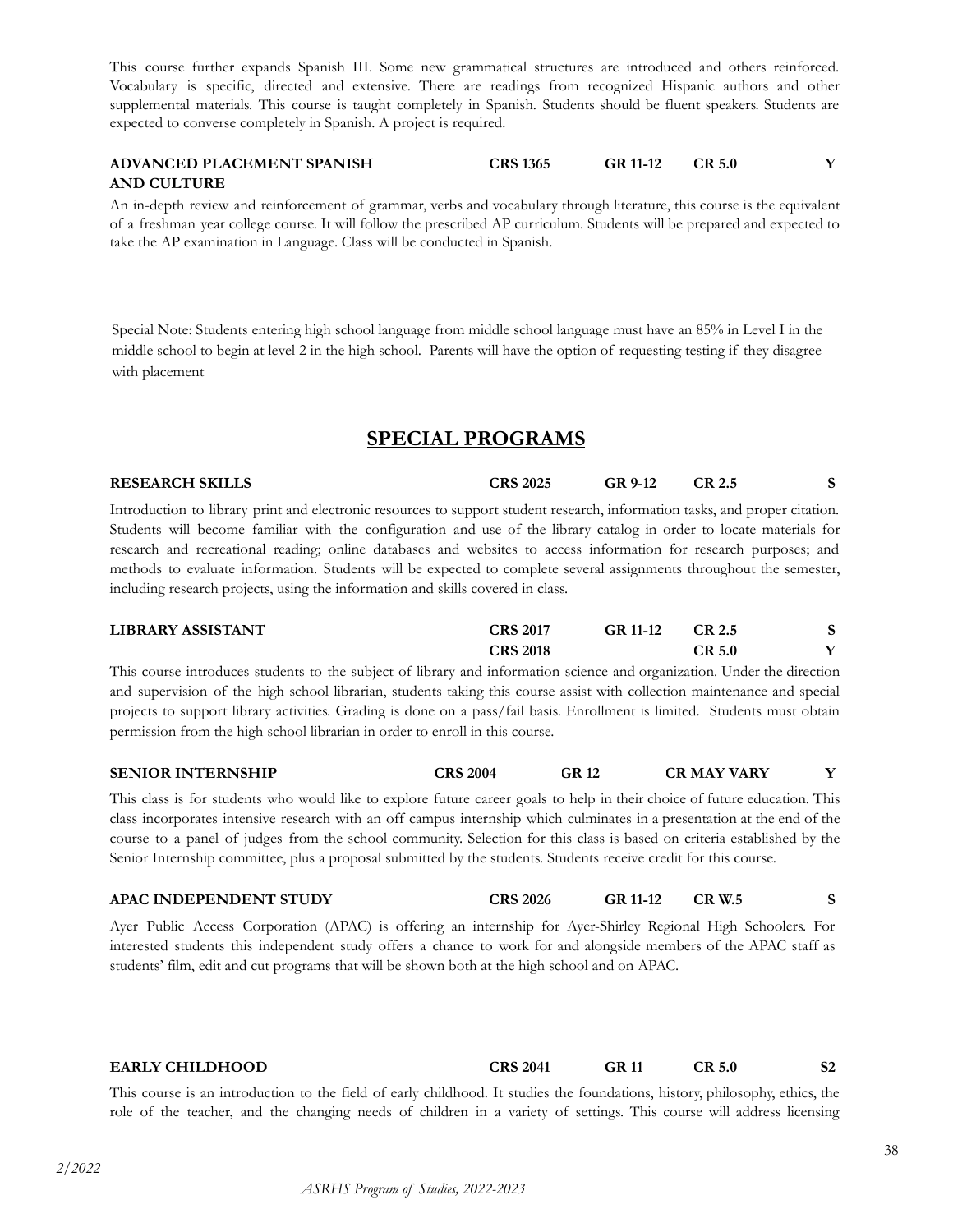regulations, state and national standards and how they impact on the social, emotional, and intellectual growth of the child. Students participating in field experiences must undergo a Criminal Offender Record Information (CORI) check.

|                   | <b>CRS 2019</b> | <b>GR 12</b> | CR 0 |  |
|-------------------|-----------------|--------------|------|--|
| <b>WORK STUDY</b> |                 |              |      |  |

This course provides an opportunity for seniors to engage in exploring one or more career opportunities. Seniors must have met graduation requirements and have received administrator approval. This is a non-credit bearing course; rather students get paid. This is a supervised program between ASRHS and the employer.

| <b>INDEPENDENT ACADEMIC STUDY</b> | CRS 1056, 1057, GR 10-12 | CR 2.5 |  |
|-----------------------------------|--------------------------|--------|--|
|                                   | 1058                     | CR 5.0 |  |

This course is for students who have an interest in advanced study in a specific subject area. Students wishing to enroll in this class must submit a proposal which includes the learning objectives, curriculum components, method of evaluation, and identify the cooperating teacher. A committee must approve the proposal for the student to enroll in the course. If warranted, Honors level credit will be awarded with an alternate course number. This course may be taken for a year or semester as determined by the committee.

| <b>CRS 2040</b><br>CR 5.0<br><b>GR 12</b> | <b>EMERGENCY MEDICAL TECHNICIAN</b> |  |  |  |  |
|-------------------------------------------|-------------------------------------|--|--|--|--|
|-------------------------------------------|-------------------------------------|--|--|--|--|

As part of a special waiver to Massachusetts' E.M.T. certification guidelines, ASRHS seniors may participate with community adults in an Ayer Ambulance Service sponsored E.M.T. Basic Training course. Course participants spend approximately 150 hours on a combination of classroom lectures, practical skill sessions, and riding as assistants on ambulance calls. Topics such as basic human anatomy, general pharmacology, respiratory and cardiovascular emergencies, disease-related medical conditions, environmental and behavioral emergencies, musculoskeletal care, soft tissue injuries, trauma and infant and child trauma are covered in the class. Upon successful completion of the course, students take the state written and practical exams for full E.M.T. – B certification. The expenses that students are to be responsible for are as follows: National Certification, \$80; Massachusetts Certification, \$150; and State/MWCC Practical Exam Fee,  $$130.$  This course is limited to  $20 - 25$  seniors only.

#### **ENGLISH LANGUAGE DEVELOPMENT CRS 1048 GR 9-12 CR 5.0 Y**

This course is designed for English Language Learners and focuses on the development of oral and written communication skills using a developmental approach to English language acquisition. Emphasis is placed on speaking and pronunciation, listening and differentiating common and uncommon sounds as these affect meaning, reading for understanding, and writing with an academic purpose. Grammar is introduced as students gain fluency and confidence in academic English. Materials used for instructional purposes focus on the history, traditions, cultural perspectives and values common to American culture without diminishing these aspects of any other culture. Instruction utilizes multiple strategies and takes prior knowledge and students' own traditions into account in differentiating instruction. May be repeated as required for credit.

# **ADAPTIVE AND STRUCTURED LEARNING CENTERS**

Special education supports throughout Ayer Shirley Regional School District are offered along a continuum of service. Students requiring specialized instruction access the school's curriculum in a variety of ways depending on individual student needs. This includes access to a modified curriculum within general education classes, as well as specialized instruction in substantially separate classes that are geared toward improving basic skills, life skills, and passing the MCAS while focusing on the student's individualized education program (IEP). Schedules will vary depending on the individual needs and the program in which the student is placed. ASRHS provides instruction and consultative support as required by the IEP to students enrolled in all courses.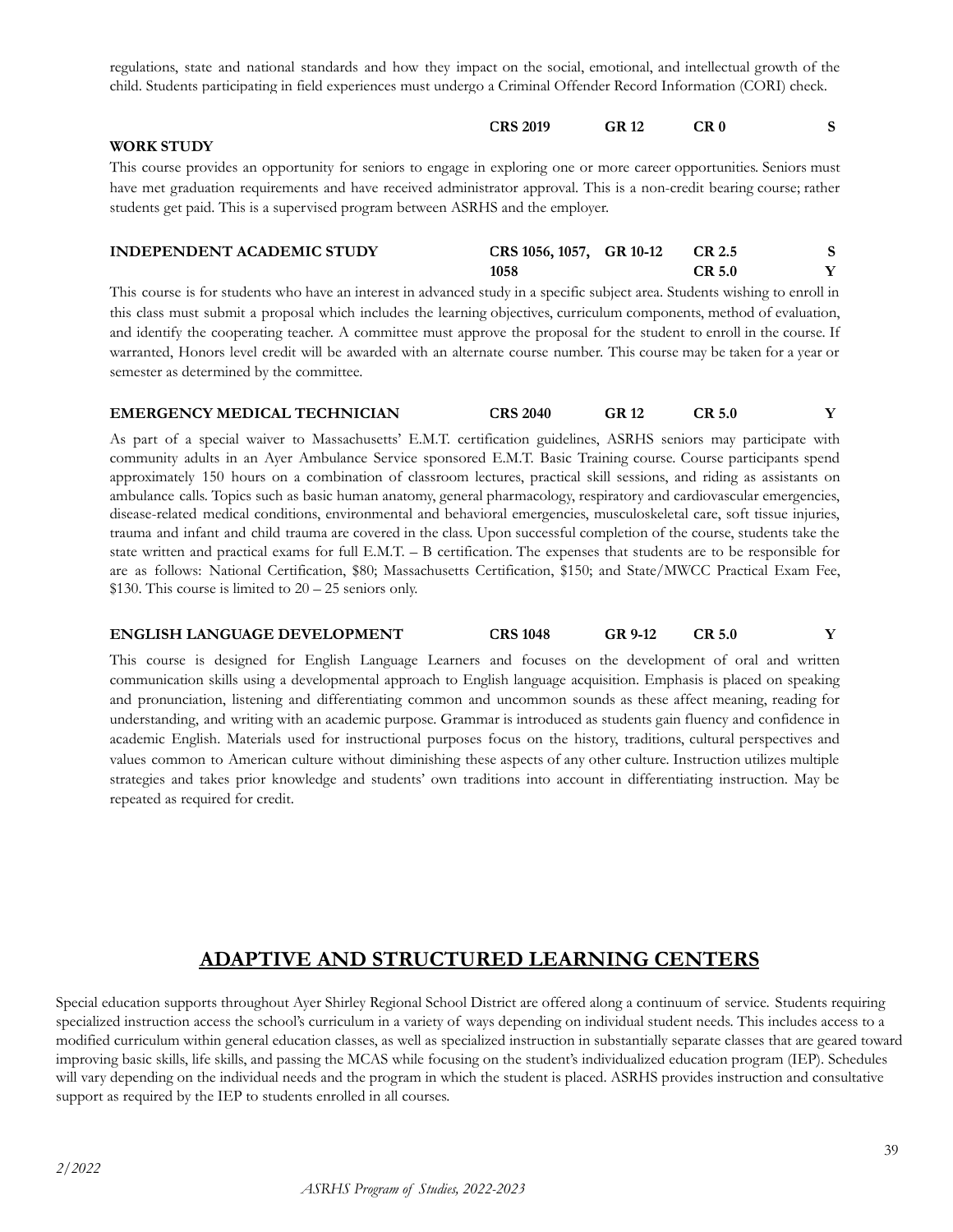The Ayer Shirley Regional High School special education department utilizes and adheres to the Massachusetts Frameworks & Common Core of Learning state standards. Modifications are determined during the Special Education team meeting process and are designed to meet the disability-related needs of individual students. Students receive these different services based on their eligibility and as written in their IEP.

**LC ENGLISH I CRS 0370 CR 5.0 Y** This class is designed to expose students to current/classic novels and plays. Students will be reading (in some cases out loud) and completing written assignments and projects that correspond to the novel/play. Students will also be learning vocabulary associated with literature. We will also focus on how to write using the MCAS grading rubric. Possible novels and plays are; Tom Sawyer and Huckleberry Finn, A Christmas Carol, The Old Man and the Sea, Romeo and Juliet, and various short stories or poems.

This class is designed to expose students to current/classic novels and plays. Students will be reading (in some cases out loud) and completing written assignments and projects that correspond to the novel/play. Students will also be learning vocabulary associated with literature. We will also focus on how to write using the MCAS grading rubric. Possible novels and plays are; The Outsiders, Gulliver's Travels, Frankenstein, Macbeth, and various short stories or poems.

**LC ENGLISH III CRS 0372 CR 5.0 Y** This class is designed to expose students to current/classic novels and plays. Students will be reading (in some cases out loud) and completing written assignments and projects that correspond to the novel/play. Students will also be learning vocabulary associated with literature. We will also focus on how to write using the MCAS grading rubric. Possible novels and plays are; The Pearl, Frankenstein, Julius Caesar, and various short stories or poems.

**LC ENGLISH IV CRS 0373 CR 5.0 Y** This class is designed to expose students to current/classic novels and plays. Students will be reading (in some cases out loud) and completing written assignments and projects that correspond to the novel/play. Students will also be learning vocabulary associated with literature. We will also focus on how to write using the MCAS grading rubric. Possible novels and plays are; Animal Farm, The Pearl, Tears of a Tiger, Hamlet, and various short stories or poems.

**LC HISTORY I CRS 0365 CR 5.0 Y** Identify Primary Sources vs Secondary Sources. Read examples of each and be able to label which type of source it is.

US History I will cover the time period starting with Andrew Jackson to the US's involvement in WWI. Included topics will be the Louisiana Purchase, Missouri Compromise, Monroe Doctrine, Abolitionist, Mexican War, Kansas-Nebraska Act, Dred Scott decision, and the Civil War, Reconstruction, Native American Removal, the Second Industrial Revolution, Immigration, World War I.

**LC HISTORY II CRS 0366 CR 5.0 Y** Identify Primary Sources vs Secondary Sources. Read examples of each and be able to label which type of source it is.

US History II will cover the period from the 1920's until Present Day. Included topics will be The Roaring 20's, The Great Depression, The US involvement in (WWII), the Cold War, the Civil Rights Movement, Vietnam War, and A New World Order.

### **LC HISTORY III CRS 0367 CR 5.0 Y**

Identify Primary Sources vs Secondary Sources. Read examples of each and be able to label which type of source it is.

We will be covering World History from the Enlightenment Period in Europe to the present day. Topics covered will include: Absolute Monarchs in Europe, French Revolution and Napoleon, Nationalist Revolutions Sweep the West, Industrial Revolution

### **LC ENGLISH II CRS 0371 CR 5.0 Y**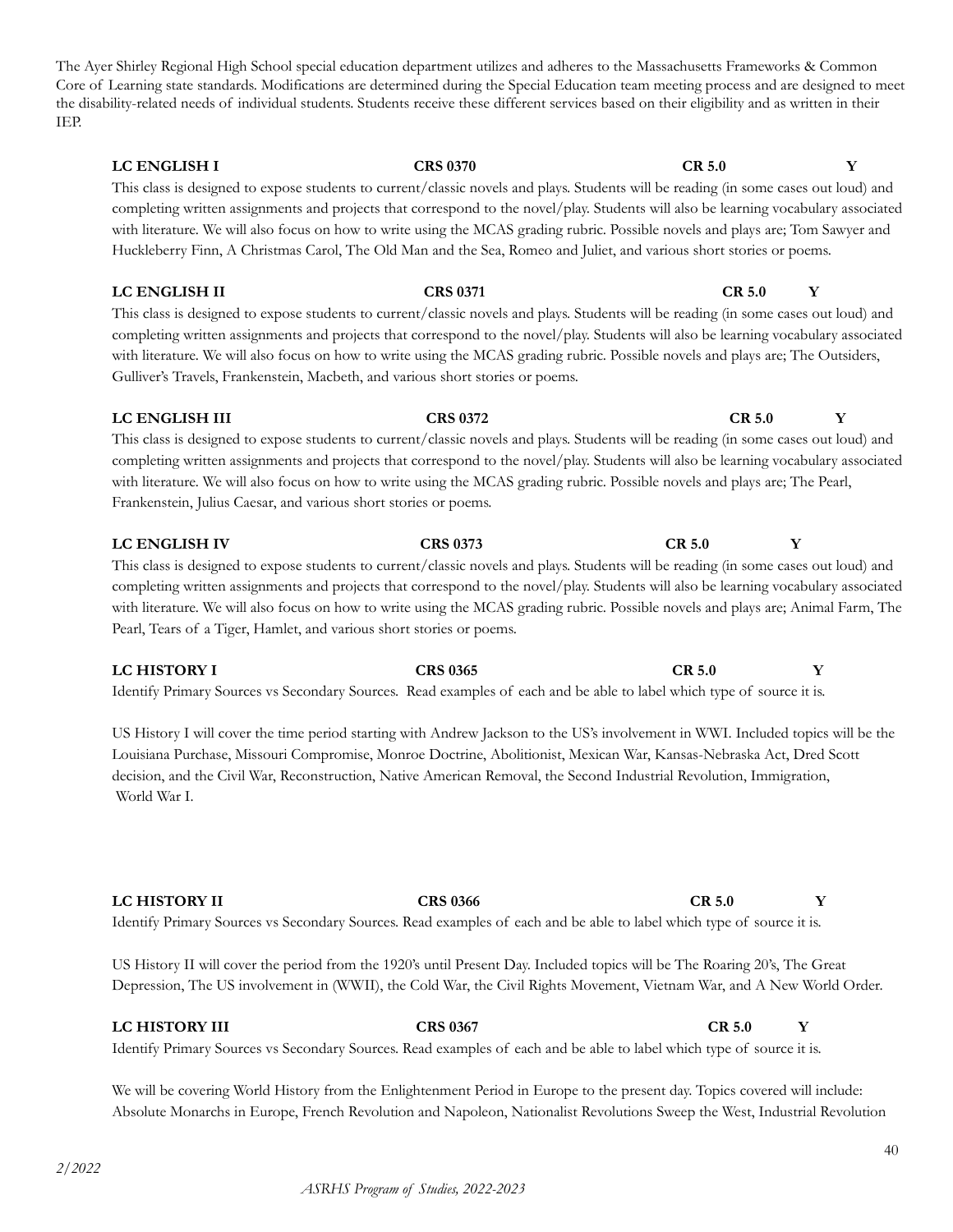and Modern Society, Global Imperialism, The Great War, The Russian Revolution and the Man of Steel, Totalitarianism in the 1930's- 1940's, WWII and the Holocaust, Spread of Communism and the End of Empires, Fall of Communism and Rise of Terrorism, and Current Events

# **LC HISTORY IV CRS 0368 CR 5.0 Y**

Identify Primary Sources vs Secondary Sources. Read examples of each and be able to label which type of source it is.

US Government will cover the foundations of American Democracy, Interaction Among the Branches of Government, Civil Liberties and Civil Rights, and Political Beliefs.

**LC SCIENCE I CRS 0360 CR 5.0 Y** This course is intended to provide students with a better understanding of the scientific method, cell theory, characteristics and classification of living things and their relationship to the environment.The students will also have a better understanding of heredity and reproduction. Interactive learning will be stressed and connections made across the curriculum. Students have the ability to take the Biology MCAS at the end of this course.

### **LC SCIENCE II CRS 0361 CR 5.0 Y**

This course is a continuation of Science 1. Students will focus on viruses and bacteria and the role they play in our society, plant systems and functions, biochemistry and body systems. These topics are taught within the developmental frameworks, stressing the relationship between structure and function of living things. Students will have to take the Biology MCAS at the end of this course.

This course is intended to provide students with a working knowledge of the scientific method, standard measurements, the characteristics of the earth, gravity, global atmospheric processes and man's effect on them, various cycles on the earth, and the chemical makeup of the earth. Upon completion of this course students will be able to demonstrate a fundamental understanding of the processes on the earth and it's cycles and the makeup of the earth and man's effect on the planet.

#### **LC SCIENCE IV CRS 0363 CR 5.0 Y**

Students will be conducting hands-on studies of the physical laws of nature, with topics ranging from Motion, Force, Energy, Electricity and Magnetism, Waves, Sound and Light explored in extensive lab investigations. Problem solving and logical reasoning skills are the main focus of students' work in this course. Selected topics of modern physics may be introduced as the course progresses.

Math 1 is designed to further explore the concepts introduced in the middle grades and to correspond with the Common Core standards. In this course, students will build on their math vocabulary, a key component in math education. Significant focus will be given to the manipulation of different linear expressions and functions in order to find their solutions. Students will also be introduced to properties of triangles to prepare them for higher level Geometry.

### **LC MATH II CRS 0375 CR 5.0 Y**

Math 2 is designed to further explore the concepts of Geometry and correspond with the Common Core standards. In this course students will build on their math vocabulary as it relates to Geometry. Significant focus will be placed on volume and area of shapes, angles, and transformations and translations.

### **LC MATH III CRS 0376 CR 5.0 Y**

Math 3 is designed to further explore the concepts introduced in Math 1 & 2 and to correspond with the Common Core standards. In this course, students will build on their math vocabulary, a key component in math education. Significant focus will be given to the manipulation of different linear expressions and functions in order to find their solutions.

#### *2/2022*

# **LC MATH I CRS 0374 CR 5.0 Y**

**LC MATH IV CRS 0377 CR 5.0 Y**

# **LC SCIENCE III CRS 0362 CR 5.0 Y**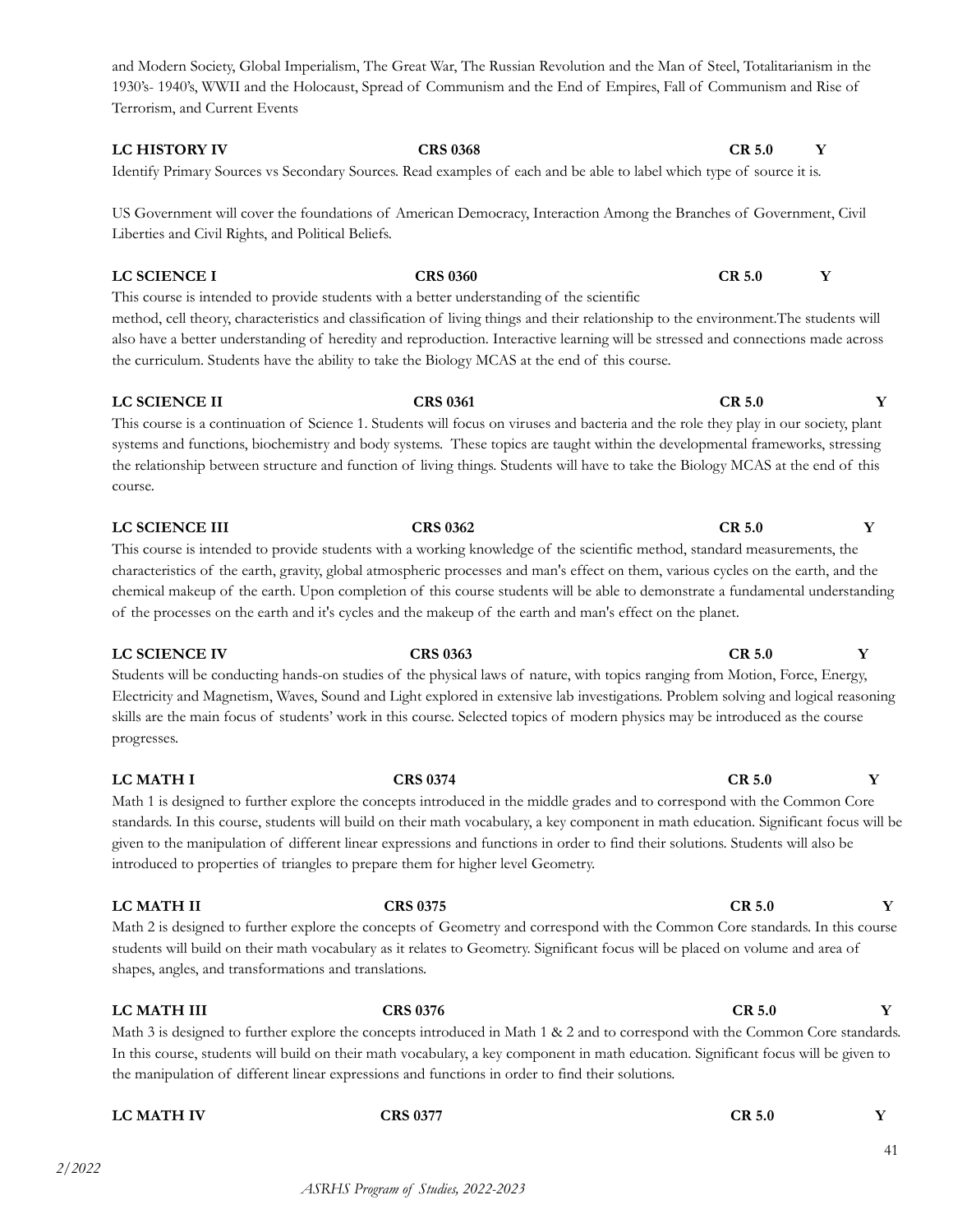This class is designed to expose students to workplace safety, interest survey for potential careers, identify personality traits, development of soft vocational skills and hard vocational skills, and workplace appearance. Where appropriate there will be trips into the community to support life skill development and classroom curriculum.

**VOCATIONAL SKILLS II CRS 0379 CR 5.0 Y** This class is designed to expose students to the development of soft vocational skills and hard vocational skills, goal setting and evaluation, job search skills, basic interview skills, and basic money management skills. Where appropriate there will be trips into the community to support life skill development and classroom curriculum.

**VOCATIONAL SKILLS III CRS 0380 CR 5.0 Y** This class is designed to expose students to development of soft vocational skills and hard vocational skills, sending professional emails, in depth interview skills, Ethics, basic money management skills, and group work dynamics. Where appropriate there will be trips into the community to support life skill development and classroom curriculum.

This class is designed to expose students to a variety of vocational skills including creating a functioning vocational portfolio to take with them upon graduation. Included is an interest survey, resume, cover letter, references, and work samples. Students will create professional work samples around their personal vocational interests to demonstrate understanding of their preferred future careers. Where appropriate there will be trips into the community to support life skill development and classroom curriculum.

This class is designed to expose students to their IEP's, the IEP process including how it affects them and how they can affect it. Life Skills topics include successful routines, time management, different types of planners, basic cooking skills including apps and starters, knife skills, with kitchen safety. Where appropriate there will be trips into the community to support life skill development and classroom curriculum.

**COMMUNITY AWARENESS I CRS 0382 CR 5.0 Y**

**COMMUNITY AWARENESS II CRS 0383 CR 5.0 Y** This class is designed to expose students to basic cooking skills with a focus on Breakfast, knife skills, and kitchen safety. Life skills will include social skills in various settings, making decisions using informed consent, types of motivation and how to motivate yourself. Where appropriate there will be trips into the community to support life skill development and classroom curriculum.

**COMMUNITY AWARENESS III CRS 0384 CR 5.0 Y**

This class is designed to expose students to basic cooking skills with a focus on a dinner menu, knife skills, and kitchen safety. Life skills will include social skills in various settings, problem solving real life situations, and managing a household budget. Where appropriate there will be trips into the community to support life skill development and classroom curriculum.

### **COMMUNITY AWARENESS IV CRS 0385 CR 5.0 Y**

This class is designed to expose students to basic cooking skills with a focus on a dinner menu, knife skills, and kitchen safety. Life skills will include social skills around how to plan/host a party, creating and maintaining friendships, tool/workplace safety, what's in a basic home tool kit, and minor home repairs. Where appropriate there will be trips into the community to support life skill development and classroom curriculum.

# **VOCATIONAL SKILLS I CRS 0378 CR 5.0 Y**

# **VOCATIONAL SKILLS IV CRS 0381 CR 5.0 Y**

42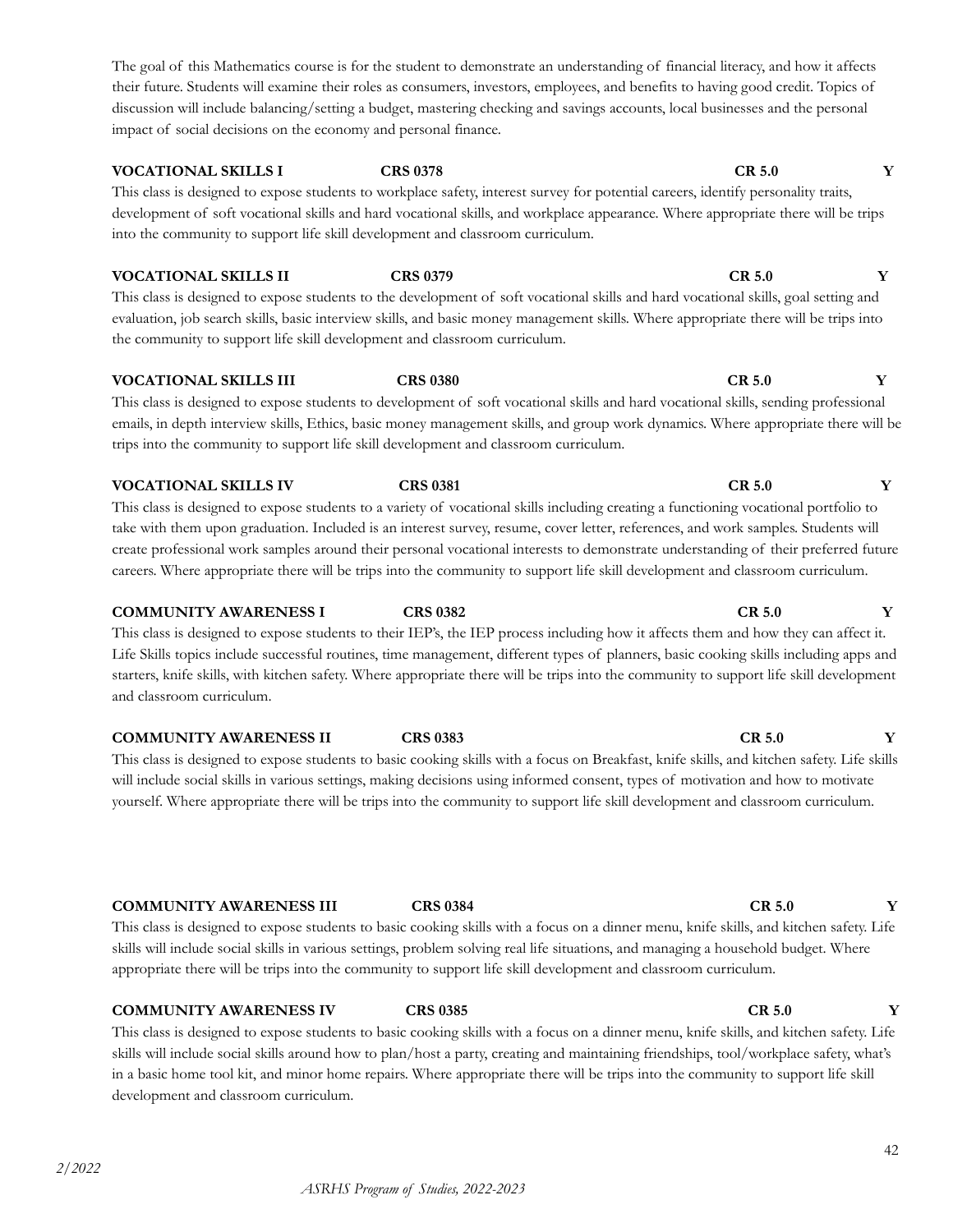#### **ACADEMIC DEVELOPMENT CRS 1037,**

#### **CRS 1038 CRS 1039 GR 9-12 CR 5.0 Y**

Students are instructed in learning strategies, and they receive academic instruction in areas identified by their individualized educational program (IEP). Students will learn skills that will enable them to achieve academic success by receiving instruction in a supportive learning environment. Students will receive academic support and learn appropriate strategies that will help them succeed across the curriculum. Students are assigned to this Elective as part of the Individualized Education Program (IEP) process.

#### **READING DEVELOPMENT I & II CRS 1069 CRS 1070 GR 9-12 CR 5.0 Y**

This course is designed to help students develop fundamental reading skills crucial for success in their academic classes.

# **SCHOOL COUNSELING PROGRAM**

### <span id="page-42-0"></span>**MISSION**

School Counseling and Guidance Services are available and essential for all students. The mission of the Ayer Shirley Regional High School Counseling department is to empower all students to reach their full potential in academic, social/emotional, and career/technical development while instilling the values of high expectations, life-long learning, appreciation of diversity, and responsible citizenship.

### **INTRODUCTION**

School Counseling (Guidance) is a part of Ayer Shirley Regional High School's total educational program. It provides assistance to the individual student as well as to groups. By developing an understanding of his/her characteristics and potential, a student gains the knowledge necessary for personal fulfillment and social responsibility.

The school counseling office atmosphere is personal and confidential. Counselors are available by appointment, before and after school, and during class time in cases of emergency. Counselors take a continued interest in each student as a person and assist the student to increase self-confidence and feelings of personal worth. Periodically, a counselor will be available for after school and evening appointments.

Services are delivered in individual, small, and large group settings and are designed to meet the school counseling standards developed by the American School Counselor Association, the Massachusetts School Counselors Association, supported by the Massachusetts Department of Elementary and Secondary Education and aligned with the Massachusetts Frameworks. The three domains are Academic/ Technical, Personal/Social, and Workplace Readiness Development. Within each of these domains, career development benchmarks and competencies are identified and can be incorporated into other curricular domains.

Grade appropriate activities will be introduced in collaboration with teachers integrating school counseling objectives across the curriculum.

#### **COURSE CHANGES**

As a general rule, students will not be permitted to change courses without good cause. **However, if it is determined that a student is** misplaced, a change may be made to a full year course within the first ten days of school, and a change in a semester course **within the first ten days of the semester.** Changes typically require consultation with the student, the teacher, and a parent or guardian.

#### **SCHEDULING NOTICE**

A course may be canceled because of under-enrollment or lack of available teaching personnel for a particular course. There are two semesters annually; core academic courses meet year long, while most electives are semester long courses.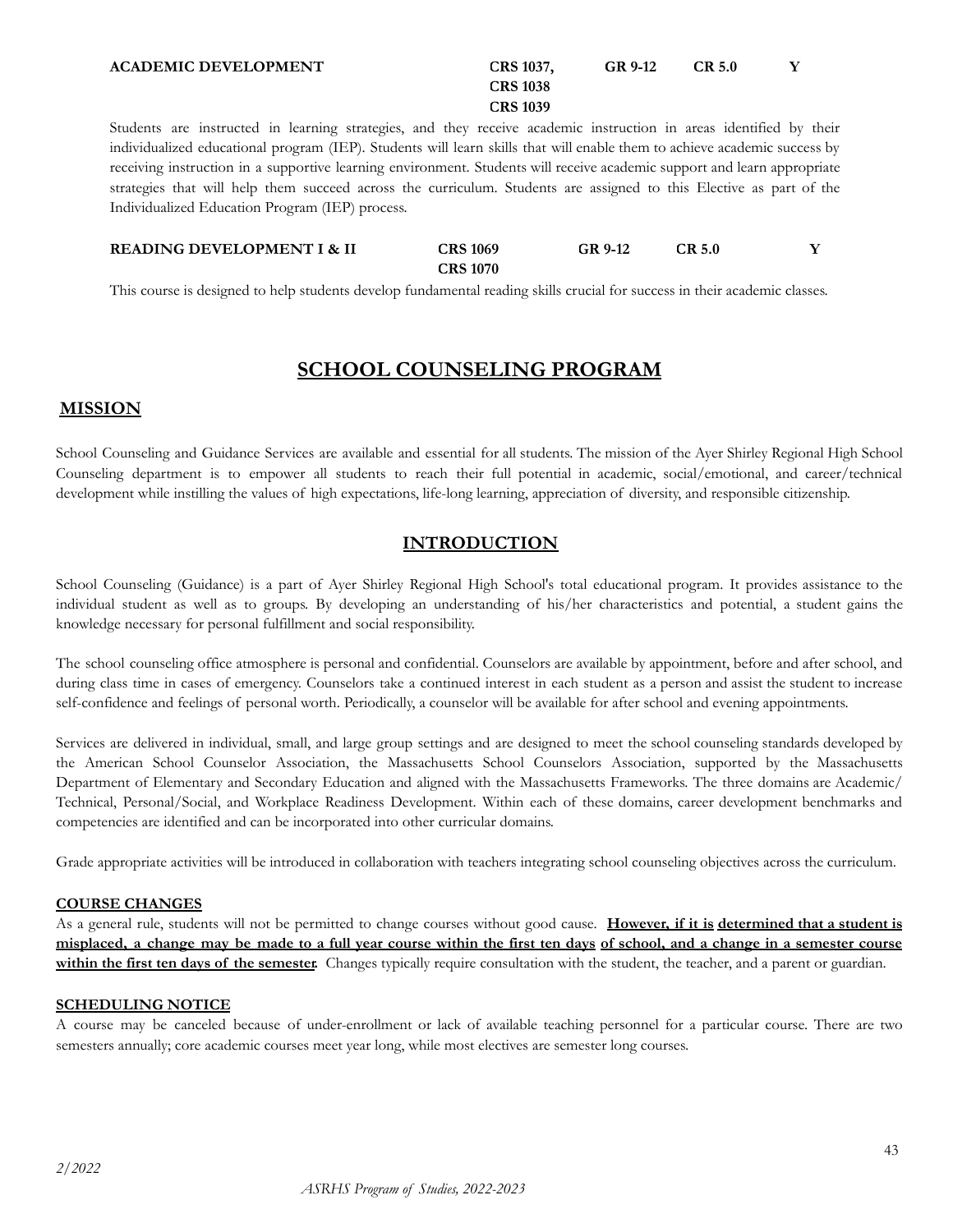# **COLLEGE & POST SECONDARY PLANNING**

<span id="page-43-0"></span>The college search and application process involve long term planning. Beginning in ninth grade with the creation of the 4-year plan counselors and students work collaboratively in selecting an appropriate post-secondary path. Counselors support, guide, and assist students in the following areas:

- Course selection
- College search process
- College majors and related careers
- PSAT/SAT/SAT Subject/ACT testing
- College application process
- Essay/Resume writing
- Letters of Recommendations
- College visits and interviews
- Financial Aid/Scholarships
- Career Interest/Development
- Social/Emotional Development

The School Counseling office is using Naviance, a college and career exploration and planning tool. The comprehensive college and career readiness resources assist students and families in bridging academic preparation and future goals. It also provides schools and districts with the tools to help students and families gather information they need to help prepare for life after high school. Naviance has tools that students will use to create a plan for their future as they discover their individual strengths and learning styles while exploring college and career options based on their results. Naviance will be used in all grades in order to communicate activities that need to be completed by students and to send information on college and career readiness to parents.

<span id="page-43-1"></span>Students are encouraged to utilize the school counselors and the resources available in the school counseling office to assist them in this process. The School Counseling Suite has computers available to the students to aid them in obtaining information about colleges and careers.

# **STANDARDIZED TESTING**

The following is a summary of the testing programs made available to the students through the School Counseling office. Most of this testing is voluntary; however, students who plan to attend college after high school should take full advantage of all the testing opportunities available. These tests are usually a requirement for college admissions, so students must do their research to see what is required by each school organization.

Information about testing will be available on the ASRHS School Counseling website; however, it is the responsibility of the student to register for these exams, watch their deadlines, and to research which colleges require additional testing (such as the SAT Subject Test). The standardized tests recommended by the school counseling department are:

• **MCAS –** Competency Determination (CD) is a requisite for high school graduation under Massachusetts' state law, which requires students to demonstrate mastery of a common core of skills, competencies, and knowledge in the areas of Mathematics, English Language Arts, and Biology or Science & Technology/Engineering as measured by the MCAS exam. Competency Determination is achieved by students earning a score of "proficient" on the Mathematics and English MCAS exams, and a score of "passing" on the Biology or Science & Technology/Engineering exam. Students who pass MCAS but do not reach proficiency will be placed on an Educational Proficiency Plan. This plan allows students to reach proficiency and complete all the ASRHS graduation requirements simultaneously.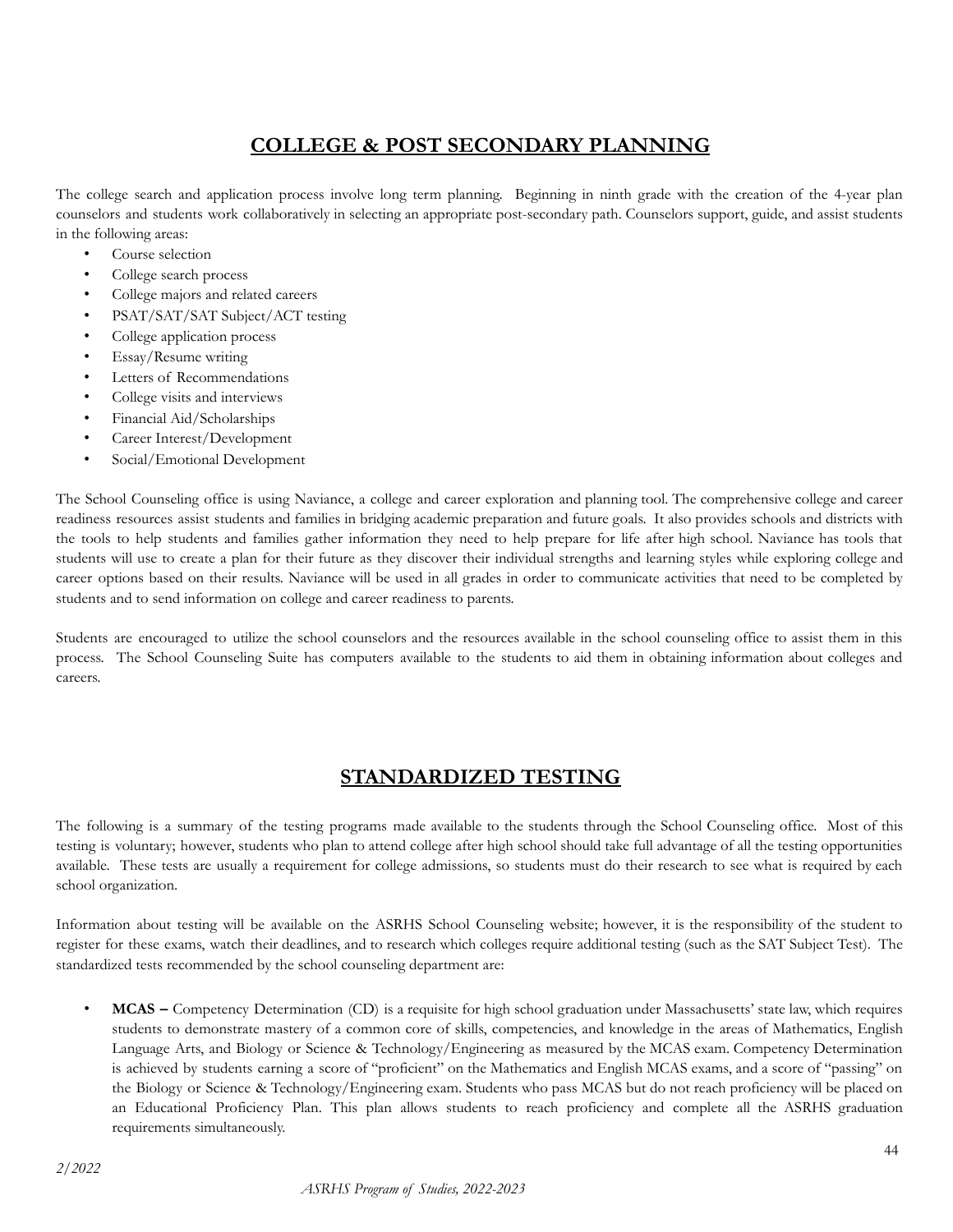- **Preliminary Scholastic Aptitude Test and National Merit Scholarship Qualifying Test (PSAT/NMSQT) –** this approximately two-hour version of the SAT is valuable for practice. It is highly recommended that students take this test in October of their sophomore AND junior year. For juniors, the PSAT is a National Merit Scholarship Qualifying Test utilized by the National Merit Scholarship Program sponsors to identify students who may qualify for scholarship consideration. A detailed individual report is provided to each participant highlighting their weaknesses and strengths, and also offers them information about how to begin their college admissions journey. This test is offered only once per year. Registration information is available in the school counseling office at the beginning of each school year.
- **Standardized Aptitude Test (SAT) –** The SAT is a globally recognized college admission test that shows colleges what you know and how well you can apply that knowledge. It tests your knowledge of reading, writing and math – subjects that are taught every day in high school classrooms. Most students take the SAT during their junior or senior year of high school, and almost all colleges and universities use the SAT to make admission decisions. Practice test, tips, as well as registration information, are available at [www.collegeboard.org.](http://www.collegeboard.com/) Students should create a College Board account by visiting collegeboard.org.
- **SAT** Subject Test Subject tests are hour-long, content-based tests that allow you to showcase achievement in specific subject areas where you excel. These are the only national admission tests where you choose the tests that best showcase your achievements and interests. SAT Subject Tests allow you to differentiate yourself in the college admission process or send a strong message regarding your readiness to study specific majors or programs in college. There are 20 SAT Subject Tests in five general subject areas: English, history, languages, mathematics and science. Some of the more competitive colleges REQUIRE 2-3 SAT Subject Tests; it is the responsibility of the student to see if it is necessary for the colleges they are applying to.
- **ACT –** The ACT is also a nationally accepted college entrance exam and is looked at interchangeably with the SAT and SAT Subject Tests. It assesses a high school student's general education development and their ability to complete college-level work. The multiple-choice test covers four skill areas: English, mathematics, reading, and science. The writing test, which is optional, measures skills in planning and writing a short essay. In order for the ACT to be considered in place of the SAT for college admissions,

The student MUST take the optional writing section. Visit www. Actstudent.org for additional information, practice tests, and registration information.

• **Advanced Placement Exams –** AP exams are offered in May to all students who have participated in an AP course throughout the school year, at the high school. Through AP's college-level courses and exams, you can earn college credit and stand out in the admission process. See your counselor for more information.

### **CONFERENCES WITH COLLEGE REPRESENTATIVES**

In the fall of each school year, admissions representatives of schools and colleges visit the high school to meet with seniors and juniors who may be interested in receiving information about that program. It is to the student's advantage to attend these meetings, specifically for the schools that are their top choices. When representatives of schools or colleges visit the high school, notification will be posted in the School Counseling Suite, announced, and placed on television monitors.

### **NCAA – NATIONAL COLLEGIATE ATHLETIC ASSOCIATION**

Student-athletes must register with the NCAA Eligibility Center to be eligible to play NCAA Division I or II sports in college. Athletes playing in Division III do not have to register. Students should work closely with their coaches and school counselor to determine if they should complete this process.

#### **What is the NCAA Eligibility Center?**

The NCAA Eligibility Center certifies whether prospective college athletes are eligible to play sports at NCAA Division I or II institutions. It does this by reviewing the student-athlete's academic record, SAT or ACT scores, and amateur status to ensure conformity with NCAA rules. Students considering playing DI or DII athletics in college should complete NCAA registration and send their transcript by the end of junior year and must have a minimum GPA of 2.5.

#### **What are NCAA Divisions I, II, and III?**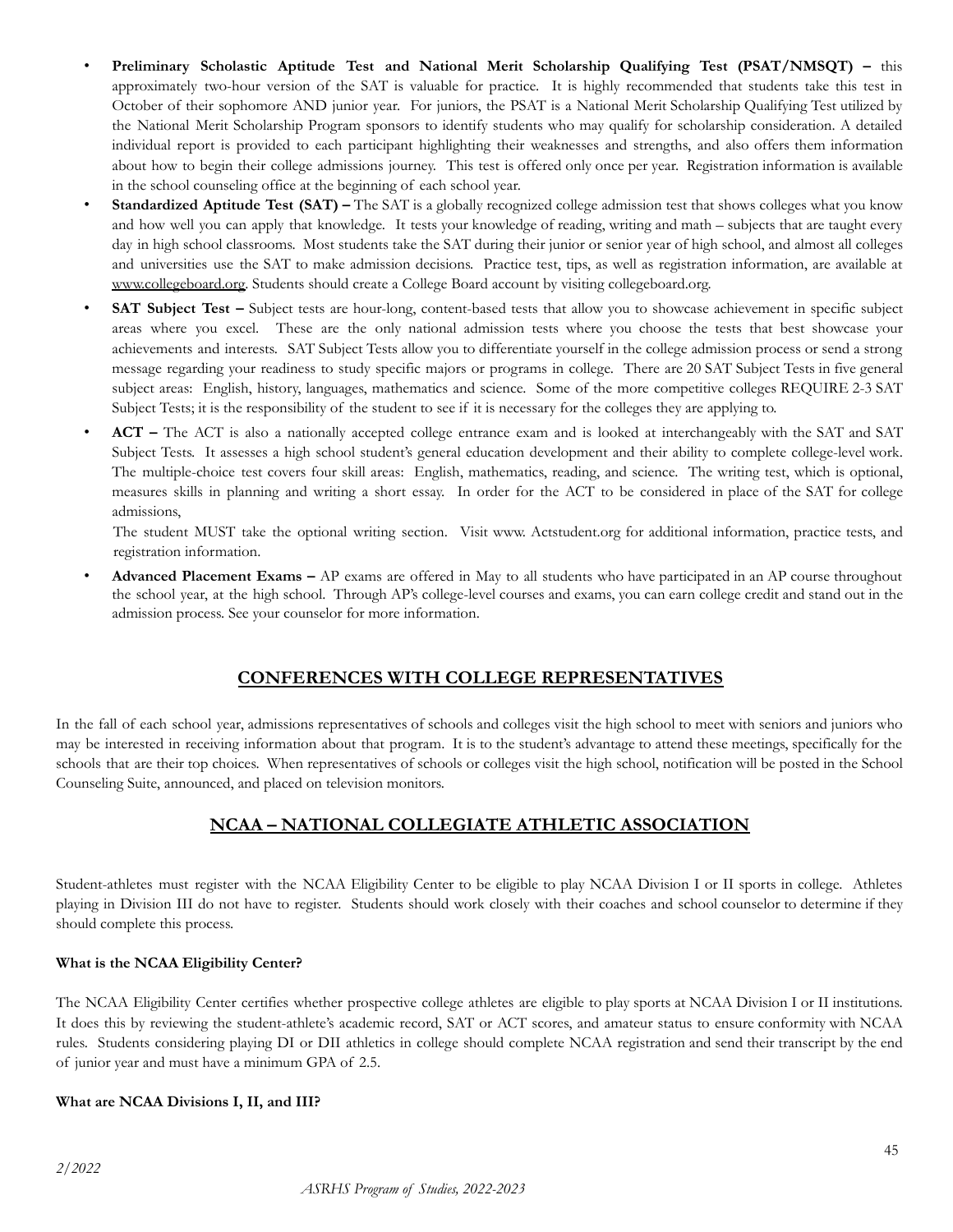The NCAA is the governing body of many intercollegiate sports. Each college regulated by the NCAA has established rules on eligibility, recruiting and financial aid, and falls into one of the three membership divisions (Divisions I, II, and III). Divisions are based on college size and the scope of their athletic programs and scholarships.

#### **When should students register?**

The NCAA recommends that student-athletes register at the beginning of their junior year in high school, but many students register after their junior year. There is no registration deadline; but students must be cleared by the Eligibility Center before they receive athletic scholarships or compete at a Division I or II institution.

#### **How do students register?**

Students must register online at the NCAA Eligibility Center. The link for this site is https://web3.ncaa.org/ecwr3/ [.](http://web1.ncaa.org/ECWR2/NCAA_EMS/NCAA.jsp) Students will have to enter personal information, answer questions about their course work and sports participation outside of high school and pay a registration fee.

#### **Can students have the registration fee waived?**

Students who have received a waiver for the SAT or ACT are eligible for a waiver of the registration fee. The student's counselor must submit confirmation of the student's test fee waiver. Please see your counselor for more information.

### **FINANCIAL AID AND SCHOLARSHIPS**

In view of the ever-increasing costs of college, families need to take advantage of all resources available to finance higher education for their children. The school counseling department partners with MEFA (Massachusetts Educational Financing Authority) to bring parents and students the most up to date information and assistance regarding financial aid for college. Parents are able to access this information from the school counseling website, Naviance or by visiting the following:

- www.naviance.com (Naviance)
- [www.mefa.org](http://www.mefa.org/) (Massachusetts Educational Financing Authority)
- [www.fafsa.ed.gov](http://www.fafsa.ed.gov/) (Free Application for Federal Student Aid)
- [www.studentaid.gov](http://www.studentaid.gov) (Federal Student Aid)
- [www.collegeboard.org](http://www.collegeboard.org) (CollegeBoard)

**Scholarships from other sources –** Throughout the year, the school counseling department receives notifications from local, state, and national organizations offering scholarships to our students. These scholarships are primarily from business, industrial, professional, and fraternal organizations. Criteria for these awards are usually based on academic achievement, community service, test scores, essays, and leadership qualities. These scholarships are publicized and updated on Naviance. It is the responsibility of the student to regularly check for updates and deadlines, and to pursue these opportunities. School counselors are ready to offer any assistance with this process in regards to information, recommendation letters, and transcripts.

In addition, it is important for families to inquire about scholarships offered by their own employers, fraternal and veteran organizations, and church groups.

**Local Scholarships for ASRHS students –** In addition to the aforementioned scholarships, numerous local scholarships are also available specifically for Ayer and Shirley students at the high school. Information regarding these scholarships and individual applications are discussed at a senior class meeting and posted on Naviance. Selection for all of these scholarships is based upon application criteria set by the donors, and upon being awarded by the ASRHS Scholarship Committee, will be announced at the annual Scholarship and Awards Ceremony.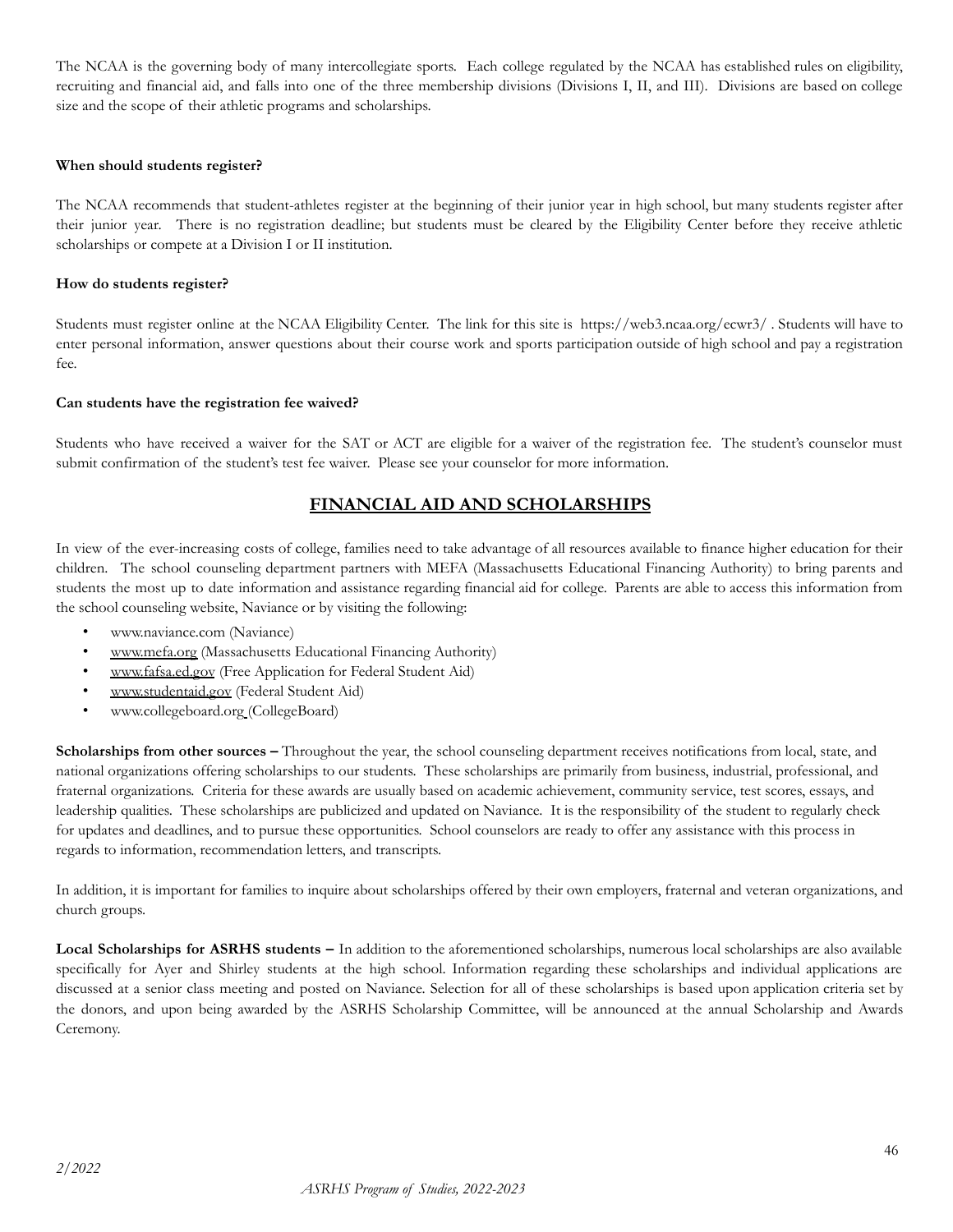# **MASSACHUSETTS STATE COLLEGES AND UNIVERSITY**

# **MINIMUM ADMISSIONS STANDARDS**

The Board of Higher Education requires a minimum of college preparatory coursework across the disciplines in order to be considered for admission to any of the state colleges or universities.

The chart below outlines the admission standards with respect to GPA and standardized test scores:

- Minimum Weighted, recalculated high school G.P.A. 3.0
- State College SAT Scores (math and critical reading (CR) combined only) 920-1120
- UMass SAT Scores (math and CR combined only) 950-1150
- A sliding scale will be used for students with a G.P.A. between 2.0-2.99

| Weighted High School GPA | <b>UMass Campuses Admission</b><br><b>Combined CR and Math SAT</b><br><b>Scores Must Equal or Exceed</b> | <b>State University Admission</b><br>Combined CR and Math SAT<br><b>Scores Must Equal or Exceed</b> |
|--------------------------|----------------------------------------------------------------------------------------------------------|-----------------------------------------------------------------------------------------------------|
|                          | ACT equivalent in parentheses                                                                            | ACT equivalent in parentheses                                                                       |
| 2.51-2.99                | 1030<br>(20)                                                                                             | 990<br>(19)                                                                                         |
| $2.41 - 2.50$            | (21)<br>1070                                                                                             | 1030<br>(20)                                                                                        |
| $2.31 - 2.40$            | (22)<br>1110                                                                                             | (21)<br>1070                                                                                        |
| $2.21 - 2.30$            | (23)<br>1140                                                                                             | (22)<br>1110                                                                                        |
| $2.11 - 2.20$            | 1180<br>(24)                                                                                             | (23)<br>1140                                                                                        |
| $2.00 - 2.10$            | 1220<br>(25)                                                                                             | 1180<br>(24)                                                                                        |

No student with a GPA below 2.00 may be admitted to a state university campus. Special admissions criteria do exist; go to the Massachusetts Board of Higher Education (www.mass.edu) or the Massachusetts Department of Elementary and Secondary Education (www.doe.mass.edu) for more information.

# **TIMELINE FOR THE COLLEGE/TRADE SCHOOL APPLICATION/ PROCESS**

<span id="page-46-0"></span>Planning for college involves a series of activities that begins well in advance of high school graduation. Students who plan ahead and start the process early will have the greatest variety of opportunities, for both college admission and financial aid. The following is a suggested timeline of tasks for students as they work towards college admissions.

### **FRESHMAN/SOPHOMORE YEARS**

- Enroll in a strong college-preparatory curriculum
- Achieve academically
- Become familiar with counselors and services of Ayer Shirley Regional High School
- Become involved in sports and/or activities
- Smart Goal Development
- Resume Building
- Job Interviewing Skills
- Complete Naviance Activities
	- o Strength Explorer Assessment
	- o College Search
	- o AchieveWorks Intelligences
	- o AchieveWorks Persxonality
	- o Career Exploration
- October (Grade 10): May take the PSAT/NMSQT if desired
- May (Grade10): take SAT Subject tests; Biology Test, for example, if appropriate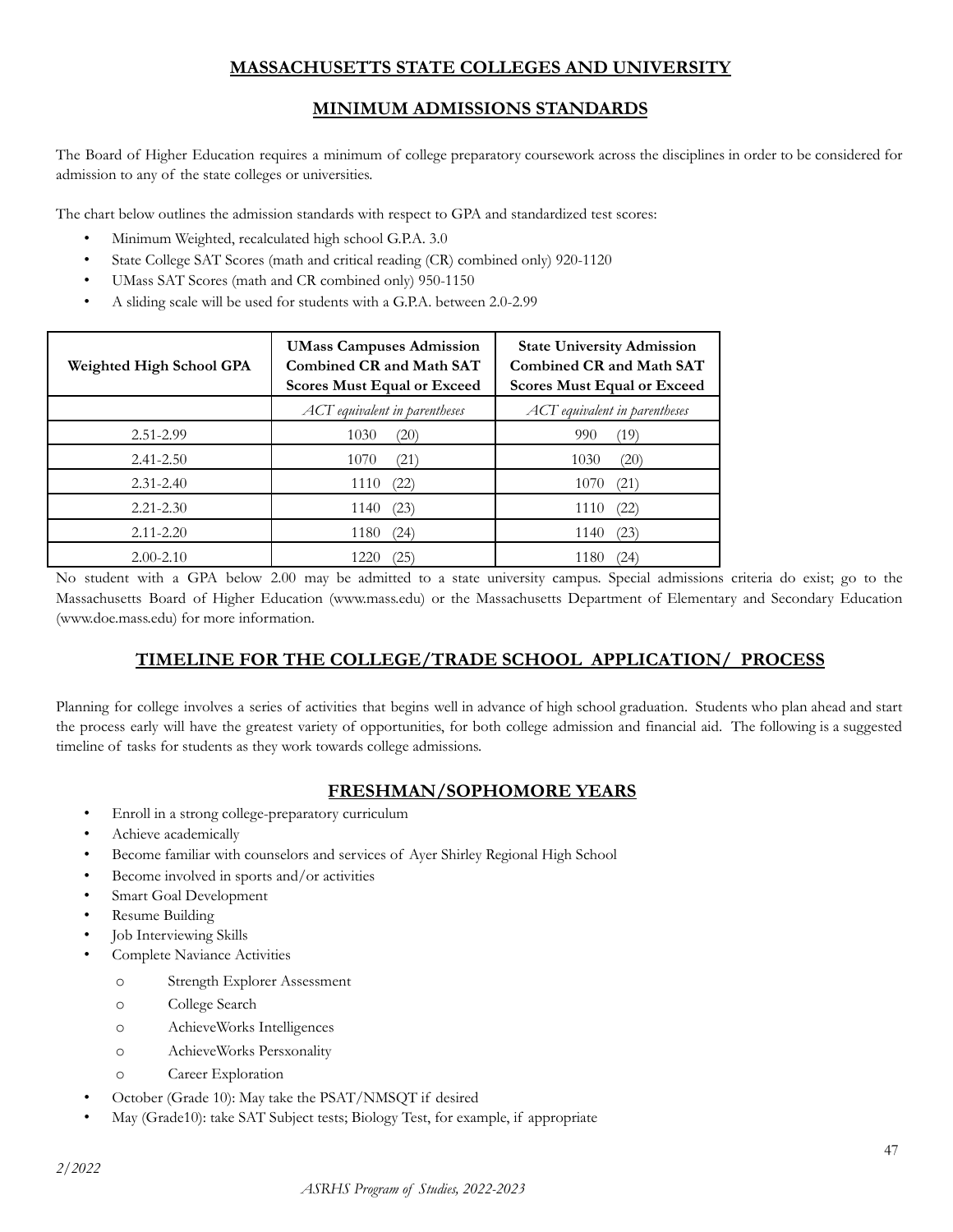# **SPRING/SUMMER BEFORE JUNIOR YEAR**

- Complete at least one college search activity to generate a list of 10-20 possible schools
- Identify general criteria for admission to these colleges or a program of your choice and to ensure that you are taking the right high school courses to meet the criteria (i.e. Taking Anatomy & Physiology as a senior if you want to major in Nursing)
- Begin to develop a college timeline (include dates for tests (PSAT/SAT/ACT), application deadlines, financial aid application deadlines, etc.)
- Talk with your parents about your college plans and encourage them to visit campuses with you

# **FALL OF JUNIOR YEAR**

- Register to take the PSAT/NMSQT to prepare for the SAT and to qualify for National Merit Scholarships
- Plan to attend college fairs and college representative visits at your school and in the community
- Continue researching the colleges or Trade Schools on your list with your counselor and parents

### **WINTER/SPRING OF JUNIOR YEAR**

Schedule a meeting with your Parent/Guardian and your School Counselor to discuss Post Secondary Planning

- Register for the SAT Reasoning Test with Writing or the ACT with Writing. If you are planning to apply early to college, you should have 1-2 college entrance exams completed by June
- Register for the SAT Subject Tests if your college requires it, or if you show a proficiency in a certain subject area
- Post Secondary Plan Workbook
- Begin narrowing down your college list to 6-10 colleges and In Naviance:
	- o Complete College Super Match
		- o Add college to "Colleges I'm Thinking About"
		- o Begin Scholarship search
		- o Update Resume
		- o Career Exploration/Career Cluster /Roadtrip Nation
- **VISIT COLLEGES!!** Tour campuses and make appointments with admissions counselors **.**
- Attend Financial Aid seminars in preparation for applying for aid the following year
- Attend the NEACAC Fair in May, when available
- Seek out **summer internship or volunteer opportunities** to strengthen your resume
- Choose senior year courses that will show your strengths and will allow you to shine

# **SUMMER BEFORE SENIOR YEAR**

- Sign up for an account on [www.commonapplication.org,](http://www.commonapplication.org/) after August 1. You can apply to more than 500 colleges with this ONE application with the click of a button
- Research your college/tradde school essay topics and begin putting together your essay drafts
- Continue with Summer Internships and Volunteer Opportunities

### **SENIOR YEAR**

Naviance Activities to be completed throughout the year:

- o Add Colleges to "Colleges I'm Applying to" list
- o Request transcripts
- o Request teacher/Counselor Recommendations
- o Complete Game Plan Survey
- o Update Resume
- o Apply for Scholarships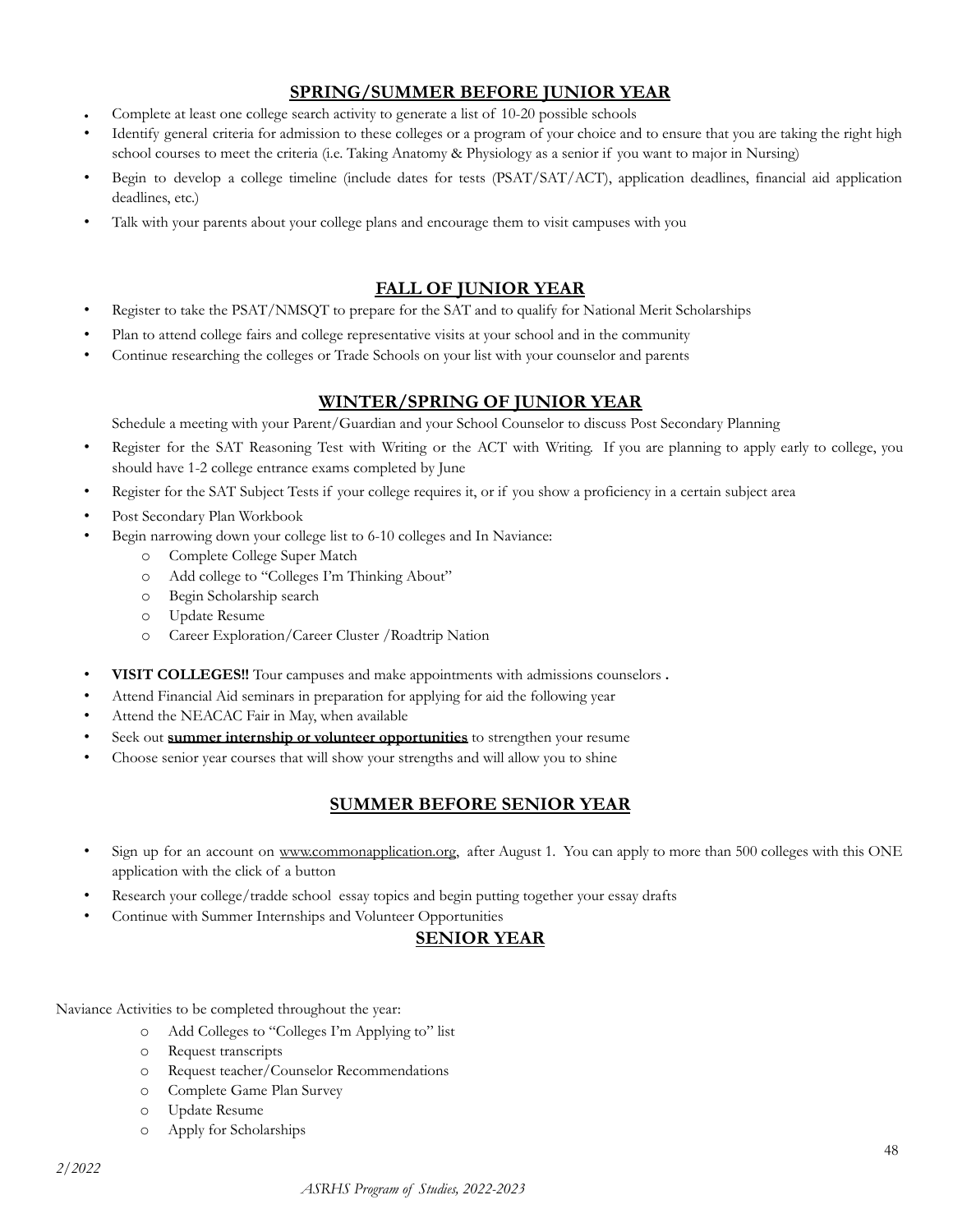o Career Exploration

### **SEPTEMBER**

Begin gathering your financial information to apply for the FAFSA on October 1<sup>st</sup> or soon after.

- Finalize your list of colleges /trade schools that you will be applying to
- Sign up to take the SAT with Writing or ACT with Writing in October, November, or December
- Be aware of EARLY ACTION/DECISION deadlines
- Request teacher recommendations for your college applications or Trade School Application (with the help of your counselor)
- Continue drafting your college/trade school essays and have teachers/parents/counselors proofread everything for you**.**
- Take the ASVAB CEP if applicable
- Apply to Vocational/Trade School

### **OCTOBER/NOVEMBER**

- Complete and submit your FAFSA as soon after October 1<sup>st</sup> as possible
- Attend FAFSA Day www.fafsaday.org
- Research the CSS PROFILE form and if your college requires it, fill it out now (most top tier schools will require this additional financial form)
- Finalize your college essays
- Ensure your recommendations are in progress
- Watch your EARLY ACTION/EARLY DECISION deadlines as most begin November 1st
- Meet again with your counselor to review your list of colleges and to ensure you haven't missed any steps
- Attend a Financial Aid Workshop at ASRHS
- Obtain Transcript Request Forms in the school counseling office or on the ASRHS school counseling website to ensure all your records are forwarded to your college choices

### **DECEMBER**

- Obtain and complete any additional financial aid forms required by your colleges
- Begin applying for scholarships that are posted in the School Counseling Suite and on the school website
- Attempt to submit your top three choice school applications before Christmas break. Early action/decision applications must be submitted prior to this

### **JANUARY**

- Research scholarship opportunities
- Complete and submit your remaining college applications

### **FEBRUARY/MARCH**

- Respond to any financial aid letters and correspondence from colleges
- Mid-year grades will be automatically sent unless you request us not to
- Apply for local and graduation scholarships

### **APRIL**

- Most selective colleges start to announce their decisions in April. Decide which one is best for you
- Inform your counselor of college acceptance, rejections, or wait list status. Bring in copies of letters to your counselor
- Compare award letters and narrow to final decision
- Give thank you notes to teachers who wrote you letters of recommendation